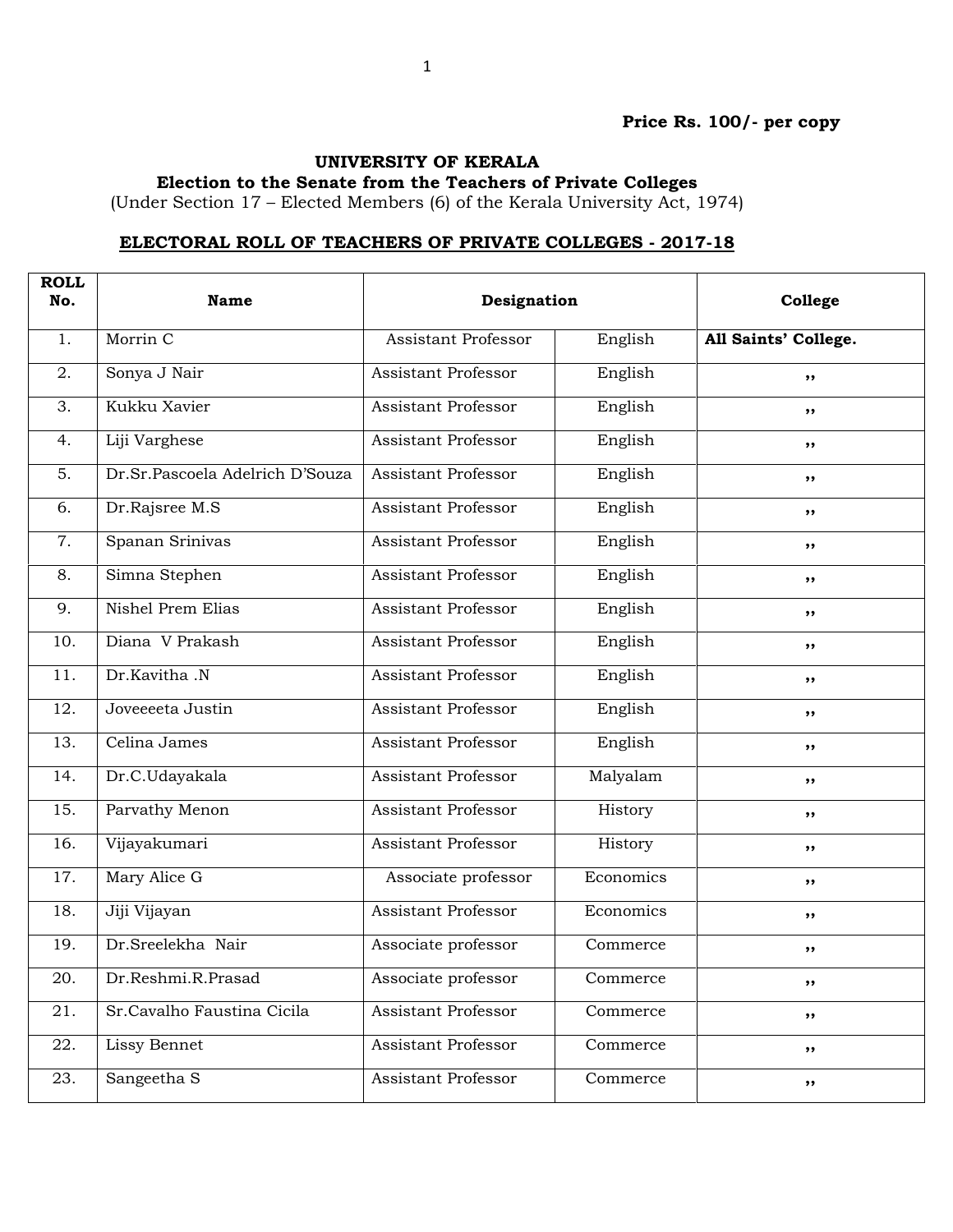| 24.               | Shirly Joseph            | Associate professor        | Mathematics                      | All Saints' College.                    |
|-------------------|--------------------------|----------------------------|----------------------------------|-----------------------------------------|
| 25.               | Sebina Mathew C          | <b>Assistant Professor</b> | Mathematics                      | ,,                                      |
| 26.               | Renjini Raveendran P     | <b>Assistant Professor</b> | Mathematics                      | ,,                                      |
| 27.               | Vidhya T.R               | <b>Assistant Professor</b> | <b>Statistics</b>                | ,,                                      |
| 28.               | Dr.Caroline Beena Mendez | Associate professor        | Physics                          | $, \, \,$                               |
| 29.               | Dr.Deepa                 | Associate professor        | Physics                          | ,,                                      |
| 30.               | Dr.Anjana P.S            | <b>Assistant Professor</b> | Physics                          | $, \, \,$                               |
| $\overline{31}$ . | Dr.Veena Suresh Babu     | <b>Assistant Professor</b> | Physics                          | ,,                                      |
| 32.               | Dr.Sunitha Kurur         | <b>Assistant Professor</b> | Chemistry                        | ,,                                      |
| 33.               | Dr.Sindhu Yesodharan     | <b>Assistant Professor</b> | Chemistry                        | $, \, \,$                               |
| 34.               | Dr.Siji V.L              | Assistant Professor        | Chemistry                        | ,,                                      |
| 35.               | Dr.Beena Kumari K.S      | <b>Assistant Professor</b> | Chemistry                        | $, \, \,$                               |
| 36.               | Nisha K.K                | <b>Assistant Professor</b> | Botany                           | ,,                                      |
| 37.               | Dr.Sr.Shaina T J         | <b>Assistant Professor</b> | Botany                           | ,,                                      |
| 38.               | Dr.Dhana Lekshmi.T.G     | Assistant Professor        | Zoology                          | $, \, \,$                               |
| 39.               | Divya Grace Dilip        | <b>Assistant Professor</b> | Zoology                          | ,,                                      |
| 40.               | Siny G.Benjamin          | <b>Assistant Professor</b> | Zoology                          | $, \, \,$                               |
| 41.               | Dr.Shirly.D              | <b>Assistant Professor</b> | Zoology                          | ,,                                      |
| 42.               | Divya S.R                | <b>Assistant Professor</b> | Physical<br>Education            | ,,                                      |
| 43.               | Dr.Reshma J.K            | <b>Assistant Professor</b> | Environmental<br>Sciences        | ,,                                      |
| 44.               | Dr.Ayona Jayadev         | Assistant Professor        | Environmental<br><u>Sciences</u> | ,,                                      |
| 45.               | Smitha Ashok             | Assistant Professor        | Environmental<br>Sciences        | $, \, \,$                               |
| 46.               | Rajani V                 | Assistant Professor        | Environmental<br>Sciences        | $, \,$                                  |
| 47.               | Dr.Ambilikutyy Amma.P    | Associate Professor        |                                  | NSS College for Women,<br>Neeramankara. |
| 48.               | Dr. Sreedevi. K. Nair    | Associate Professor        | English                          | ,,                                      |
| 49.               | Devika. S                | ,,                         | ,,                               | ,,                                      |
| 50.               | Asha Krishnan            | Assistant Professor        | English                          | $, \, \,$                               |
| 51.               | Radhika. R               | $, \,$                     | , ,                              | $, \, \,$                               |
| 52.               | Aswathy. A               | ,,                         | , ,                              | ,,                                      |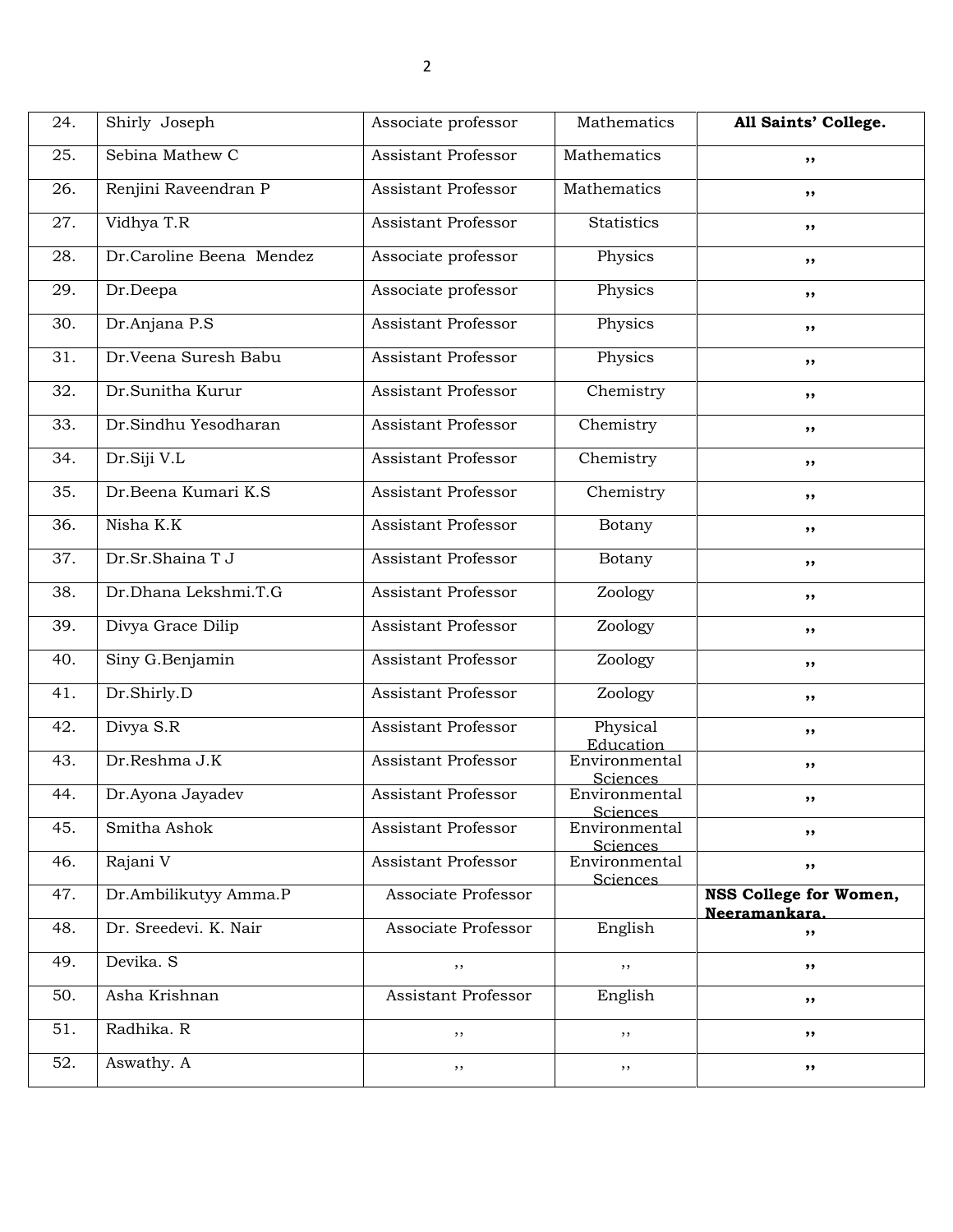| 53. | Amritha.S.Nair        | Assistant Professor | English           | NSS College for Women,<br>Neeramankara |
|-----|-----------------------|---------------------|-------------------|----------------------------------------|
| 54. | Asha Prabhakaran      | ,,                  | ,,                | ,,                                     |
| 55. | Dr. S. Rajeswari Amma | Associate Professor | Malayalam         | ,,                                     |
| 56. | Dr. S. Jaya Kumari    | ,,                  | ,,                | ,,                                     |
| 57. | Dr. C. R. Anitha      | $, \,$              | $, \,$            | ,,                                     |
| 58. | Dr. Reeja Ravindran   | Assistant Professor | ,,                | ,,                                     |
| 59. | Dr. Bettymol Mathew   | ,,                  | , ,               | $, \, \,$                              |
| 60. | Vandana. B            | ,,                  | ,,                | ,,                                     |
| 61. | Sheeja. I             | ,,                  | ,,                | ,,                                     |
| 62. | Dr. Asha.S.Nair       | Assistant Professor | Hindi             | ,,                                     |
| 63. | Dr. Maheswari. S      | ,,                  | ,,                | ,,                                     |
| 64. | Dr. Smitha.R.Nair     | $, \,$              | $, \,$            | $, \, \,$                              |
| 65. | Dr. P. Sushamma       | Associate Professor | History           | ,,                                     |
| 66. | Sajini.P              | Assistant Professor | ,,                | ,,                                     |
| 67. | Ambili. S             | ,,                  | ,,                | ,,                                     |
| 68. | Dr.Sreelatha.S        | Asssociate Prof.    | Political Science | ,,                                     |
| 69. | Dr. Sreekala Devi. S  | Assistant Professor | Philosophy        | $, \, \,$                              |
| 70. | Dr. Vinitha Mohan     | ,,                  | ,,                | ,,                                     |
| 71. | Dr. Leena. K. R.      | ,,                  | ,,                | ,,                                     |
| 72. | Mydhili Kurup         | Assistant Professor | Economics         | ,,                                     |
| 73. | Resmi. R. S           | ,,                  | ,,                | ,,                                     |
| 74. | Vijayalekshmi. P.J    | $, \,$              | $, \,$            | ,,                                     |
| 75. | Deepa. B              | ,,                  | ,,                | ,,                                     |
| 76. | Kalyany Sankar        | , ,                 | ,,                | ,,                                     |
| 77. | Sreelekshmi. S        | ,,                  | $, \,$            | ,,                                     |
| 78. | Smitha V.P            | ,,                  | ,,                | ,,                                     |
| 79. | Saritha K.R           | Assistant Professor | Commerce          | ,,                                     |
| 80. | Aswathy. P            | ,,                  | $, \,$            | ,,                                     |
| 81. | Parvathy.P.L          | $, \,$              | $, \,$            | ,,                                     |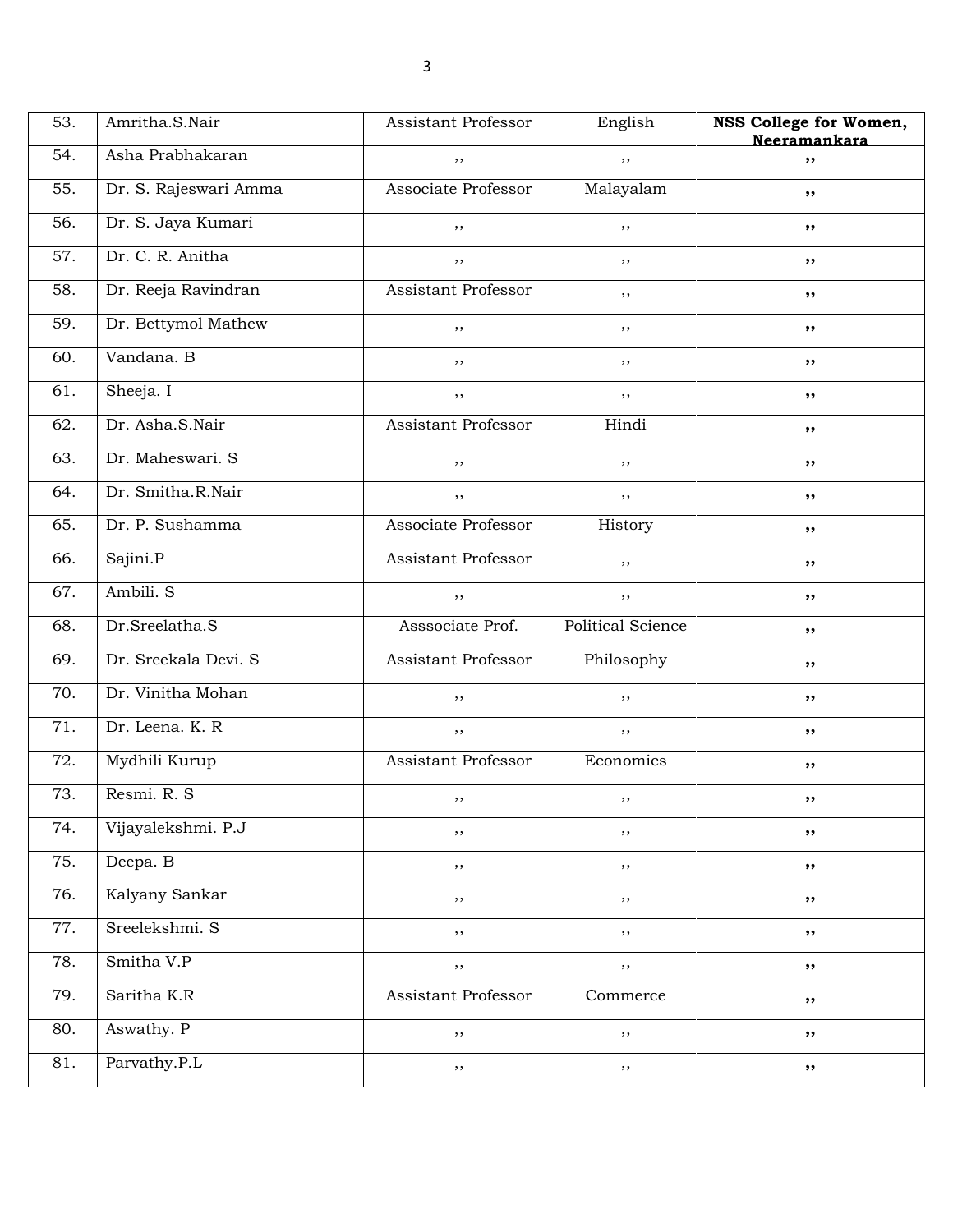| 82.  | Dr.Rekha M Menon       | <b>Assistant Professor</b> | Music                 | NSS College for Women,<br>Neeramankara.       |
|------|------------------------|----------------------------|-----------------------|-----------------------------------------------|
| 83.  | Dr.Aswathy.S           | ,,                         |                       | ,,                                            |
| 84.  | Dr.Ambika.A            | Assistant Professor        | Maths                 | ,,                                            |
| 85.  | Deepa.D                | , ,                        |                       | ,,                                            |
| 86.  | Subha.R Nair           | Assistant Professor        | <b>Statistics</b>     | ,,                                            |
| 87.  | Dr. Parvathi. M.R.     | <b>Assistant Professor</b> | Physics               | ,,                                            |
| 88.  | Dr. Sutheerthan.S.Nair | ,,                         | ,,                    | ,,                                            |
| 89.  | Dr. Sindhu A Kartha    | ,,                         | ,,                    | ,,                                            |
| 90.  | Sijina G.S             | , ,                        | ,,                    | ,,                                            |
| 91.  | Dr. Smitha. S.L        | ,,                         | ,,                    | ,,                                            |
| 92.  | N. Rema Rani           | Associate Professor        | Chemistry             | ,,                                            |
| 93.  | Dr. Asha Panicker      | ,,                         | ,,                    | ,,                                            |
| 94.  | Dr. M. Sujatha         | ,,                         | ,,                    | ,,                                            |
| 95.  | Dr. Sushama Raj. R. V  | <b>Assistant Professor</b> | Botany                | ,,                                            |
| 96.  | Gayathri. M. K         | ,,                         | $, \,$                | ,,                                            |
| 97.  | Dr. Divya.V.Nair       | ,,                         | ,,                    | ,,                                            |
| 98.  | T. Saheela Devi        | Associate Professor        | Zoology               | ,,                                            |
| 99.  | Dr. S. Thara           | Assistant Professor        | ,,                    | ,,                                            |
| 100. | Dr. M. Prameela        | , ,                        | $, \,$                | ,,                                            |
| 101. | Dr. R. Asha Devi       | , ,                        | $, \,$                | ,,                                            |
| 102. | Sheeja P.R             | Assistant Prof.            | Home Science          | ,,                                            |
| 103. | Dr.T.Vrinda Kumari     | Associate Prof.            | Physical<br>Education | ,,                                            |
| 104. | Dr.Geetha.S            | Assistant Prof.            |                       | ,,                                            |
| 105. | Jayalekshmi. P.R       | Associate Professor        | English               | Mahatma Gandhi College,<br>Thiruvananthapuram |
| 106. | Dr. Asha K Nair        | $, \,$                     | ,,                    | ,,                                            |
| 107. | Dr. Lakshmi Priya N    | Associate Professor        | , ,                   | ,,                                            |
| 108. | Dr. Vidya Rajagopal    | , ,                        | , ,                   | ,,                                            |
| 109. | Dr. M.S Gayathri Devi  | Assistant Professor        | $, \,$                | ,,                                            |
| 110. | Jessykutty M Jose      | Assistant Professor        | $, \,$                | ,,                                            |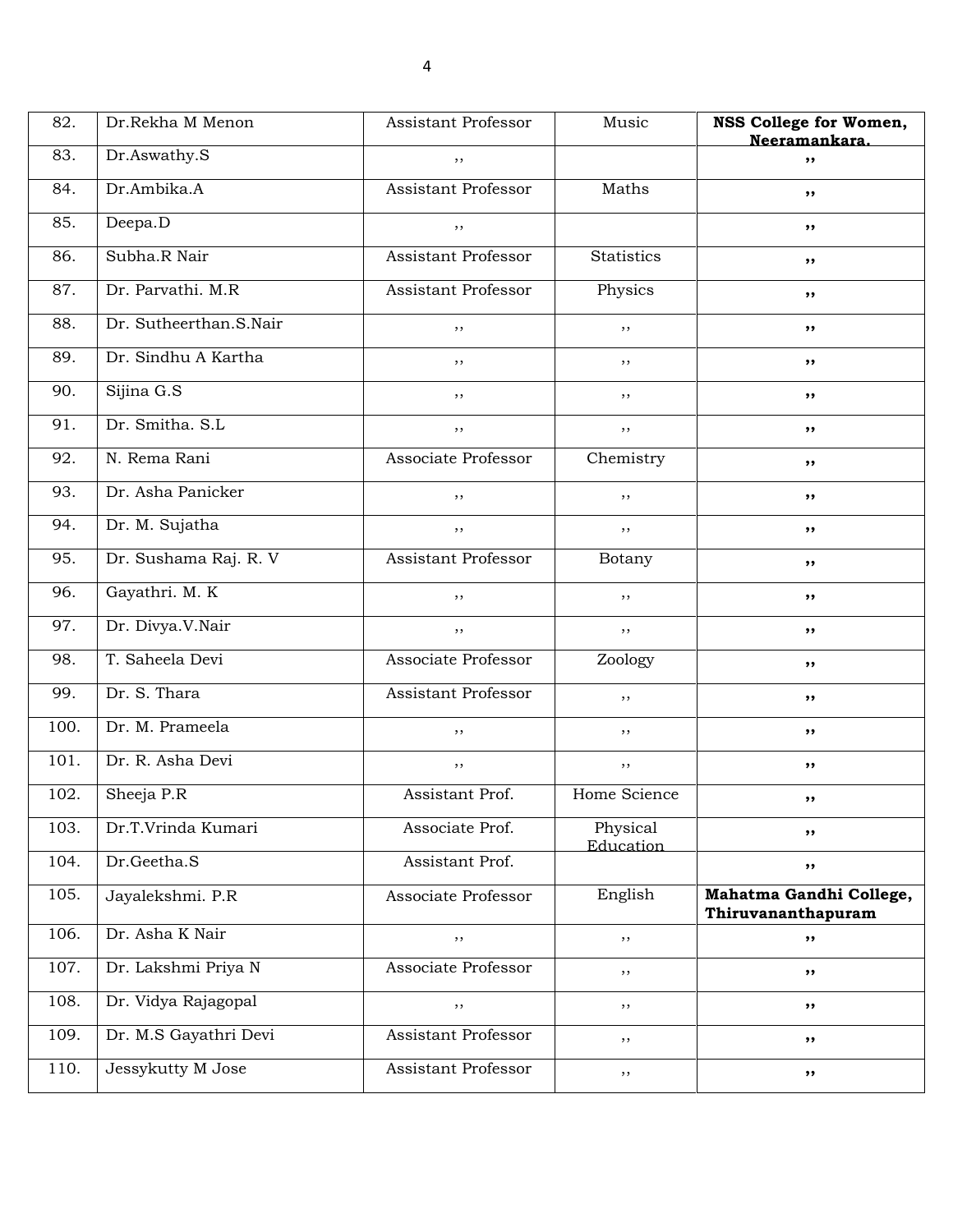| 111. | Saritha.M                   | Assistant Professor | English   | Mahatma Gandhi College,<br>Thiruvananthapuram. |
|------|-----------------------------|---------------------|-----------|------------------------------------------------|
| 112. | Chithra.V.S                 | ,,                  | ,,        | ,,                                             |
| 113. | Geetha.p                    | Associate Professor | Malayalam | ,,                                             |
| 114. | Dr. K. Jyothishkumar        | ,,                  | ,,        | ,,                                             |
| 115. | Dr. A. Remadevi             | $, \,$              | $, \,$    | ,,                                             |
| 116. | Dr. S Gopalakrishna Pillai  | $, \,$              | $, \,$    | ,,                                             |
| 117. | Dr. Ajith G Krishna         | ,,                  | $, \,$    | ,,                                             |
| 118. | A G Oleena                  | $, \,$              | ,,        | ,,                                             |
| 119. | Dr.Rajesh.R                 | Assistant Professor | ,,        | ,,                                             |
| 120. | Dr. B S Binu                |                     | $, \,$    | ,,                                             |
| 121. | Dr. Anima T                 | $, \,$              | $, \,$    | ,,                                             |
| 122. | Dr.Girija.D                 | Associate.Prof.     | Hindi     | ,,                                             |
| 123. | Dr.B Jayasree               | $, \,$              | $, \,$    | ,,                                             |
| 124. | Dr.S.R.Jayasree             | Assistant Prof.     | ,,        | ,,                                             |
| 125. | Dr.Sreedevi.T               | $, \,$              | $, \,$    | ,,                                             |
| 126. | Dr.K.P UshaKumari           | $, \,$              | $, \,$    | ,,                                             |
| 127. | Dr.Lekha.S Nair             | ,,                  | $, \,$    | ,,                                             |
| 128. | Dr.K Jayakumari             | $, \,$              | ,,        | ,,                                             |
| 129. | Dr.Gayathri.N               | $, \,$              | ,,        | ,,                                             |
| 130. | Dr.Rajesh Kumar.R           | $, \,$              | $, \,$    | ,,                                             |
| 131. | Ganagadevi S                | Associate Professor | Economics | ,,                                             |
| 132. | Priya L G                   | Assistant Professor | ,,        | ,,                                             |
| 133. | Kishore.H                   |                     |           |                                                |
| 134. | S Saritha                   | ,,                  | ,,        | ,,                                             |
| 135. | Dr.Syamlal G.S              | $, \,$              | $, \,$    | ,,                                             |
| 136. | Lalithambika R              | ,,                  | ,,        | ,,                                             |
| 137. | Shrijamuraleedharan Nambiar | Assistant Professor | Economics | ,,                                             |
| 138. | Sangeetha U V               | $, \, ,$            |           | ,,                                             |
| 139. | Latha G Nair                | Assistant Professor | History   | ,,                                             |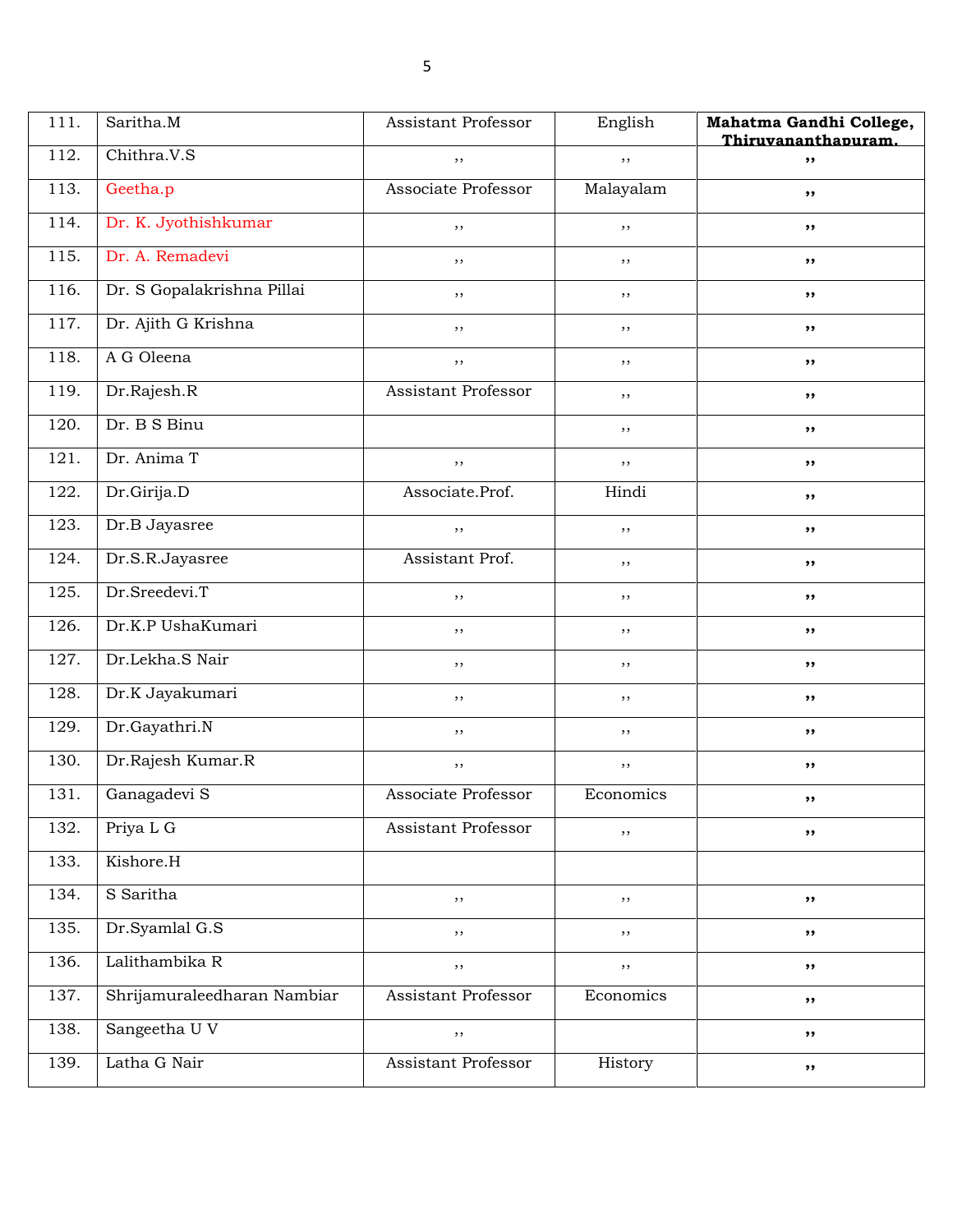| 140. | Bindu K Ravi           | Assistant Professor        | History           | Mahatma Gandhi College,<br>Thiruvananthapuram |
|------|------------------------|----------------------------|-------------------|-----------------------------------------------|
| 141. | Dr.Harikumar S         | ,,                         |                   | ,,                                            |
| 142. | Dr.Saritha.R           | <b>Assistant Professor</b> | Sociology         | ,,                                            |
| 143. | Subalekshmi G.S        |                            |                   | ,,                                            |
| 144. | Sunilkumar.N.K         |                            |                   | ,,                                            |
| 145. | Sudheesh Kumar.j       |                            | Political Science | ,,                                            |
| 146. | Prathibha S Nair       | Assistant Professor        | Pshychology       | ,,                                            |
| 147. | Dr. Subha Sachithanand | ,,                         |                   | ,,                                            |
| 148. | Dr. B Jayaraj          | ,,                         |                   | ,,                                            |
| 149. | K.S Sriprabha          | Associate Prof.            | Mathematics       | ,,                                            |
| 150. | Dr.Anilkumar.M.S       | , ,                        | ,,                | ,,                                            |
| 151. | Dr.M.R Harikrishnan    | , ,                        | $, \,$            | ,,                                            |
| 152. | Ramkumar.R             | Assistant Prof.            | $, \,$            | ,,                                            |
| 153. | Dr.K Radhakrishnan     | , ,                        | $, \,$            | ,,                                            |
| 154. | Dr.Geetha.C            | ,,                         | ,,                | ,,                                            |
| 155. | Dr.Ullas Chandran S.V  | ,,                         | ,,                | ,,                                            |
| 156. | Dr.Archana V.P         | , ,                        | ,,                | ,,                                            |
| 157. | Dr.Vineetha.K          | Assistant Prof.            | <b>Statistics</b> | ,,                                            |
| 158. | Dr. Suresh Kumar B     | <b>Associate Professor</b> | Physics           | ,,                                            |
| 159. | Dr. V M Ananda Kumar   | $, \,$                     | ,,                | ,,                                            |
| 160. | Dr. N Gopakumar        | $, \,$                     | , ,               | ,,                                            |
| 161. | Dr. Bindu R G          | Assistant Professor        | ,,                | ,,                                            |
| 162. | Jayasudha S            | $, \,$                     | ,,                | ,,                                            |
| 163. | Dr. Bijini B R         | $, \,$                     | ,,                | ,,                                            |
| 164. | Dr. Praveen V N        | ,,                         | ,,                | ,,                                            |
| 165. | Prabitha B Nair        | ,,                         | ,,                | ,,                                            |
| 166. | Dr.Kavitha.V.T         | Assistant Professor        | Physics           | ,,                                            |
| 167. | M. R Sudarsana Kumar   | Associate Professor        | Chemistry         | ,,                                            |
| 168. | Dr. R Sudha Devi       | Associate Professor        | ,,                | ,,                                            |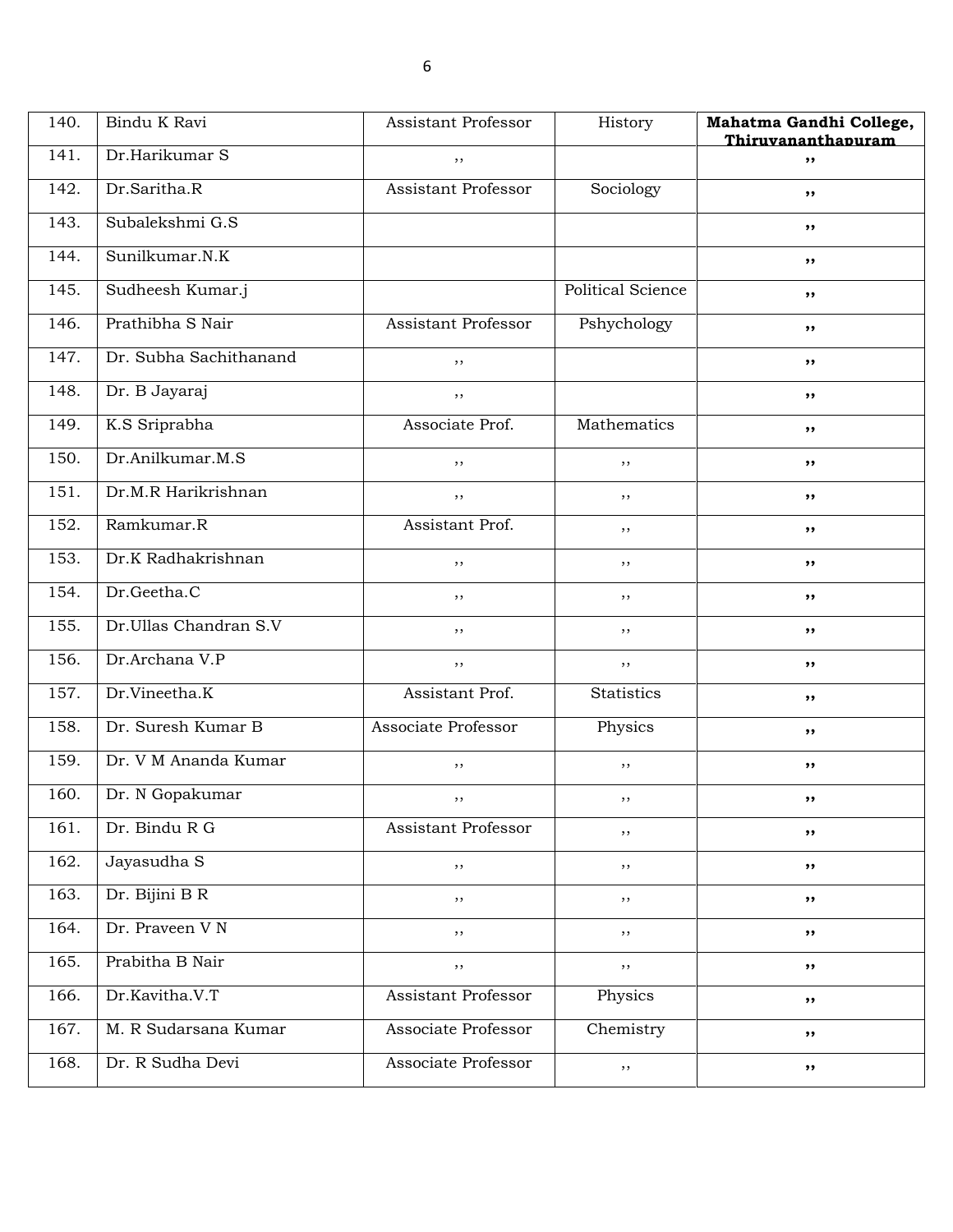| 169. | Dr. S Balachandran        | Associate Professor | Chemistry             | Mahatma Gandhi College,<br>Thiruvananthapuram |
|------|---------------------------|---------------------|-----------------------|-----------------------------------------------|
| 170. | Dr. Sikha T S             | Assistant Professor | ,,                    | ,,                                            |
| 171. | Dr. Simi CK               | , ,                 | ,,                    | ,,                                            |
| 172. | Dr. Resmi Reghunandan     | ,,                  | ,,                    | ,,                                            |
| 173. | Sreeja T G                | , ,                 | ,,                    | ,,                                            |
| 174. | Dr. Santhoshkumar R       | Assistant Professor | Botany                | ,,                                            |
| 175. | Dr.Praveenkumar B R       | ,,                  | ,,                    | ,,                                            |
| 176. | Dr. Sumitha VR            | $, \,$              | ,,                    | ,,                                            |
| 177. | Dr. Neethu S Kumar        | $, \,$              | ,,                    | ,,                                            |
| 178. | Dr. Rajeshkumar T         | , ,                 | ,,                    | ,,                                            |
| 179. | Dr. Sreeja Thankappan     | , ,                 | ,,                    | ,,                                            |
| 180. | Dr.C Sreelatha            | Associate Professor | Zoology               | ,,                                            |
| 181. | Balamurali R S            | Assistant Professor | ,,                    | ,,                                            |
| 182. | Dr. Sakthi Babu R L       | ,,                  | ,,                    | ,,                                            |
| 183. | Dr. Bijukumar B S         |                     | ,,                    | ,,                                            |
| 184. | Dr.Suresh Chandra Kurup.R | , ,                 | ,,                    | ,,                                            |
| 185. | Dr. V S Santhosh          | Associate Professor | Commerce              | ,,                                            |
| 186. | Pradeepkumar N            | Assistant Professor | ,,                    | ,,                                            |
| 187. | Dr. Jayadev S             | $, \,$              | ,,                    | ,,                                            |
| 188. | Dr. S Priya               |                     | ,,                    | ,,                                            |
| 189. | Sumesh G S                | ,,                  | ,,                    | ,,                                            |
| 190. | Kalarani T.G              | $, \, ,$            | ,,                    | ,,                                            |
| 191. | Dr.Bijukumar.K            | Assistant Prof.     | Physical<br>Education | ,,                                            |
| 192. | Dr.R Manoj                | Associate Prof.     | ,,                    | ,,                                            |
| 193. | Rev Dr.Jiji Thomas        | Associate Professor | English               | Mar Ivanios College,<br>Thiruvananthapuram    |
| 194. | Dr. Abraham Joseph        | , ,                 |                       | $\mathbf{F}$ ,                                |
| 195. | Teena Jude Francis        | ,,                  | $, \,$                | ,,                                            |
| 196. | Dr. P. J. Jacob           | Associate Professor | English               | ,,                                            |
| 197. | Dr. Cherian John          | ,,                  | ,,                    | ,,                                            |
| 198. | Dr. Shirly Stewart        | ,,                  | ,,                    | ,,                                            |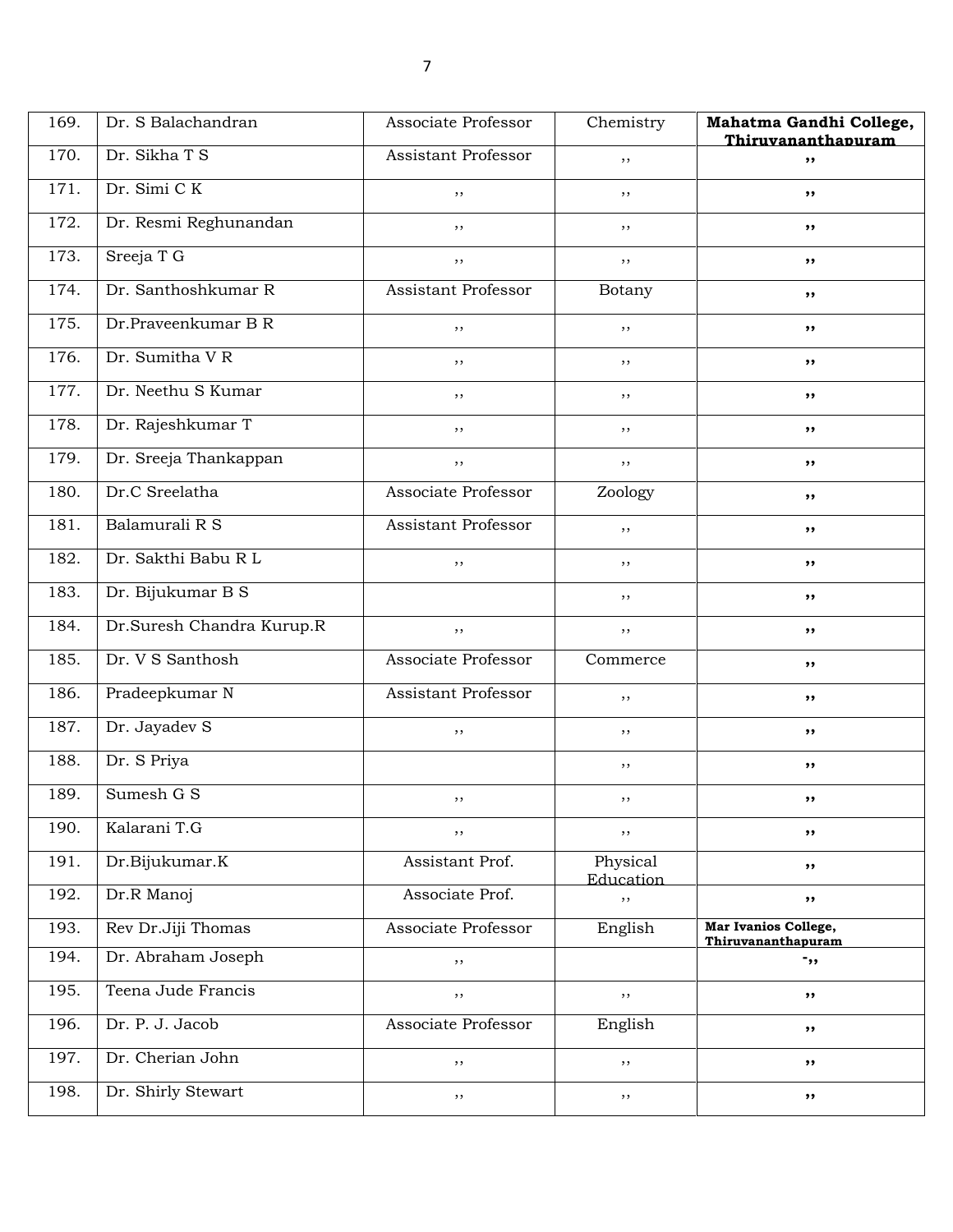| 199. | Dr. Neeta Sharma       | Associate Professor | English     | Mar Ivanios College,<br>Thiruvananthapuram - |
|------|------------------------|---------------------|-------------|----------------------------------------------|
| 200. | Reny Skaria            | Assistant Professor | ,,          | $, \,$                                       |
| 201. | Meenu Jose             | ,,                  | ,,          | ,,                                           |
| 202. | Preethamol. M. K.      | $, \,$              | ,,          | ,,                                           |
| 203. | Rani Alex              | ,,                  | ,,          | $, \, \,$                                    |
| 204. | Resmi Sally Koshy      | $, \,$              | ,,          | ,,                                           |
| 205. | Divya Johnson          | $, \,$              |             | ,,                                           |
| 206. | Dr. Jolly Jacob        | Associate Prof.     | Malayalam   | ,,                                           |
| 207. | Dr.K.k Marykutty       | Associate Prof.     | Hindi       | ,,                                           |
| 208. | Dr. Kala M             | Assistant Prof.     |             | $, \, \,$                                    |
| 209. | Dr.K.S Anbukala        | Assistant Prof.     | Tamil       | ,,                                           |
| 210. | Dr.N Vipinchandran     | Associate Prof.     | French      | ,,                                           |
| 211. | Fr. Vincy Varghese     | Assistant Prof      | Syriac      | ,,                                           |
| 212. | Dr. Mary George        | Associate Prof      | Mathematics | ,,                                           |
| 213. | Suja Eapen             | $, \,$              | $, \,$      | $, \, \,$                                    |
| 214. | Dr.Annie Abraham       | $, \,$              | ,,          | ,,                                           |
| 215. | Dr.T.R Siva Kumar      | Assistant Prof      | ,,          | ,,                                           |
| 216. | Tiji Thomas            | $, \,$              | ,,          | ,,                                           |
| 217. | Dr. Shyla Joseph       | Associate Professor | Physics     | ,,                                           |
| 218. | Dr. Georgi. P. Daniel  | ,,                  | ,,          | $, \, \,$                                    |
| 219. | K Thomaskutty          | , ,                 | ,,          | ,,                                           |
| 220. | Dr. Jijimon. K. Thomas | $, \,$              | ,,          | ,,                                           |
| 221. | Dr. Sam Solomon        | $, \,$              | , ,         | ,,                                           |
| 222. | Dr. I. Hubert Joe      | $, \,$              | ,,          | ,,                                           |
| 223. | Dr. Daizy Philip       | $, \,$              | , ,         | ,,                                           |
| 224. | Dr. Annamma John       | $, \,$              | , ,         | ,,                                           |
| 225. | Dr. John Jacob         | Assistant Professor | ,,          | ,,                                           |
| 226. | Dr. Sumol Varghese     | Associate Professor | Chemistry   | ,,                                           |
| 227. | Suma. P. Oommen        | $, \,$              |             | ,,                                           |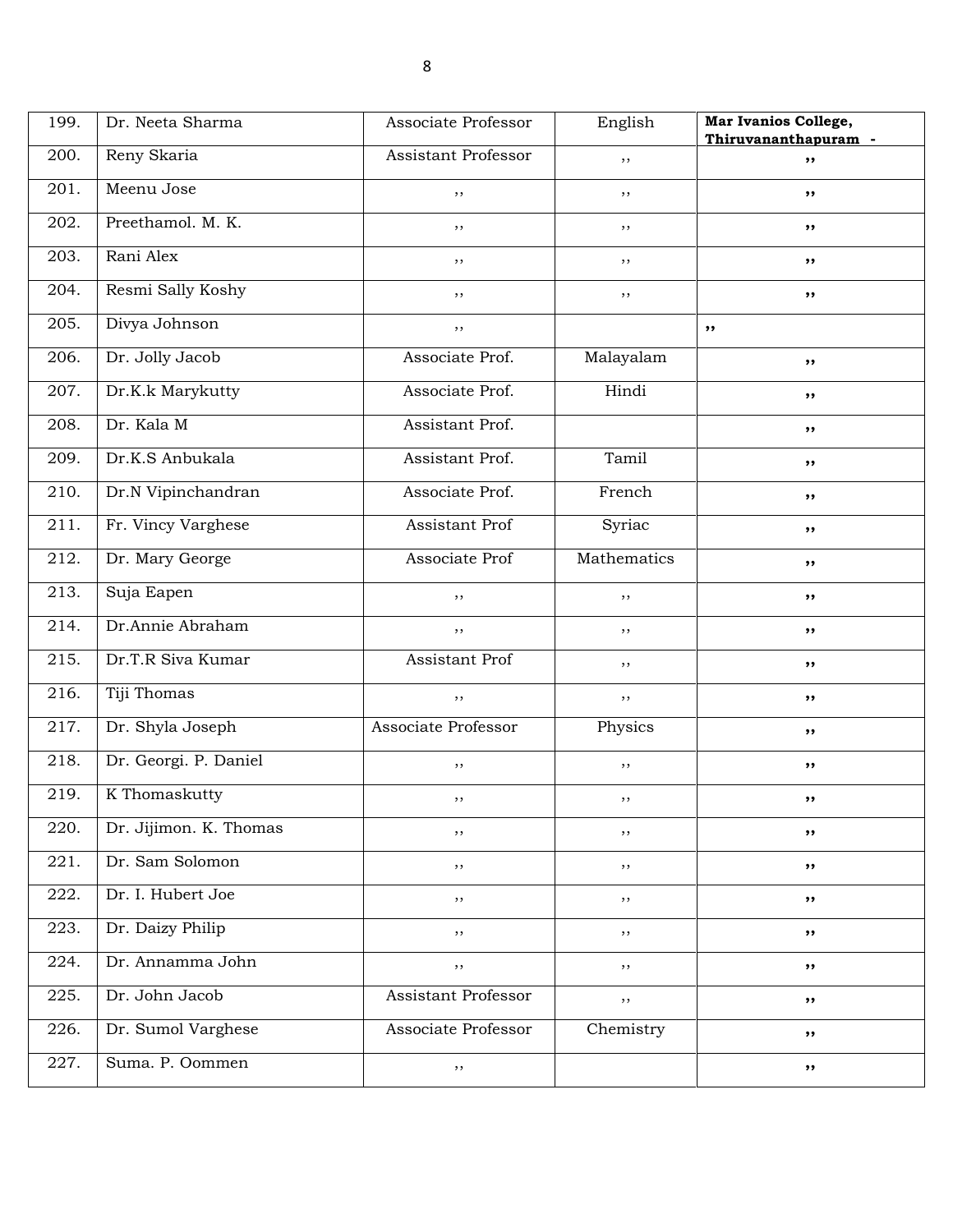| 228. | Dr. George Lukose      | Associate Professor | Chemistry         | Mar Ivanios College, |
|------|------------------------|---------------------|-------------------|----------------------|
|      |                        |                     |                   | Thiruvananthapuram   |
| 229. | Dr. James. T. Joseph   | , , ,               | , ,               | , ,                  |
| 230. | Dr. Suju C Joseph      | Assistant Professor | , ,               | ,,                   |
| 231. | Dr. Suja Mathai        | ,,                  | ,,                | ,,                   |
| 232. | Dr. Selwin Joseyphus R | $, \,$              | $, \,$            | ,,                   |
| 233. | Dr. Sonia Mol Joseph   | $, \,$              | ,,                | ,,                   |
| 234. | Dr. Thomas Kuruvila    | Assistant Professor | Botany            | ,,                   |
| 235. | C.Suja Skaria          | ,,                  |                   | ,,                   |
| 236. | Dr.P.K Victoria        | ,,                  | , ,               | ,,                   |
| 237. | Dr. Bindu Alex         | $, \,$              | , ,               | ,,                   |
| 238. | Dr.Rejitha L.R         | $, \,$              | ,,                | ,,                   |
| 239. | Deepthy Alex           | Assistant Professor | Biotechnology     | ,,                   |
| 240. | Dr.Lini.L              | $, \,$              | ,,                | ,,                   |
| 241. | Dr. Leenamma Joseph    | Associate Professor | Zoology           | ,,                   |
| 242. | Johnson George         | $, \,$              | , ,               | ,,                   |
| 243. | Dr. P. I. Paul         | ,,                  | ,,                | ,,                   |
| 244. | Meera George           | $, \,$              | $, \,$            | ,,                   |
| 245. | Dr. K.G. Manju         | Assistant Professor | ,,                | ,,                   |
| 246. | Dr. Suboj Babykutty    | $, \,$              | ,,                | ,,                   |
| 247. | Susan Kurian           | $, \,$              | , ,               | ,,                   |
| 248. | Lija L Raju            | $, \,$              | ,,                | ,,                   |
| 249. | Dr. Jessy Thomas       | Associate Professor | Economics         | ,,                   |
| 250. | Anju Mary George       | Assistant Professor | ,,                | ,,                   |
| 251. | <b>J.A Thomas</b>      | Associate Professor | History           | ,,                   |
| 252. | Dr. K Oommachan        | Associate Professor | Political Science | ,,                   |
| 253. | Sajeev.R               | Assistant Professor | <b>JMCVP</b>      | ,,                   |
| 254. | Deepamol Thomas        | $, \,$              | ,,                | ,,                   |
| 255. | Dr. K.I. Georgee       | Associate Professor | Commerce          | ,,                   |
| 256. | E.G Sabu               | Assistant Professor | $, \,$            | ,,                   |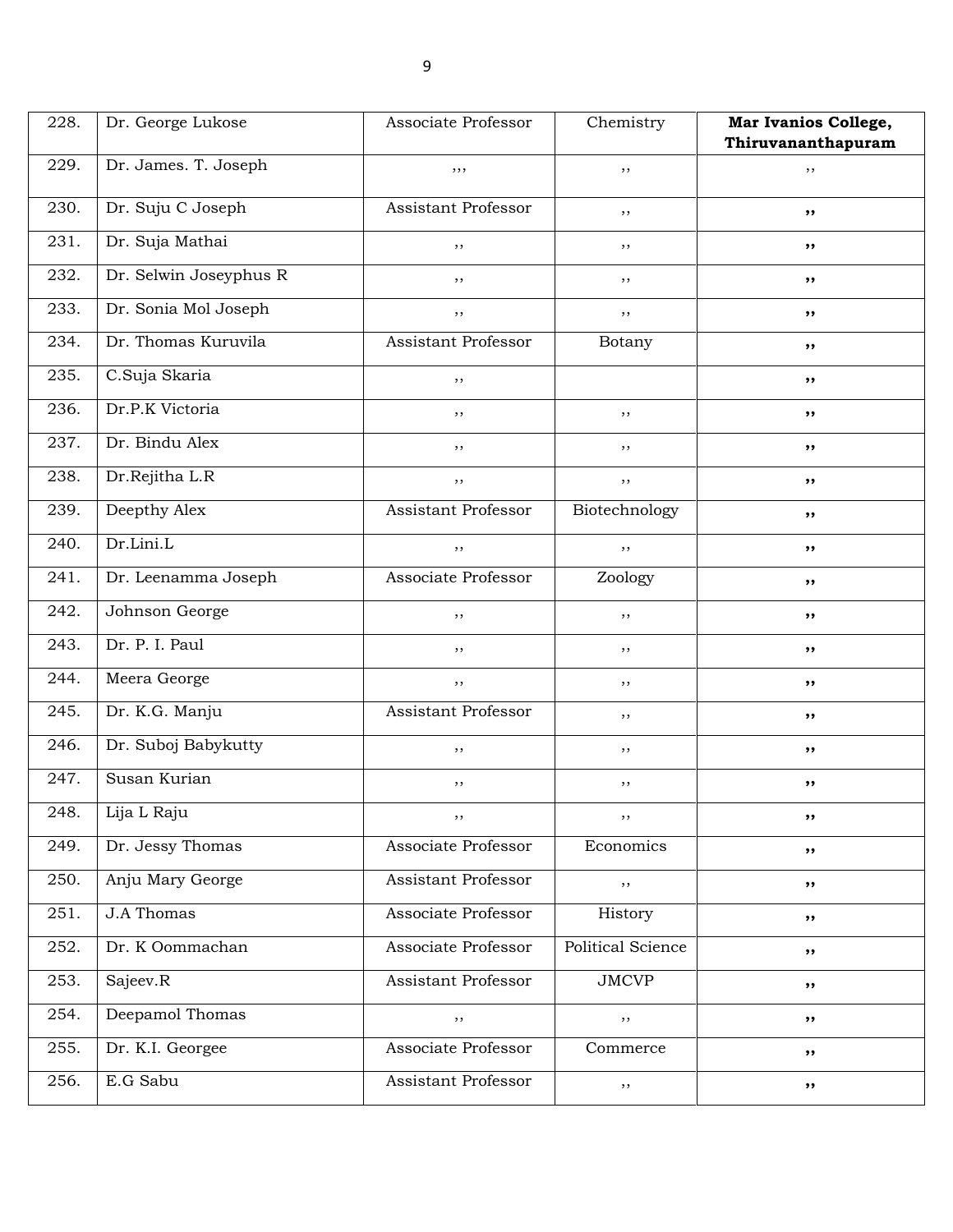| 257. | Regina Sibi Cleetus   | Assistant Professor        | Commerce                  | Mar Ivanios College,<br>Thiruvananthapuram |
|------|-----------------------|----------------------------|---------------------------|--------------------------------------------|
| 258. | Fr. Shoji Varghese    | ,,                         | ,,                        | ,,                                         |
| 259. | Sarin Thomas          | ,,                         | ,,                        | ,,                                         |
| 260. | M K Sini              | ,,                         | ,,                        | ,,                                         |
| 261. | Sheeja George         | ,,                         | ,,                        | ,,                                         |
| 262. | Dr. Daisy Samuel      | ,,                         | , ,                       | ,,                                         |
| 263. | Mamitha J.S           | ,,                         | , ,                       | ,,                                         |
| 264. | Manassee Benny        | <b>Assistant Professor</b> | Tourism<br>Administration | ,,                                         |
| 265. | Soumya M Raj          | ,,                         | ,,                        | ,,                                         |
| 266. | Jiji Kurian           | Associate Prof.            | Physical<br>Education     | ,,                                         |
| 267. | Tom Thomas            | Assistant Professor        | ,,                        |                                            |
| 268. | Dr. Beena Karunakaran | Associate Professor        | Malayalam                 | S.N. College, Sivagiri,<br>Varkala.        |
| 269. | Dr. Henalal S         | <b>Assistant Professor</b> | ,,                        | ,,                                         |
| 270. | Nithya P Viswam       | <b>Assistant Professor</b> | , ,                       | ,,                                         |
| 271. | P.K Sumesh            | Assistant Professor        | ,,                        | ,,                                         |
| 272. | Sini V                | Assistant Professor        | ,,                        | ,,                                         |
| 273. | Remya C R             | <b>Assistant Professor</b> | English                   | ,,                                         |
| 274. | Preetha Krishna L     | ,,                         | ,,                        | ,,                                         |
| 275. | Anisha N              | ,,                         | ,,                        | ,,                                         |
| 276. | Dr. Baby Girija       | Associate Prof.            | Hindi                     | ,,                                         |
| 277. | Dr.Prajith J.P        | Assistant Professor        | Sanskrit                  | ,,                                         |
| 278. | Dr. Vinod C Sugathan  | Associate Prof.            | Economics                 | ,,                                         |
| 279. | Dr.Kumar S.P          | Assistant Professor        | ,,                        | ,,                                         |
| 280. | Dr. Jerry Alwin       | $, \,$                     | $, \,$                    | ,,                                         |
| 281. | Sreerenjini S.C       | $, \,$                     | $, \,$                    | ,,                                         |
| 282. | Syam Raj R            | $, \,$                     | $, \,$                    | ,,                                         |
| 283. | Megha RadhaKrishnan   | $, \,$                     | $, \,$                    | ,,                                         |
| 284. | Namitha K Bhat        | $, \,$                     | $, \,$                    | ,,                                         |
| 285. | Anilakumary R         | $, \,$                     | , ,                       | ,,                                         |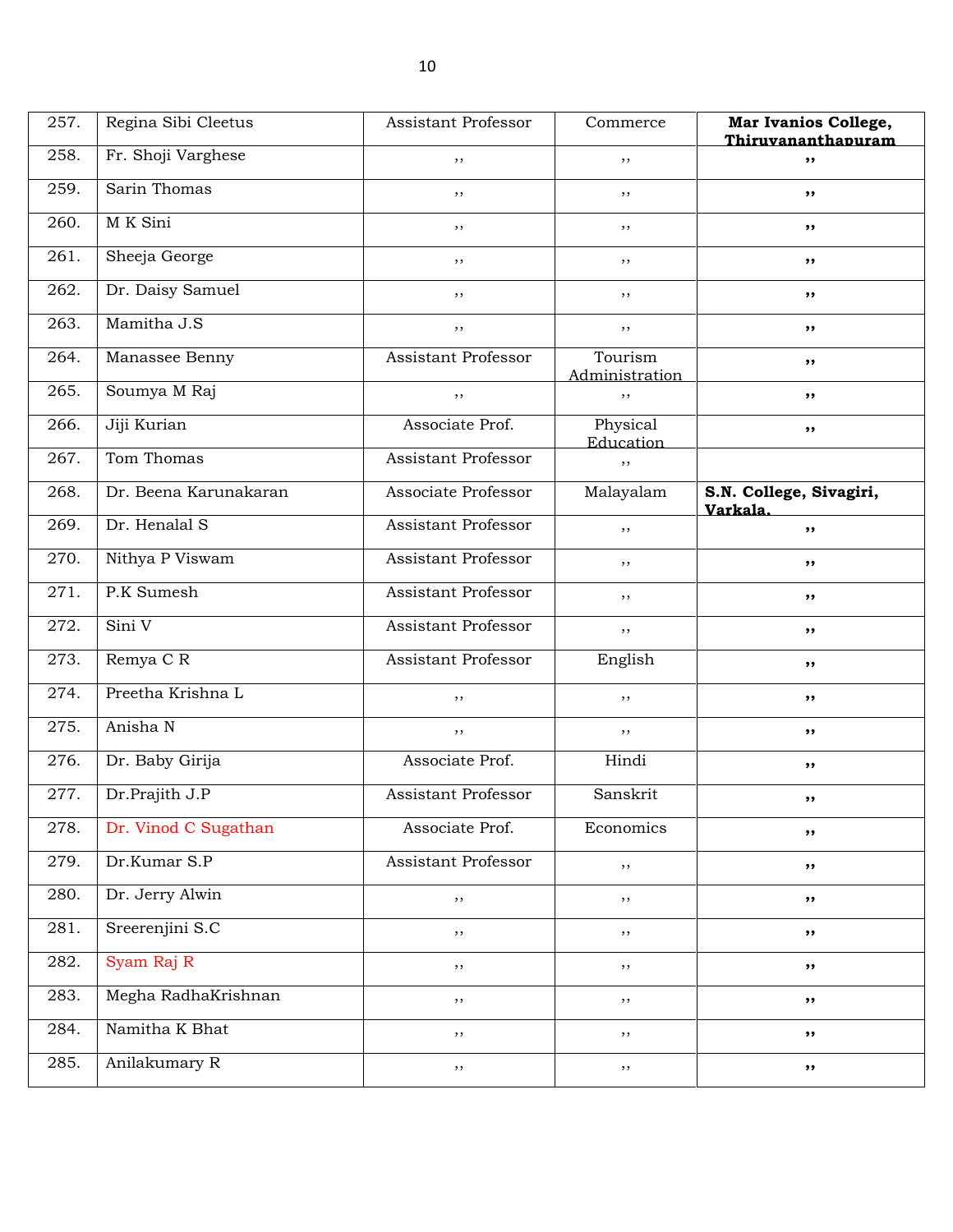| 286.              | Praveen Kumar T.K      | Assistant Professor        | <b>Political Science</b> | S.N. College, Sivagiri,<br>Varkala. |
|-------------------|------------------------|----------------------------|--------------------------|-------------------------------------|
| 287.              | Dr. Latha Devi R       | Associate Professor        | History                  | ,,                                  |
| 288.              | Biji K K               | <b>Assistant Professor</b> | ,,                       | ,,                                  |
| 289.              | Preetha.S              | Associate Professor        | Mathematics              | ,,                                  |
| 290.              | Aranya S               | Assistant Professor        | Physics                  | ,,                                  |
| 291.              | Sajesh Sasidharan      | $, \,$                     | ,,                       | ,,                                  |
| 292.              | Jyothish B             | $, \,$                     | , ,                      | ,,                                  |
| 293.              | Veenas CL              | ,,                         | $, \,$                   | ,,                                  |
| 294.              | Ramesh Chandran B R    | $, \,$                     | ,,                       | ,,                                  |
| 295.              | Joly A                 | Associate Professor        | Chemistry                | ,,                                  |
| 296.              | Reshmi Jaya Raveendran | Assistant Professor        | ,,                       | ,,                                  |
| 297.              | Ashalatha              | ,,                         | ,,                       | ,,                                  |
| 298.              | Lija P Lekshmanan      | ,,                         | $, \,$                   | ,,                                  |
| 299.              | Lekshmi S Dharan       | $, \,$                     | $, \,$                   | ,,                                  |
| 300.              | Saritha S J            | ,,                         | ,,                       | ,,                                  |
| $\overline{3}01.$ | Shibitha Thampi        | $, \,$                     | ,,                       | ,,                                  |
| 302.              | Induja P               | $, \,$                     | $, \,$                   | ,,                                  |
| 303.              | Dr.kavitha K.R         | Associate Professor        | Botany                   | ,,                                  |
| 304.              | Dr. Hima R             | Assistant Professor        | ,,                       | ,,                                  |
| 305.              | Dr. S.S Usha           | Assistant Professor        | ,,                       | ,,                                  |
| 306.              | Dr. Leji.J             | Assistant Professor        | Zoology                  | ,,                                  |
| 307.              | Preethi S              | $, \,$                     | ,,                       | ,,                                  |
| 308.              | Dr. Binushma Raju      | $, \,$                     | $, \,$                   | ,,                                  |
| 309.              | Dr. Abhilash A         | $, \,$                     | $, \, ,$                 | ,,                                  |
| 310.              | Sreela SR              | Assistant Professor        | Geology                  | ,,                                  |
| 311.              | Dr.Manju S.V           | Assistant Professor        | Commerce                 | ,,                                  |
| 312.              | Jubilie. S. V          | $, \,$                     | ,,                       | ,,                                  |
| 313.              | Dr.Sidhukumar N        | $, \,$                     | $, \,$                   | ,,                                  |
| 314.              | Lekshmi. J             | $, \,$                     | $, \,$                   | ,,                                  |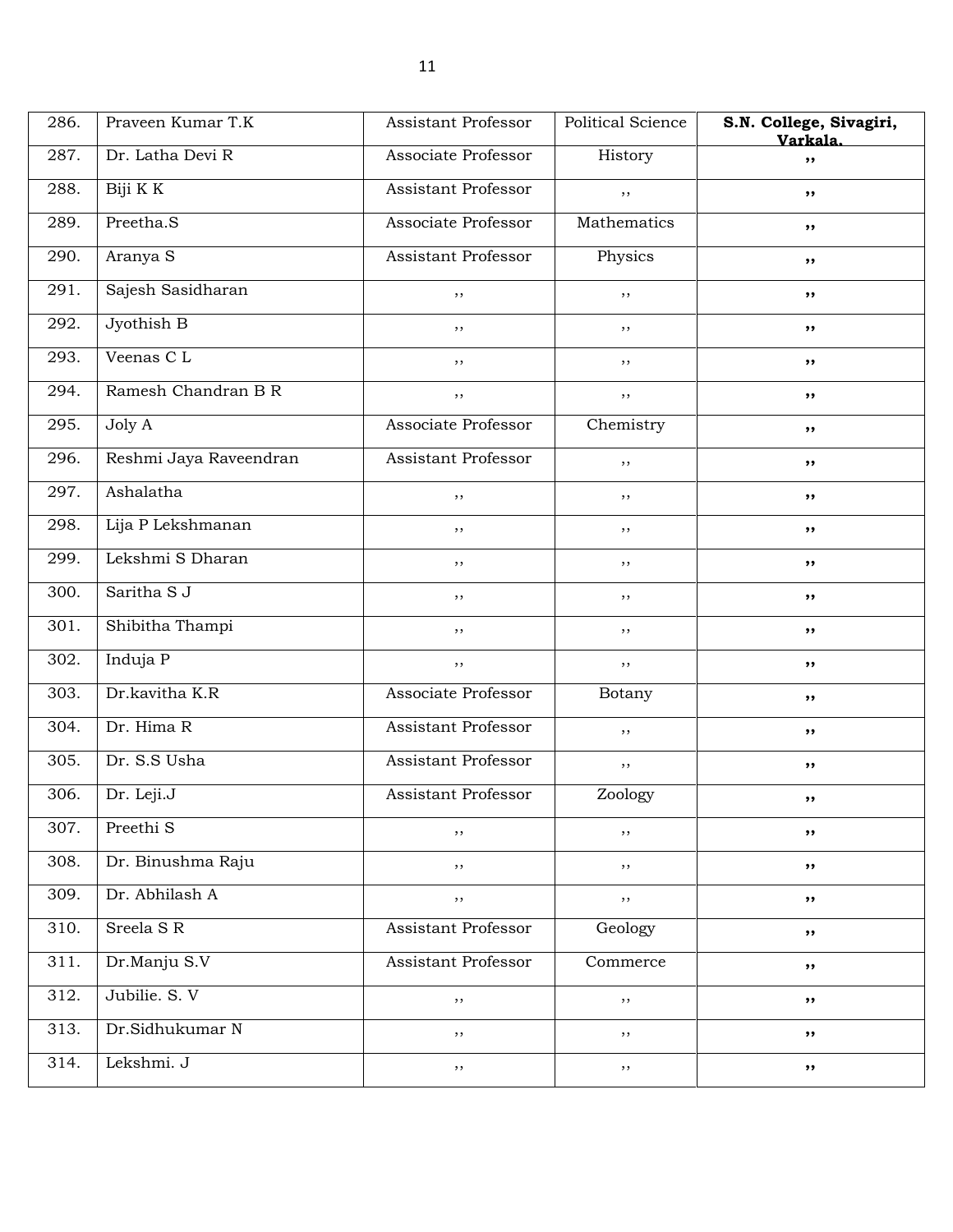| 315. | Lekshmy Prasannan    | <b>Assistant Professor</b> | Commerce                 | S.N. College, Sivagiri,<br>Varkala. |
|------|----------------------|----------------------------|--------------------------|-------------------------------------|
| 316. | Simu Rajendran       | ,,                         | ,,                       |                                     |
| 317. | Dr.L. Thulaseedharan | Principal                  |                          | S.N. College,<br>Chempazhanthi      |
| 318. | Dr. Manu Ramakant    | Associate Professor        | English                  | ,,                                  |
| 319. | Dr. Swapna Gopinath  | Associate Professor        | English                  | ,,                                  |
| 320. | Julie.P.S            | Assistant Professor        | English                  | ,,                                  |
| 321. | Lakshmipriya.P.S     | <b>Assistant Professor</b> | English                  | ,,                                  |
| 322. | Nayana Konath        | <b>Assistant Professor</b> | English                  | ,,                                  |
| 323. | Jijo.T.R             | Assistant Professor        | English                  | ,,                                  |
| 324. | Neelima.S.Saral      | <b>Assistant Professor</b> | English                  | ,,                                  |
| 325. | Bhavya Prakash       | <b>Assistant Professor</b> | English                  | ,,                                  |
| 326. | Dr. Girija Kumari.S  | Associate Professor        | Malayalam                | $, \, \,$                           |
| 327. | Dr.Manju.K.S         | Associate Professor        | Malayalam                | ,,                                  |
| 328. | Preetha.V.k          | Assistant professor        | Malayalam                | ,,                                  |
| 329. | Dr.Sreeja.S          | Associate Professor        | Hindi                    | ,,                                  |
| 330. | Dr.Greeshmalatha.A.P | Associate Professor        | History                  | ,,                                  |
| 331. | Dr.Praseetha.N.C     | Associate Professor        | History                  | $, \, \,$                           |
| 332. | Dr.Sreenivasan.G     | Associate Professor        | History                  | ,,                                  |
| 333. | Dr. Saritha.S. R     | Assistant professor        | History                  | ,,                                  |
| 334. | Prathibha P.R        | Assistant professor        | History                  | ,,                                  |
| 335. | Dr.Jitha.S.R         | Associate Professor        | <b>Political Science</b> | ,,                                  |
| 336. | Rakhe Viswambaran    | Assistant professor        | Political Science        | $, \, \,$                           |
| 337. | Sreenish.T.V         | Assistant professor        | Political Science        | ,,                                  |
| 338. | Suchithra            | Assistant professor        | Economics                | ,,                                  |
| 339. | Veena.C              | Assistant professor        | Economics                | ,,                                  |
| 340. | Raji Raveenrdan      | Assistant professor        | Economics                | ,,                                  |
| 341. | Dr.Nishima.J.S       | Assistant professor        | Psychoogy                | ,,                                  |
| 342. | Raakhee.A.S          | Assistant professor        | Psychoogy                | ,,                                  |
| 343. | Aravind Thampi       | Assistant professor        | Psychoogy                | ,,                                  |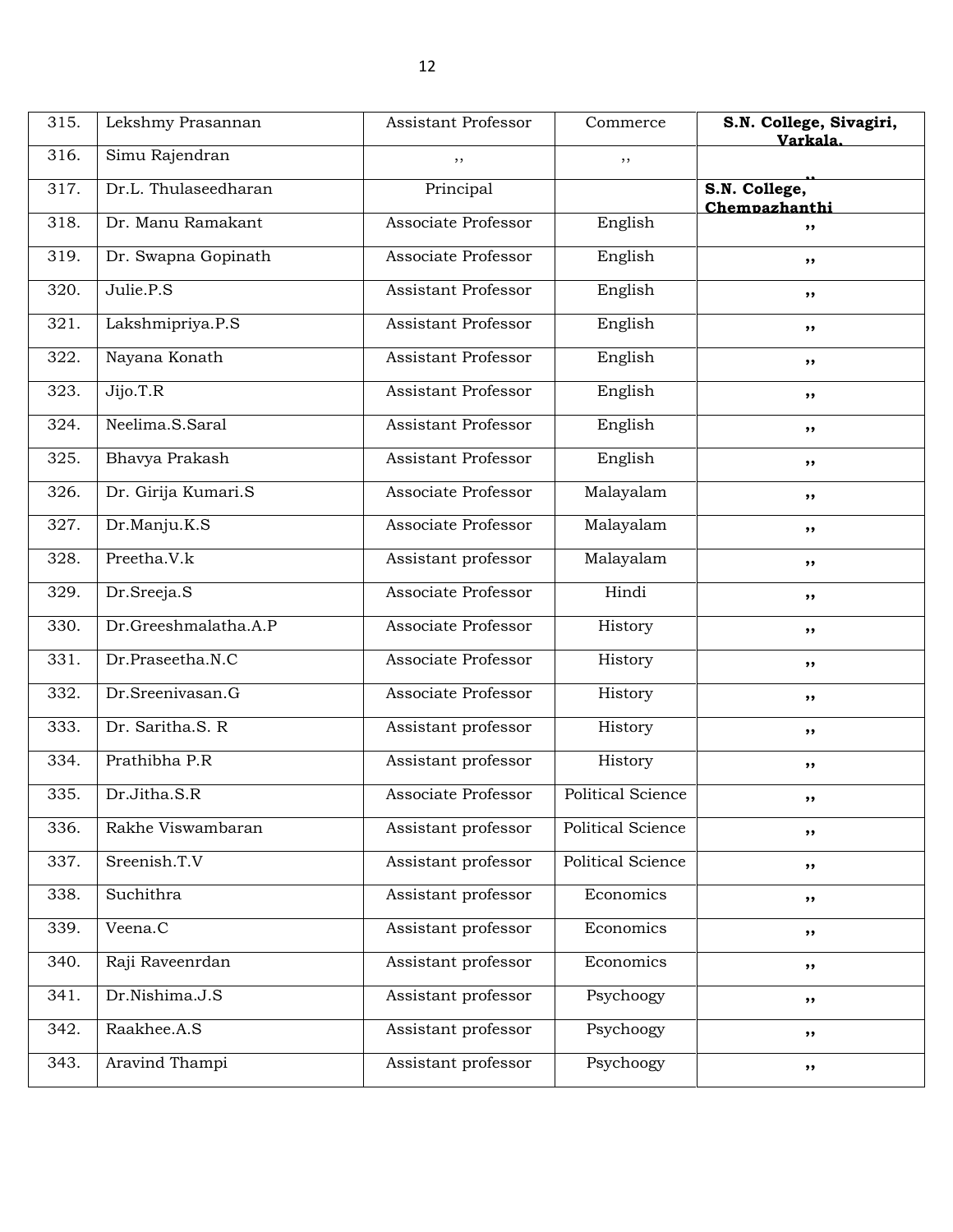| 344. | Dr.Anchana.R         | Assistant professor | Psychoogy   | S.N. College,<br>Chempazhanthi |
|------|----------------------|---------------------|-------------|--------------------------------|
| 345. | Dr.Ajilal. P         | Assistant professor | Psychoogy   | ,,                             |
| 346. | Dr.Uthara Soman      | Assistant professor | Sociology   | ,,                             |
| 347. | Dr.Lekha.N.B         | Assistant professor | Sociology   | ,,                             |
| 348. | Aiswarya.A.S         | Assistant professor | Sociology   | ,,                             |
| 349. | Dr.Ajith.P.V         | Associate Professor | Mathematics | ,,                             |
| 350. | Dhanya.S.R           | Assistant professor | Mathematics | $, \, \cdot$                   |
| 351. | Bijila.B.R           | Assistant professor | Mathematics | ,,                             |
| 352. | Shibu.S              | Associate Professor | Physics     | $, \,$                         |
| 353. | Reshmi.S             | Assistant professor | Physics     | ,,                             |
| 354. | Veena.V.S            | Assistant professor | Physics     | ,,                             |
| 355. | Manu.K.B             | Assistant professor | Physics     | ,,                             |
| 356. | Dr.Bhagavathy.V      | Associate Professor | Chemistry   | ,,                             |
| 357. | Dr.Suma.S            | Associate Professor | Chemistry   | ,,                             |
| 358. | Dr.Rena Ravindran    | Associate Professor | Chemistry   | ,,                             |
| 359. | Dr.Abhilash.A        | Associate Professor | Chemistry   | ,,                             |
| 360. | Dr.Suja.S            | Assistant professor | Chemistry   | $, \, \cdot$                   |
| 361. | Dr.Asha.S.Kumar      | Assistant professor | Chemistry   | ,,                             |
| 362. | Dr.Biju.R            | Assistant professor | Chemistry   | ,,                             |
| 363. | Dr.Haripriya Anand.M | Assistant professor | Chemistry   | ,,                             |
| 364. | Sivakala.S           | Assistant professor | Chemistry   | ,,                             |
| 365. | Aswathy.S.P          | Assistant professor | Chemistry   | ,,                             |
| 366. | Dr.Mini.L.S          | Associate Professor | Botany      | ,,                             |
| 367. | Dr.Anil kumar.S      | Associate Professor | Botany      | ,,                             |
| 368. | Dr.Devipriya.V       | Associate Professor | Botany      | ,,                             |
| 369. | Dr.Suma.B.S          | Associate Professor | Botany      | $, \,$                         |
| 370. | Vidia Panicker.M.S   | Associate Professor | Zoology     | ,,                             |
| 371. | Dr.Regi.S.R          | Assistant professor | Zoology     | ,,                             |
| 372. | Dr.Sreeja P.Sreedhar | Assistant professor | Zoology     | ,,                             |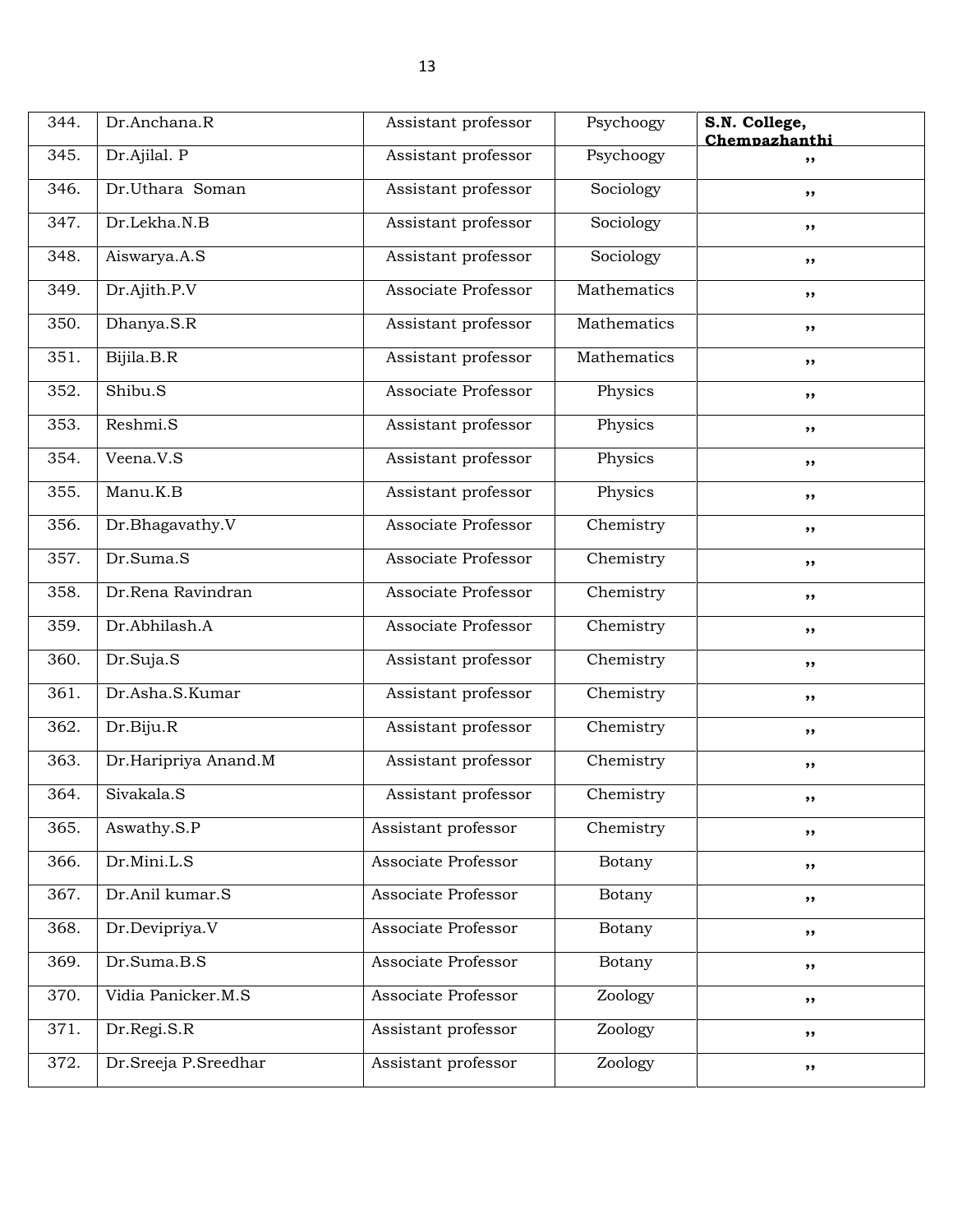| 373. | Dr.Swpna.S           | Assistant professor | Zoology               | S.N. College,<br>Chempazhanthi             |
|------|----------------------|---------------------|-----------------------|--------------------------------------------|
| 374. | Dr.K.L.Vivekanandan  | Associate Professor | Geology               | ,,                                         |
| 375. | Neena                | Associate Professor | Geology               | ,,                                         |
| 376. | Dr.Anup Arjun        | Assistant professor | Commerce              | ,,                                         |
| 377. | Swapna.O             | Assistant professor | Commerce              | ,,                                         |
| 378. | Lakshmi              | Assistant professor | Commerce              | ,,                                         |
| 379. | Devipriya            | Assistant professor | Commerce              | ,,                                         |
| 380. | Dr.Capt.Biju         | Associate Professor | Physical<br>Education | ,,                                         |
| 381. | Dr.Manoj.M.J         | Assistant professor | Physical<br>Education | ,,                                         |
| 382. | Dr.K.Mohankumar      | Associate Professor | Politics              | <b>VTMNSS College,</b><br>Dhanuvachapuram. |
| 383. | Sheela.S             | Associate Prof.     | English               | ,,                                         |
| 384. | Dr.K.B.Anand         | ,,                  | ,,                    | ,,                                         |
| 385. | Dr.Sigma.G.R         | Assistant prof.     | $, \,$                | ,,                                         |
| 386. | Revathy .S           | ,,                  | $, \,$                | ,,                                         |
| 387. | Malini.S.Kumar       | , ,                 | $, \,$                | ,,                                         |
| 388. | Dr.Asha.K            | $, \,$              | ,,                    | ,,                                         |
| 389. | ShamaPillai          | ,,                  | ,,                    | ,,                                         |
| 390. | Saranya.K.V. English | $, \,$              | ,,                    | ,,                                         |
| 391. | Dr.Vijayan Pillai. M | Associate Prof.     | Malayalam             | ,,                                         |
| 392. | Dr.Anupama.M         |                     |                       | ,,                                         |
| 393. | Ayyappadas.B.O       |                     |                       | ,,                                         |
| 394. | Dr.Susmitha.O.V      | Assistant Prof.     | Hindi                 | ,,                                         |
| 395. | Dr.O.Ajitha Kumari   | Assistant Prof.     | Tamil                 | ,,                                         |
| 396. | Dr.Chithra.V         | Assistant prof.     | History               | ,,                                         |
| 397. | Dr.S.S.Unnithan      | ,,                  | , ,                   | ,,                                         |
| 398. | Dr.Promod.N          | ,,                  | ,,                    | ,,                                         |
| 399. | Dr.Maya devi.S       | , ,                 | , ,                   | ,,                                         |
| 400. | Dr.Jaya Kumar.R      | , ,                 | ,,                    | ,,                                         |
| 401. | Lekshmi.S.J.Nair     | $, \,$              | ,,                    | ,,                                         |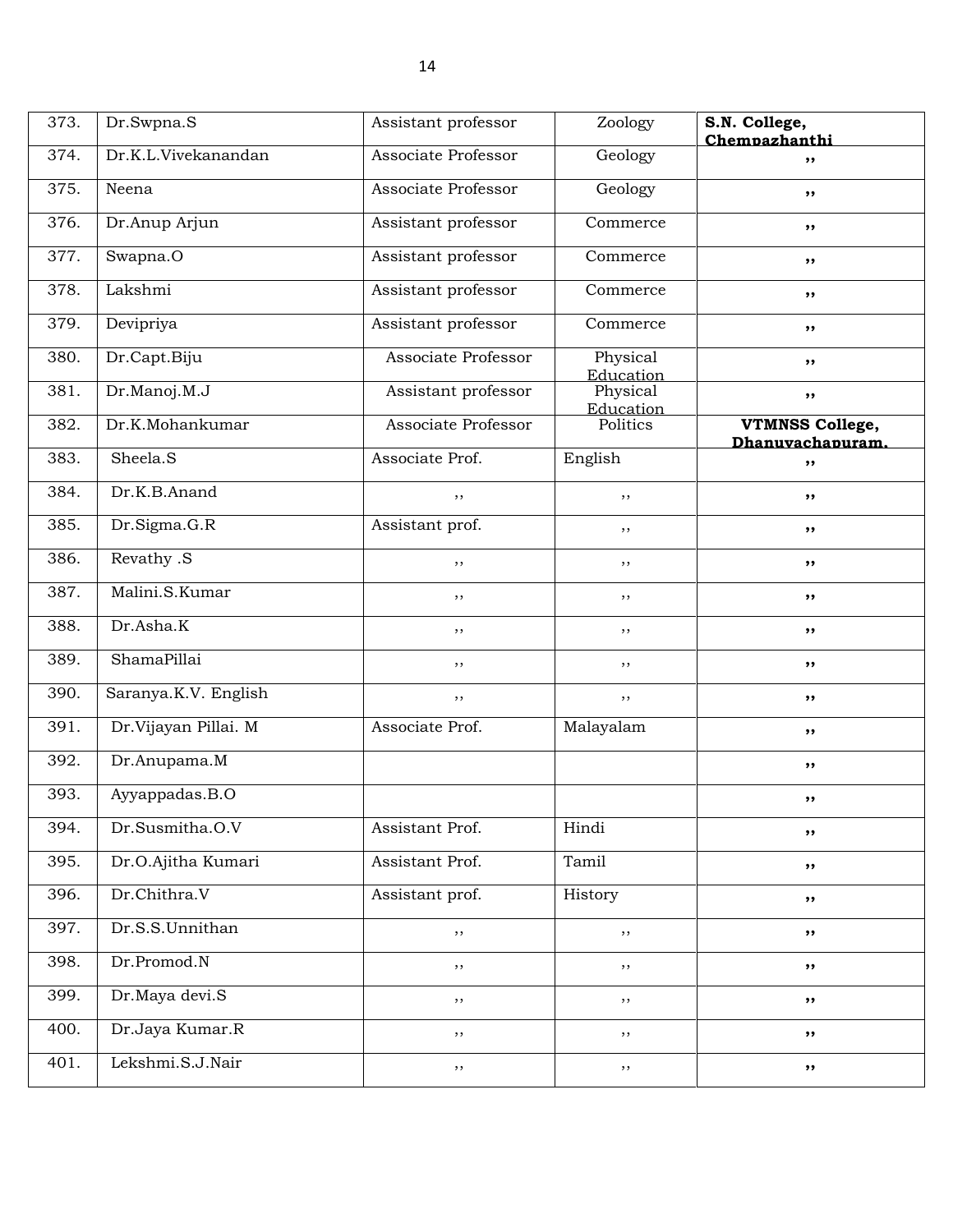| 402. | Dr.Harikrishnan.S      | Assistant prof. | History    | <b>VTMNSS College,</b> |
|------|------------------------|-----------------|------------|------------------------|
| 403. | Aparna S               | ,,              | ,,         | Dhanuvachapuram.<br>,, |
| 404. | Sreejith.P.V           | Assistant prof. | Politics   |                        |
|      |                        |                 |            | ,,                     |
| 405. | Ravisankar.R.S         | ,,              | ,,         | ,,                     |
| 406. | Dr.Anil Kumar.B.       | Assistant Prof. | Economics  | ,,                     |
| 407. | Dr.Santhosh Kumar.R    | ,,              | ,,         | ,,                     |
| 408. | Akhila Sree.L          | $, \,$          | ,,         | $, \, \,$              |
| 409. | Anitha V Nair          | Associate Prof. | Mathematic | ,,                     |
| 410. | N Jayasree             |                 |            | ,,                     |
| 411. | Dr.Padmakumar H        | Assistant Prof. | Physics    | ,,                     |
| 412. | Dr.Deepa.V             | ,,              | $, \,$     | ,,                     |
| 413. | Satheesh.R             | ,,              | , ,        | $, \, \,$              |
| 414. | Dr.Simi.K.G            | ,,              | $, \,$     | ,,                     |
| 415. | Nair.G.Krishnaprasad   | ,,              | , ,        | ,,                     |
| 416. | Dr.Rajalekshmi.S       | Assistant prof. | Chemistry  | ,,                     |
| 417. | Dr.Hema.P.S            | ,,              | $, \,$     | ,,                     |
| 418. | Dr.Ratheesh Kumar.V.K  | , ,             | , ,        | $, \, \,$              |
| 419. | Nitha.L.P              | ,,              | ,,         | ,,                     |
| 420. | Dr Rameshkumar S       | Assistant Prof. | Botany     | ,,                     |
| 421. | Dr. Indu.M.Kutty       | Assistant prof. | Zoology    | ,,                     |
| 422. | Dr.Gayathri Elayidam.U | ,,              | , ,        | ,,                     |
| 423. | Dr.Sarasija.P          | $, \,$          | $, \, ,$   | ,,                     |
| 424. | Remya Madhavan.N       | $, \, ,$        | $, \, ,$   | ,,                     |
| 425. | Dr.K.Anitha            | Associate prof. | Commerce   | ,,                     |
| 426. | Dr.Vinod.A.S           | Assistant prof  | $, \,$     | ,,                     |
| 427. | Lekshmi P              | Assistant prof  | $, \,$     | ,,                     |
| 428. | Rakesh.S               | Assistant prof  | $, \,$     | ,,                     |
| 429. | Manjula K G            | Assistant prof  | ,,         | ,,                     |
| 430. | Sumitha.R              | Assistant prof  | $, \,$     | ,,                     |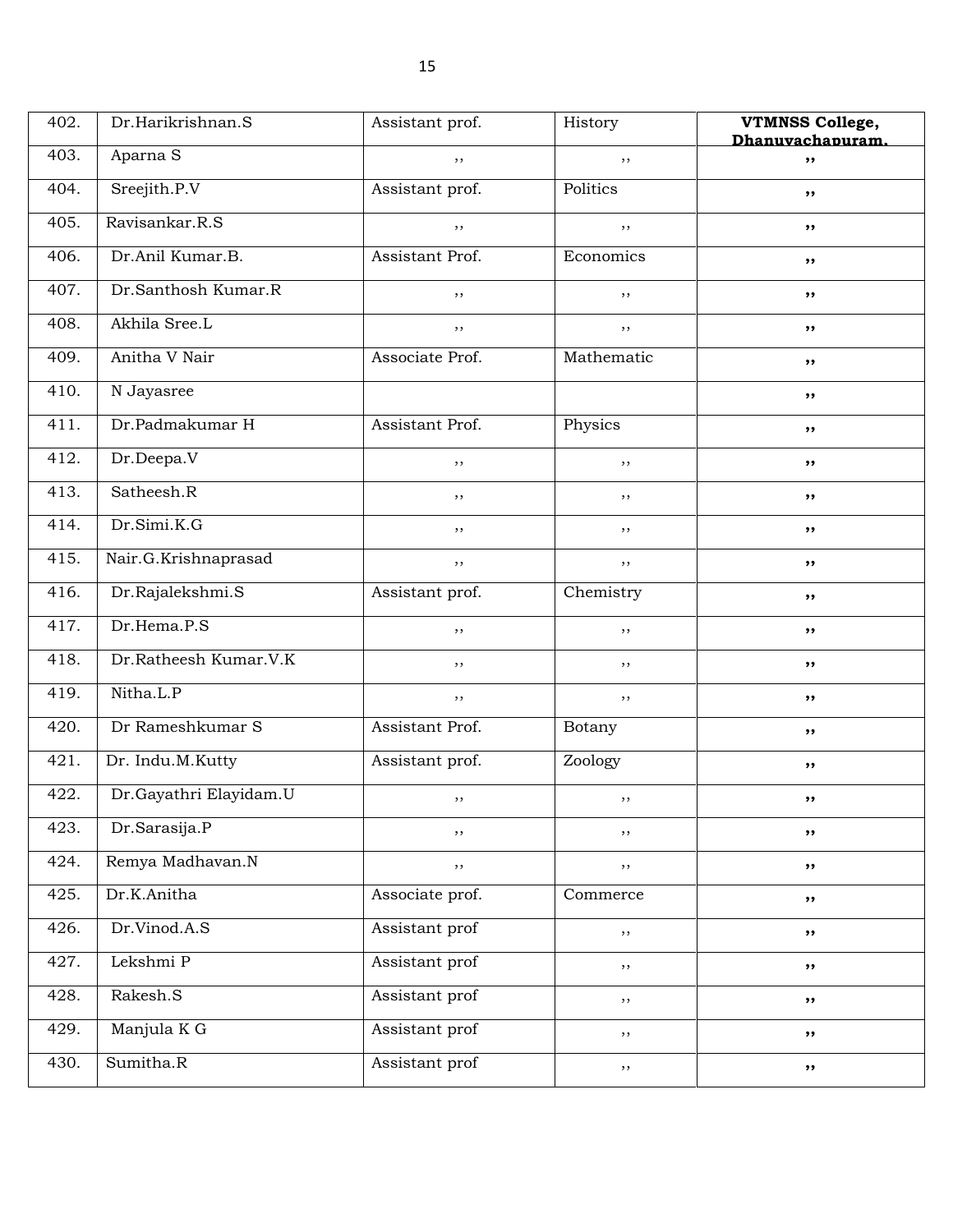| 431. | VishnuGopan            | Assistant prof             | Commerce              | <b>VTMNSS College,</b><br>Dhanuvachapuram. |
|------|------------------------|----------------------------|-----------------------|--------------------------------------------|
| 432. | Dr.Ramesh Kumar.P.A    | Associate prof.            | Phy.Edn               | ,,                                         |
| 433. | Dr Madhu B K           | $, \,$<br>, ,              | , , ,                 |                                            |
| 434. | Dr. Dasappan V.Y       | Associate Prof.            | Latin                 | <b>St.Xaviers College,</b><br>Thumba       |
| 435. | Dr. Mary Susan         | Associate Professor        | English               | ,,                                         |
| 436. | Rachel George          | ,,                         |                       | ,,                                         |
| 437. | Dr. Francis .J         | Associate Professor        | Hindi                 | ,,                                         |
| 438. | Dr. Surendran Nair.S   | ,,                         |                       | ,,                                         |
| 439. | Dr. Santhosh Kumar T.K | <b>Assistant Professor</b> | Malayalam             | ,,                                         |
| 440. | Renuka O               | ,,                         |                       | ,,                                         |
| 441. | Thomas P John          | ,,                         | History               | ,,                                         |
| 442. | Rajesh.M               | ,,                         | Economics             | ,,                                         |
| 443. | Reshmi Poulose         | ,,                         | mathematics           | ,,                                         |
| 444. | Dr. Tessy Chacko. P    | Associate Prof.            | Physics               | ,,                                         |
| 445. | Dr. Renju R Krishnan   | <b>Assistant Professor</b> | ,,                    | ,,                                         |
| 446. | Edna Richard           | Assistant Professor        | Chemistry             | ,,                                         |
| 447. | Dr. Nisha Rani. D      | Assistant Professor        | Botany                | ,,                                         |
| 448. | Dr. Harish S.R         | ,,                         | ,,                    | ,,                                         |
| 449. | Dr.Manju.L             | <b>Assistant Professor</b> | Biochemistry          |                                            |
| 450. | M. Ajith Thomas        | Assistant Professor        | Biotechnology         | ,,                                         |
| 451. | Dr. Priya P.S          | $, \,$                     |                       | ,,                                         |
| 452. | Dr. Zajo Joseph        | Associate Professor        | Commerce              | ,,                                         |
| 453. | Dr. J. Justus          | $, \,$                     | $, \,$                | ,,                                         |
| 454. | Mary Anitha Ruben      | Jr. Lecturer               | ,,                    | ,,                                         |
| 455. | Dr.George Thomas       | Associate Professor        | Physical<br>education | ,,                                         |
| 456. | Paul Raj.L.S           | Associate Professor        | Botany                | Christian College,<br>Kattakada            |
| 457. | Nicev L.John           | Asst. Pof.                 | English               |                                            |
| 458. | Hima J.Babu.           | Asst. Pof                  | $, \,$                | ,,                                         |
| 459. | Prasanna K Mathew      | Asso. Prof                 | Malavalam             | ,,                                         |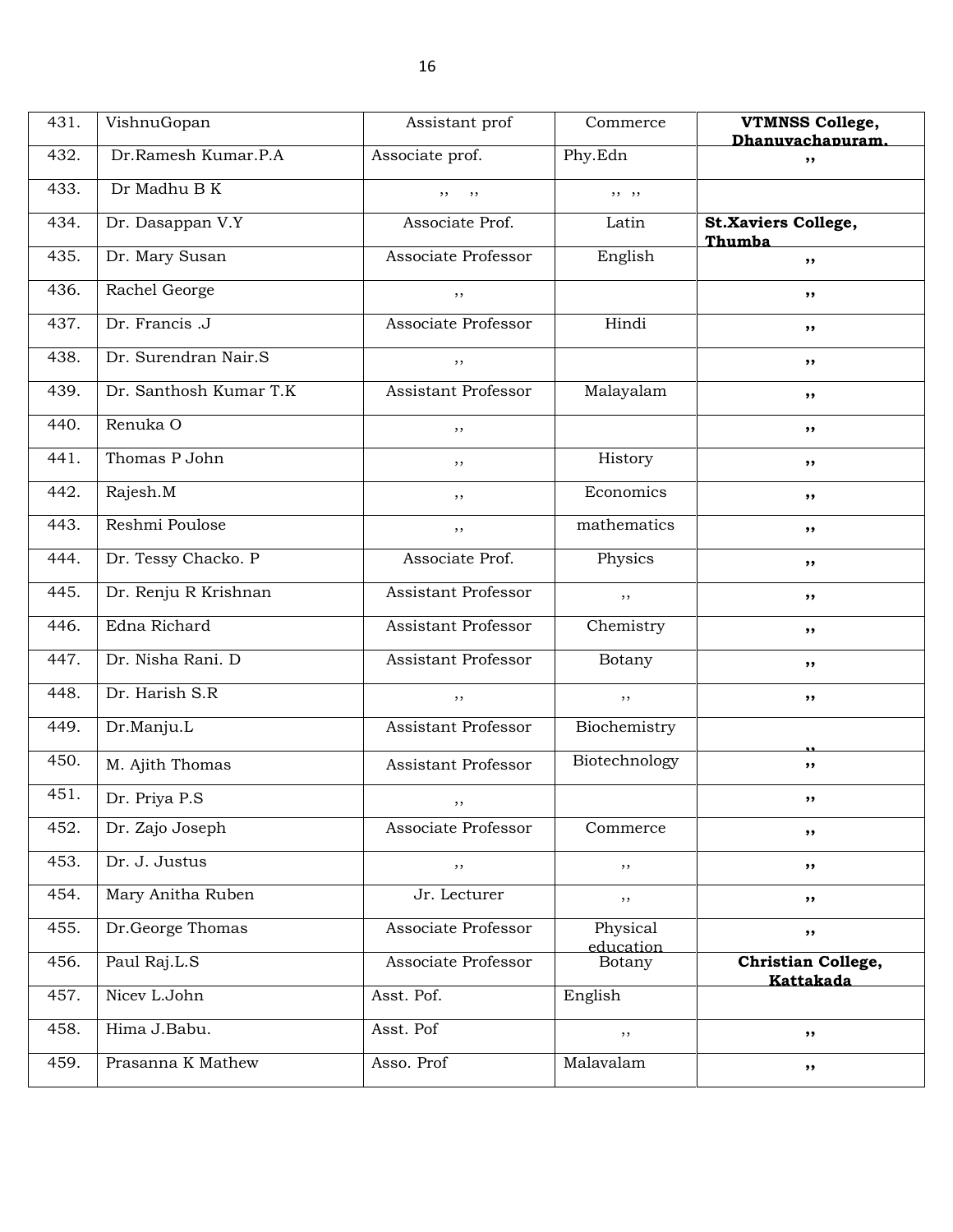| 460. | Prathibha.K.           | Asst" Prof  | Malayalam         | Christian College,<br>Kattakada |
|------|------------------------|-------------|-------------------|---------------------------------|
| 461. | Dr.Reeja R.S           | Asst. Prof  | Hindi             | ,,                              |
| 462. | Javakumar C.           | Asst. Prpf  | Mathematics       | ,,                              |
| 463. | Ramsujithra R.S        | Asst. Prof. | Mathematics       | ,,                              |
| 464. | Sheeia T.K             | Asst. Prof. | Mathematics       | ,,                              |
| 465. | Vinod V.Anand          | Asst. Prpf. | Mathematics       | ,,                              |
| 466. | Dr.Sreevalsan S.N      | Asso. Prof  | <b>Statistics</b> | ,,                              |
| 467. | Dr.Sajikumar V"R       | Asso. Prof  | Statistics        | ,,                              |
| 468. | Hari V.G               | Asst. Prof  | <b>Statistics</b> | ,,                              |
| 469. | Susan Prameela C.P     | Asst.Prof   | Physics           | ,,                              |
| 470. | Dr.Selin Joy B.H       | Asst.Prof   | Physics           | ,,                              |
| 471. | Dr.Shyju G.J           | Asst. Prof  | Physics           | ,,                              |
| 472. | Sheena T.V             | Asst.Prof   | Physics           | ,,                              |
| 473. | Dr.Shinev Manoj.D F    | Asst.Pro    | Physics           | ,,                              |
| 474. | Charles Finny.S.L"     | Asso. Prof  | Chem stry         | ,,                              |
| 475. | Dr.Maria Starvin       | Asst. Prof  | Chem stry         | ,,                              |
| 476. | Sreepriva R.S          | Asst. Prof  | Chem stry         | ,,                              |
| 477. | Dr.Josewin B           | Asst. Prof  | Chem stry         | ,,                              |
| 478. | Dr.L.S.Afinisha Deepam | Asst. Prof  | Chemistry         | ,,                              |
| 479. | Divya Mohan            | Asst. Prof  | Chemistry         | ,,                              |
| 480. | Shiji E                | Asst. Prof  | Chemistry         | ,,                              |
| 481. | Remani Bai.R.K         | Asso. Prof  | Botany            | ,,                              |
| 482. | Mahesh S               | Asst. Prof  | Botany            | ,,                              |
| 483. | Dr.Resmi L             | Asst. Prof  | Botany            | ,,                              |
| 484. | Dr.Lubaina A.S         | Asst. Prof  | Botany            | ,,                              |
| 485. | Dr.JijiJoseph          | Asst. Prof  | Botany            | ,,                              |
| 486. | John Valsalam C.K      | Asst. Prof  | Zoology           | ,,                              |
| 487. | Jasmine R              | Asst. Prof  | Zoology           | ,,                              |
| 488. | Dr.Raiesh.T            | Asst Prof   | History           | ,,                              |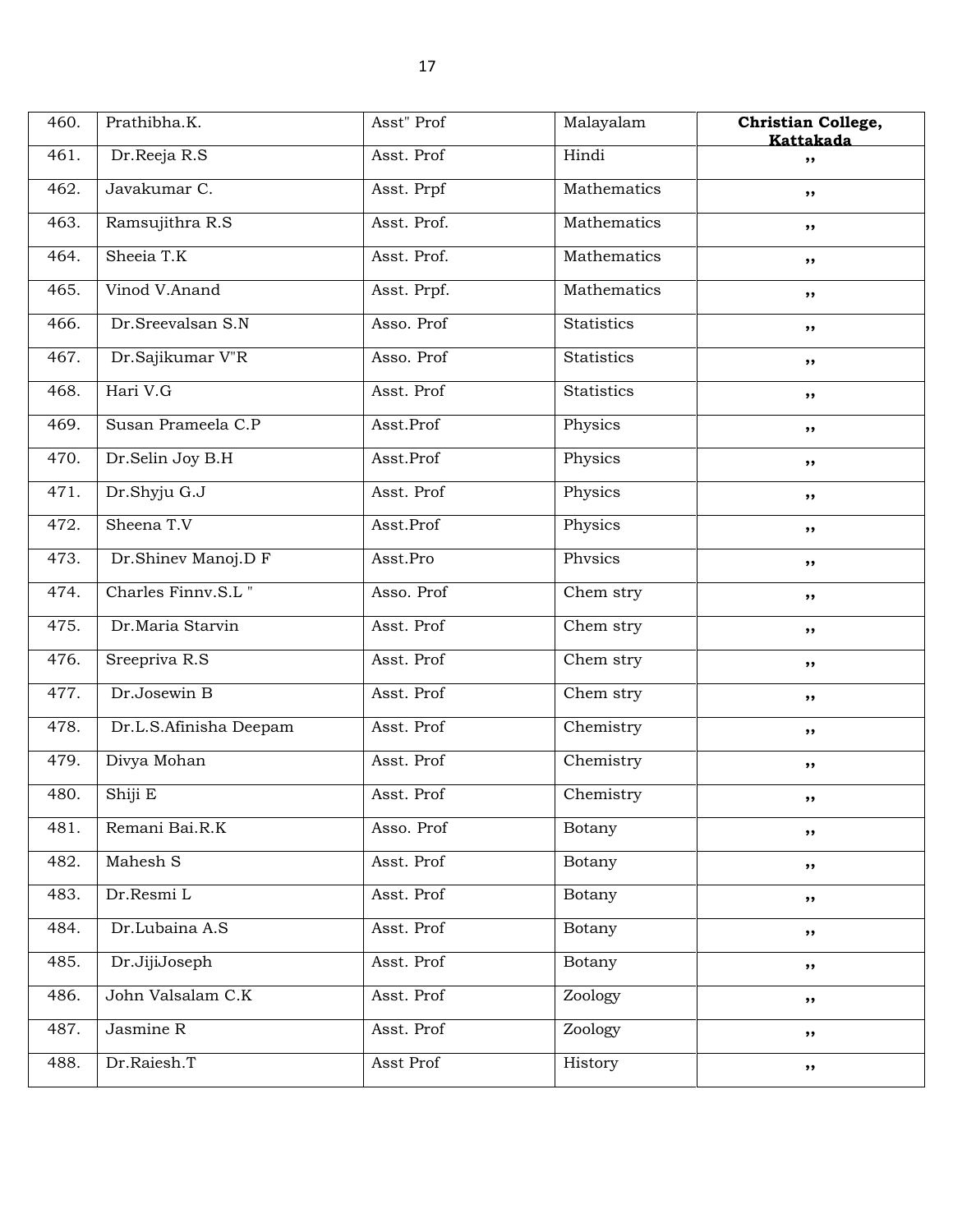| 489. | Dr.ShaliniS.V            | Asst. Prof  | History                  | Christian College,              |
|------|--------------------------|-------------|--------------------------|---------------------------------|
| 490. | Dr.Premjith Kumar T.B    | Asst. Prof  | History                  | Kattakada<br>,,                 |
| 491. | Dr.Shirly O.Y            | Asst. Prof  | Economics                | ,,                              |
| 492. | Smitha Pavianose         | Asst. Prof  | ,,                       | ,,                              |
| 493. | Dr.Denesh Singh.         | Asst. Prof  | ,,                       | ,,                              |
| 494. | Dr.Vincent Joy N.S       | Asso. Prof  | <b>Political Science</b> | ,,                              |
| 495. | Bency Johnson            | Asst. Prof  | Commerce                 | ,,                              |
| 496. | Nishad N.K               | Asst. Prof  | ,,                       | ,,                              |
| 497. | Viyola J.R               | Asst. Prof  | ,,                       | ,,                              |
| 498. | Abv R.L                  | Asst. Prof  | ,,                       | ,,                              |
| 499. | Dr.Sudheer G.P           | Asso. Prof  | Physical<br>Education    | ,,                              |
| 500. | Asha L.Stephan           | Asst.Prof   |                          | ,,                              |
| 501. | Dr.U Nazarudeen          | Asso: Prof: | Commerce                 | Iqbal College,<br>Peringammala. |
| 502. | Capt.Dr. U Abdul Khalam  | Asso: Prof: | Commerce                 | ,,                              |
| 503. | Dr.S Faizal              | Asso: Prof: | Chemistry                | ,,                              |
| 504. | Dr.P Nusaifa Beevi       | Asso: Prof: | Botany                   | ,,                              |
| 505. | Dr.L Abdul Khalam        | Asso: Prof: | Physics                  | ,,                              |
| 506. | K P Madhusoodanan Pillai | Asso: Prof: | English                  | ,,                              |
| 507. | Dr.V Jayaraju            | Asso: Prof: | Commerce                 | ,,                              |
| 508. | K Suresh Babu            | Asso: Prof: | Mathematics              | ,,                              |
| 509. | Dr K I Razeena           | Asso: Prof: | Physical Edn             | ,,                              |
| 510. | Dr.J S Sudhir            | Asso: Prof: | Commerce                 | ,,                              |
| 511. | Dr.Sheeja VR             | Assi: Prof: | Zoology                  | ,,                              |
| 512. | Dr. Kumari V K Shyni     | Assi: Prof: | Commerce                 | ,,                              |
| 513. | Dr. R Roshni             | Assi: Prof: | Hindi                    | ,,                              |
| 514. | Rahumath. S              | Assi: Prof: | History                  | ,,                              |
| 515. | Dr. Anil Kumar. P        | Assi: Prof: | History                  | ,,                              |
| 516. | Sree Roop S S            | Assi: Prof: | Physics                  | ,,                              |
| 517. | J.S.Jahangir             | Assi: Prof: | English                  | ,,                              |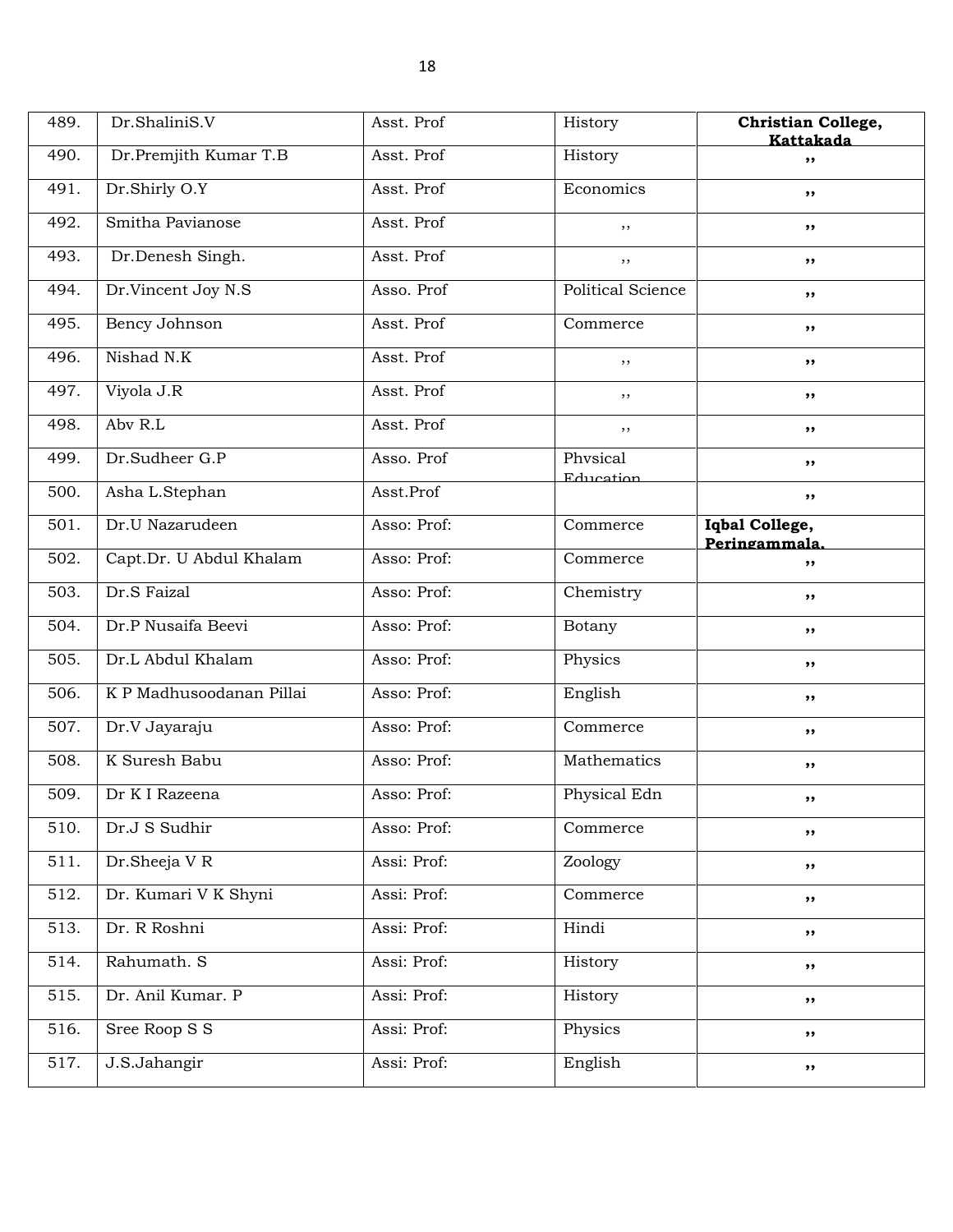| 518. | Rani Vineeta          | Assi: Prof:                | English         | Iqbal College,<br>Peringammala.                  |
|------|-----------------------|----------------------------|-----------------|--------------------------------------------------|
| 519. | Dr. Sajeena Muhamed S | Assi: Prof:                | Zoology         | ,,                                               |
| 520. | Babida A              | Assi: Prof:                | Zoology         | ,,                                               |
| 521. | Shafeer Khan S        | Assi: Prof:                | Physics         | ,,                                               |
| 522. | Kiran C G             | Assi: Prof:                | Physics         | ,,                                               |
| 523. | Famina A              | Assi: Prof:                | English         | ,,                                               |
| 524. | .Athulya Thankachy    | Assi: Prof:                | English         | ,,                                               |
| 525. | Dr. Sumesh R          | Assi: Prof:                | History         | ,,                                               |
| 526. | Adabiya H             | Assi: Prof:                | History         | ,,                                               |
| 527. | Sanitha Beevi A       | Assi: Prof:                | History         | ,,                                               |
| 528. | <b>Susy Antony</b>    | Assi: Prof:                | English         | ,,                                               |
| 529. | Ruby H                | Assi: Prof:                | Economics       | ,,                                               |
| 530. | Anas S                | Assi: Prof:                | Politics        | ,,                                               |
| 531. | Shemeer H             | Assi: Prof:                | Arabic          | ,,                                               |
| 532. | Jisha G R             | Assi: Prof:                | Malayalam       | ,,                                               |
| 533. | Shereena B S          | Assi: Prof:                | Mathematics     | $, \,$                                           |
| 534. | Dr. Z. A. Azif        | Associate Prof.            | Physics         | Mannaniya College of<br>Arts & Science. Pangode. |
| 535. | Dr. Anvarsha.S        | Assistant Prof.            | Arabic          | ,,                                               |
| 536. | Asha Kumar            | Associate Prof.            | Hindi           | ,,                                               |
| 537. | Dr.jaseedha.K         | Associate Prof.            | English         | ,,                                               |
| 538. | Noufia S.N            | <b>Assistant Prof</b>      | ,,              | ,,                                               |
| 539. | Dr. M.s Noufal        | Associate Prof.            | Malayalam       | ,,                                               |
| 540. | S. Abdul Hashim       | <b>Assistant Professor</b> | Islamic history | ,,                                               |
| 541. |                       |                            |                 |                                                  |
|      | Dr. Nazeer. P         | <b>Assistant Professor</b> | ,,              | ,,                                               |
| 542. | A.H Badrudeen         | Associate Prof.            | History         | ,,                                               |
| 543. | Dr. Mercy Raj. C      | Associate Professor        | Chemistry       | ,,                                               |
| 544. | Mujeeb Rahman.P       | Assistant Professor        | ,,              | ,,                                               |
| 545. | Dr. ShijiFazil        | $, \,$                     | ,,              | ,,                                               |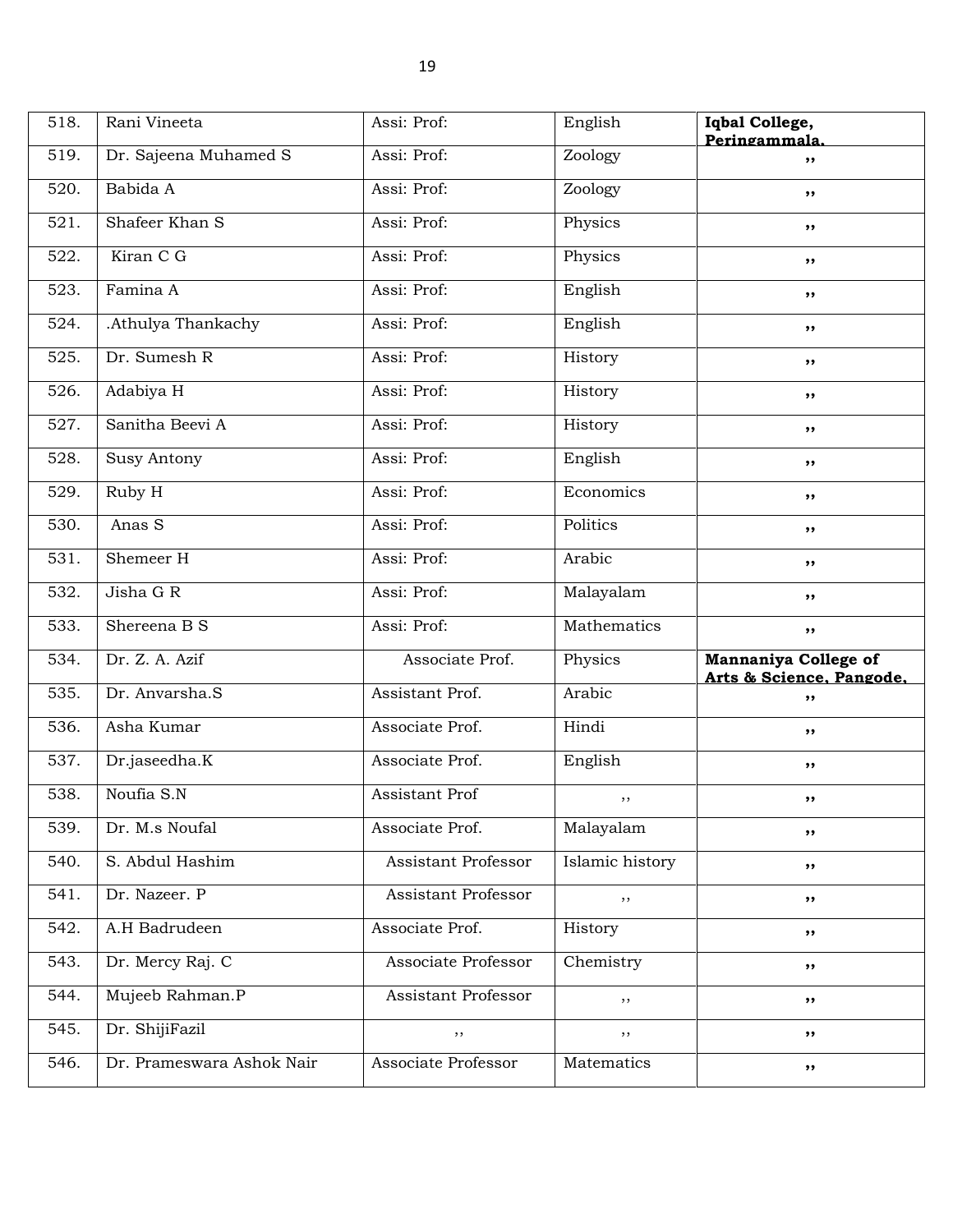| 547. | Suma.R                  | Associate Professor        | Commerce                | Mannaniya College of<br>Arts & Science, Pangode   |
|------|-------------------------|----------------------------|-------------------------|---------------------------------------------------|
| 548. | Hashim. M               | Assistant Professor        | ,,                      | ,,                                                |
| 549. | Asseem. J               | ,,                         | $, \,$                  | ,,                                                |
| 550. | Mumthas. S              | ,,                         | ,,                      | ,,                                                |
| 551. | Jasmin. J               | $, \,$                     | ,,                      | ,,                                                |
| 552. | Dr. P. Ezreth           | ,,                         | ,,                      | ,,                                                |
| 553. | Shijina A.S             |                            | ,,                      | ,,                                                |
| 554. | Dilshad Bin Ashraf      | Assistant Prof.            | Psychology              | ,,                                                |
| 555. | Dr. A. Baiju            | Associate Professor        | Physical<br>Education   | ,,                                                |
| 556. | Saji P Jacob            | Associate Professor        | Sociology               | Loyola College of Social<br>Sciences. Sreekarivam |
| 557. | Dr. Fr. Anesh Joseph    | Assistant Prof.            | $\ldots$                | ,,                                                |
| 558. | Dr. Nisha Jolly Nelson  | $\ddot{\phantom{a}}$ .     | $\ddot{\phantom{a}}$ .  | ,,                                                |
| 559. | Dr. Sonny Jose          | Assistant Prof.            | Social Work             | ,,                                                |
| 560. | Dr. Sabu P Thomas S.J   | ,,                         | ,,                      | ,,                                                |
| 561. | Francina P.X            | $, \,$                     | ,,                      | ,,                                                |
| 562. | Dr. Prakash Pillai.R,   | <b>Assistant Professor</b> | Personnel<br>Management | ,,                                                |
| 563. | Dr. Anitha S.           | ,,                         | ,,                      | ,,                                                |
| 564. | Dr. Angelo. M.P         | $, \,$                     | , ,                     | ,,                                                |
| 565. | Dr. Vincent B Netto     | Associate Prof.            | English                 | FMN College, Kollam                               |
| 566. | Sylvia Antony           | Associate Prof.            | Mathematics             | ,,                                                |
| 567. | Dr. K.S Dersansmbika    |                            | ,,                      |                                                   |
| 568. | Grata IIdaphonse        | $, \, ,$                   | ,,                      | ,,                                                |
| 569. | Ann Varghese            | Assistant Prof.            | $, \,$                  | ,,                                                |
| 570. | Sindhu.V                | ,,                         | ,,                      | ,,                                                |
| 571. | Dr.Anilkumar            | , ,                        | , ,                     | ,,                                                |
| 572. | Roshini.B               | $, \,$                     | $, \,$                  | ,,                                                |
| 573. | Dr. Kochuthresia. T. C  | Asso. Professor            | Physics                 | ,,                                                |
| 574. | Dr. Christa. E. Pereira | ,,                         | $, \,$                  | ,,                                                |
| 575. | Vimala. V               | $, \,$                     | ,,                      | ,,                                                |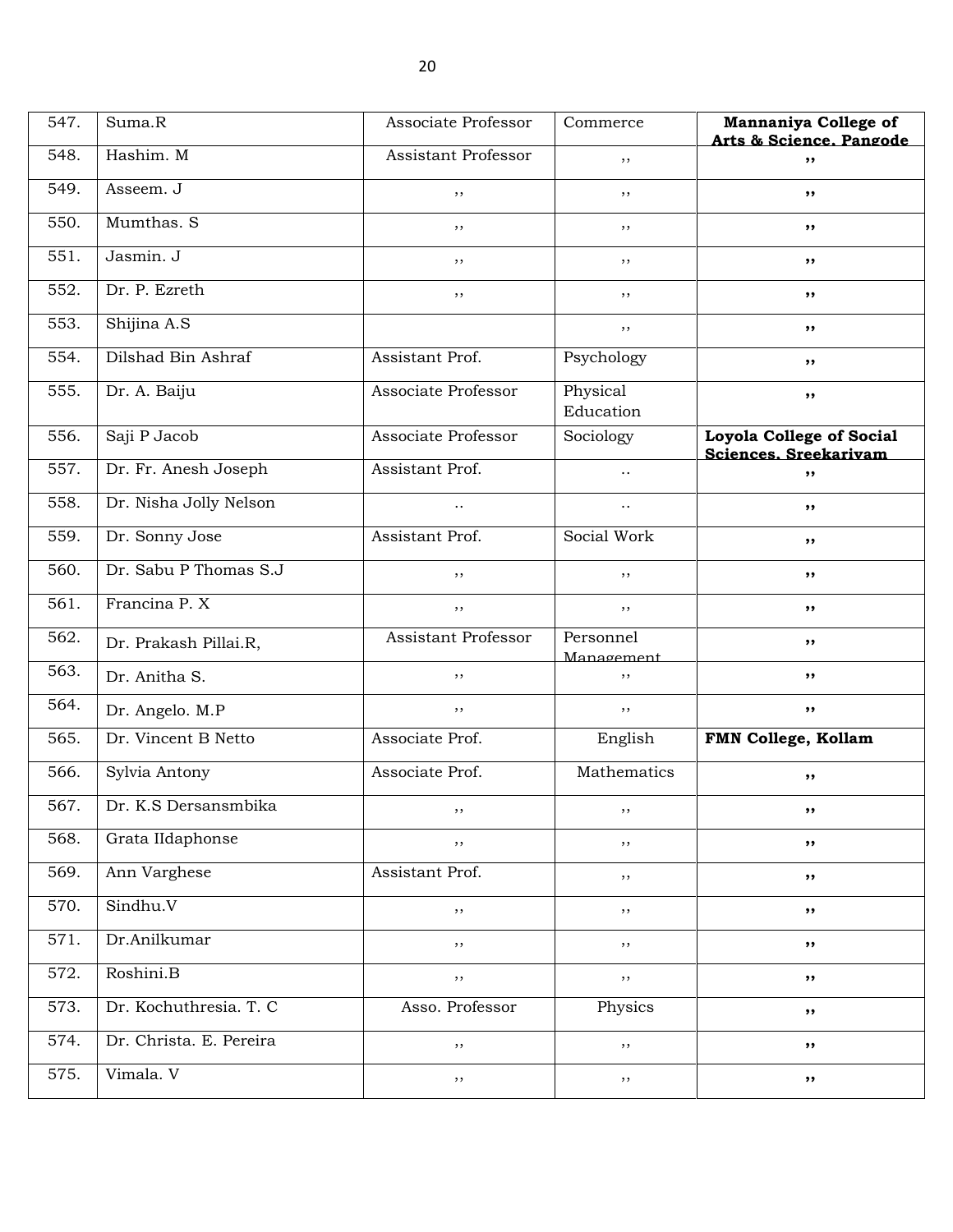| 576. | Dr. Jojo. P.J               | Asso. Professor     | Physics    | FMN College, Kollam |
|------|-----------------------------|---------------------|------------|---------------------|
| 577. | Ratheesh Kumar. R           | Assistant Professor | ,,         | ,,                  |
| 578. | Sheena Mary. Y              | ,,                  | , ,        | ,,                  |
| 579. | Ignatius. J                 | $, \,$              | ,,         | ,,                  |
| 580. | Sunil. A                    | $, \,$              | ,,         | ,,                  |
| 581. | Dr. Sheeja Mathews          | Associate Professor | Chemistry  | ,,                  |
| 582. | Dr. Suma. N                 | $, \,$              | ,,         | ,,                  |
| 583. | Apsara. A. P                | Assistant Professor | ,,         | ,,                  |
| 584. | Sarau Devi. A               | $, \,$              | ,,         | ,,                  |
| 585. | Dr. Biju Mathew             | ,,                  | ,,         | ,,                  |
| 586. | Dr. Manohar. D. Mullassery  | $, \,$              | ,,         | ,,                  |
| 587. | Dr. Noeline. B. Fernandez   | $, \,$              | ,,         | ,,                  |
| 588. | Dr. Mary Nancy. T. E        | $, \,$              | , ,        | ,,                  |
| 589. | Mini. V                     | $, \,$              | $, \,$     | ,,                  |
| 590. | Dr. Shibu Joseph. S. T      | ,,                  | ,,         | ,,                  |
| 591. | Sherine Mol. C. B           | $, \,$              | ,,         | ,,                  |
| 592. | Dr. Merilyn. V. J           | Associate Prof.     | Botany     | ,,                  |
| 593. | J. Nirmala Jeyarani         | $, \,$              | ,,         | ,,                  |
| 594. | Dr. A. S. Rubin Jose        | Assistant Professor | ,,         | ,,                  |
| 595. | Dr. Shaiju. P. N            | ,,                  | ,,         | ,,                  |
| 596. | Dr. B. Sinilal              | , ,                 | ,,         | ,,                  |
| 597. | Dr. Anthony Akhila Thomas   | Associate Prof.     | Zoology    | ,,                  |
| 598. | Dr. Sherly Williams. E      | $, \,$              | ,,         | ,,                  |
| 599. | Nisha Thomas Panikkaveettil | Assistant Professor | $, \,$     | ,,                  |
| 600. | Dr. P. J. Sarlin            | $, \,$              | , ,        | ,,                  |
| 601. | Dr.AnilJose P.S             | Assistant Professor | Psychology | ,,                  |
| 602. | Dr.Sajimon P.P              | $, \,$              |            | ,,                  |
| 603. | Dr. Lawrencina Beryl Navis  | Associate Professor | English    | ,,                  |
| 604. | Dr. Radhika. P              | $, \,$              | $, \,$     | ,,                  |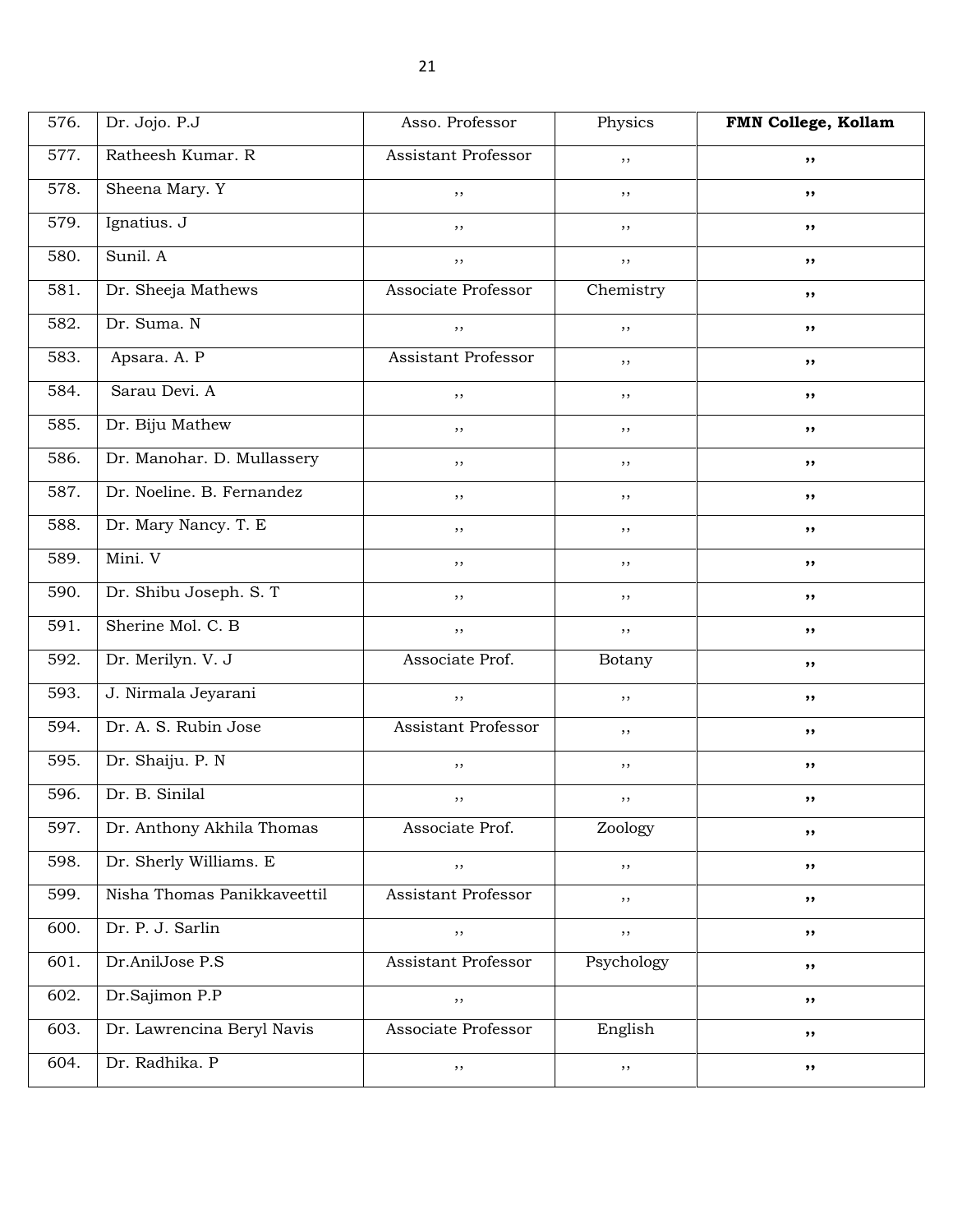| 605. | Dr. Cynthia Catherine<br>Michael | Associate Professor        | English   | FMN College, Kollam           |
|------|----------------------------------|----------------------------|-----------|-------------------------------|
| 606. | Dr. Parvathy. S                  | ,,                         | , ,       | ,,                            |
| 607. | Dr. Supriya. M                   | $, \,$                     | $, \,$    | ,,                            |
| 608. | Dr. Clara Bernadette Reshma      | Assistant Professor        | , ,       | ,,                            |
| 609. | Stancilaus.S                     | $, \,$                     | $, \,$    | ,,                            |
| 610. | Dr. Manoj. S                     | $, \,$                     | , ,       | ,,                            |
| 611. | Christy Clement                  | $, \,$                     | , ,       | ,,                            |
| 612. | Dr. Mercy Famila                 |                            | $, \,$    | ,,                            |
| 613. | Sony. J                          | ,,                         | ,,        | ,,                            |
| 614. | Jaya Sunny                       | $, \,$                     | ,,        | ,,                            |
| 615. | Dr. Shelly. M.R                  | Assistant Professor        | Malayalam | ,,                            |
| 616. | Mary.C                           | ,,                         | ,,        | ,,                            |
| 617. | Patric John                      | ,,                         | $, \,$    | ,,                            |
| 618. | Allice Dominic                   | ,,                         | , ,       | ,,                            |
| 619. | Asa Stephen                      | $, \,$                     | $, \,$    | ,,                            |
| 620. | Sanitha N G                      | $, \,$                     | , ,       | ,,                            |
| 621. | Manojkumar. V                    | $, \,$                     | , ,       | ,,                            |
| 622. | Roshiny M                        | $, \,$                     | ,,        | ,,                            |
| 623. | Girish.U                         | Assistant Professor        | Sanskrit  | ,,                            |
| 624. | Dr. Satheesh Kumar.G             | Associate Professor        | Hindi     | ,,                            |
| 625. | LindaPious John                  | <b>Assistant Professor</b> | French    | ,,                            |
| 626. | Dr.V.Vrinda                      | Asso.Prof.                 | English   | D.B College,<br>Sasthamcottah |
| 627. | A.Suman                          | ,,                         | $, \,$    | ,,                            |
| 628. | S.Mini                           | , ,                        | ,,        | ,,                            |
| 629. | K.R.Sankaranarayanan             | $, \,$                     | $, \,$    | ,,                            |
| 630. | Sandhya C Vidyadharan            | ,,                         | , ,       | ,,                            |
| 631. | Dr.R.Sushilkumar                 | ,,                         | ,,        | ,,                            |
| 632. | Mini.R.Nair                      | $, \, ,$                   | $, \,$    | ,,                            |
| 633. | Lisa Pavithran                   | Assistant Professor        | ,,        | ,,                            |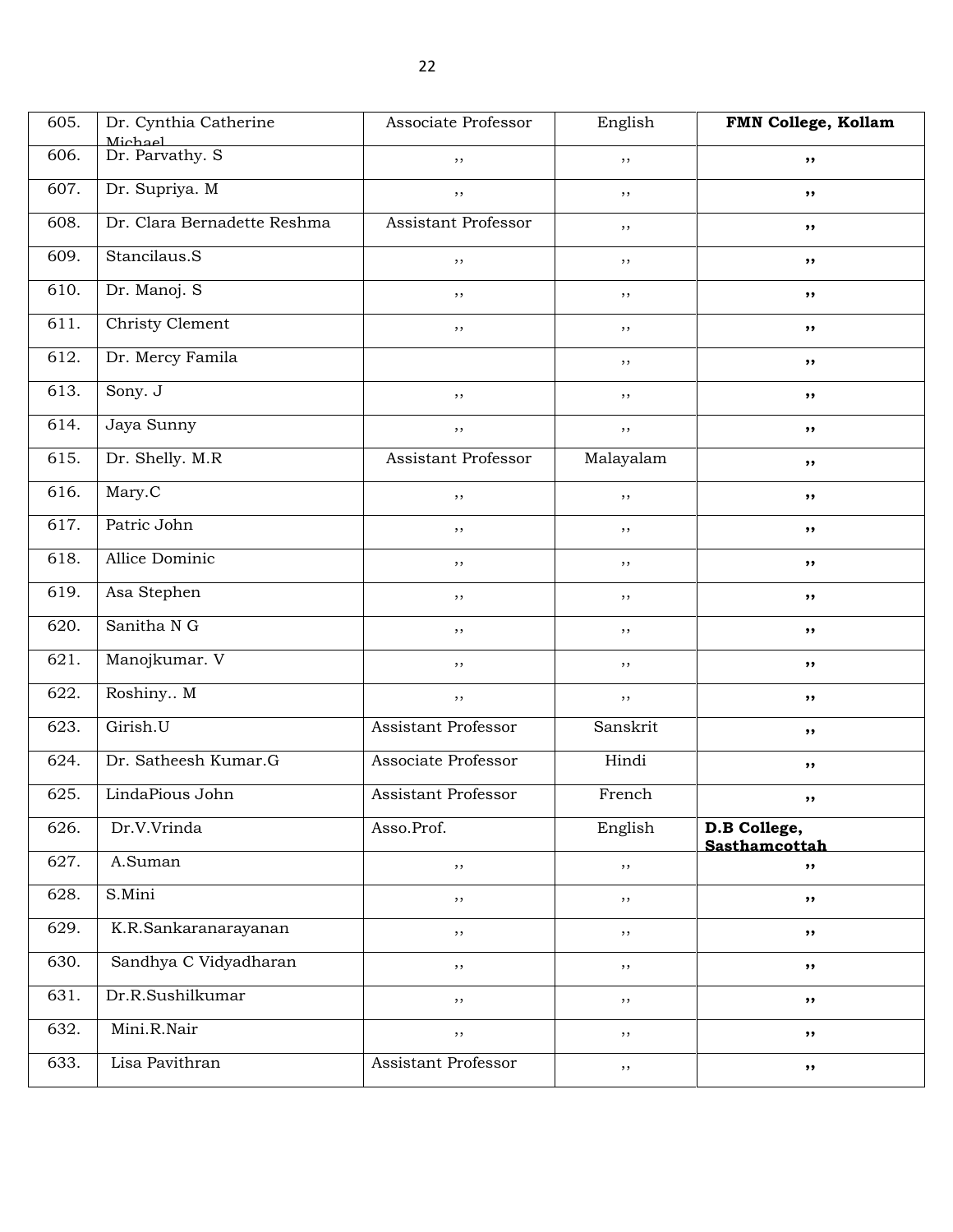| 634. | Dr.T.A.Geethadevi       | Associate Professor        | Malayalayam | D.B College,<br>Sasthamcottah |
|------|-------------------------|----------------------------|-------------|-------------------------------|
| 635. | Dr.C.Unnikrishna Pillai | do                         | ,,          | ,,                            |
| 636. | Dr.Madhu. T             | Asst.Prof.                 | ,,          | ,,                            |
| 637. | Aathman.A.V             | <b>Assistant Professor</b> | ,,          | ,,                            |
| 638. | M.S.Maya                | Assciate Professor         | Sanskrit    | ,,                            |
| 639. | K.Santhosh              | do                         | ,,          | $, \,$                        |
| 640. | Vijayalekshmi.R         | Asst.Prof.                 | ,,          | ,,                            |
| 641. | Susmi Sabu              | $, \,$                     | ,,          | ,,                            |
| 642. | Sreegith.T.G            | $, \,$                     | ,,          | ,,                            |
| 643. | Susanth.S               | ,,                         | ,,          | ,,                            |
| 644. | T.M.Jyothilekshmi       | ,,                         | ,,          | $, \,$                        |
| 645. | Jayanthy.S              | $, \,$                     | ,,          | ,,                            |
| 646. | Dr.V.K.Sailajakumari    | Associate Professor        | Hindi       | ,,                            |
| 647. | Dr.R.S.Harikumar        | do                         |             | ,,                            |
| 648. | S.Leela                 | Associate Professor        | Physics     | ,,                            |
| 649. | Meera.S.Anand           | ,,                         | ,,          | ,,                            |
| 650. | V.Jayasree              | $, \,$                     | $, \,$      | ,,                            |
| 651. | P.K. Reji               | Associate Professor        | Chemistry   | ,,                            |
| 652. | K.Lisy                  | $, \,$                     | $, \,$      | ,,                            |
| 653. | Dr.S.Deepa              | $, \,$                     | , ,         | ,,                            |
| 654. | Dr.B.Beena              | $, \,$                     | ,,          | ,,                            |
| 655. | Dr. S.Sujayakumari      | $, \,$                     | $, \, ,$    | ,,                            |
| 656. | Rathika Nath.G          | Assistant Professor        | ,,          | $, \,$                        |
| 657. | Meera.A.P               | do                         | $, \,$      | ,,                            |
| 658. | Indos Aravind           | ${\rm do}$                 | $, \,$      | ,,                            |
| 659. | Preetha.G.Prasad        | d <sub>o</sub>             | $, \,$      | ,,                            |
| 660. | N.D.Suma                | ${\rm do}$                 | $, \, ,$    | ,,                            |
| 661. | V.Shylajakumari         | Assistant Professor        | Mathematics | ,,                            |
| 662. | Seena Somaraj           | L.S.S.                     | $, \,$      | ,,                            |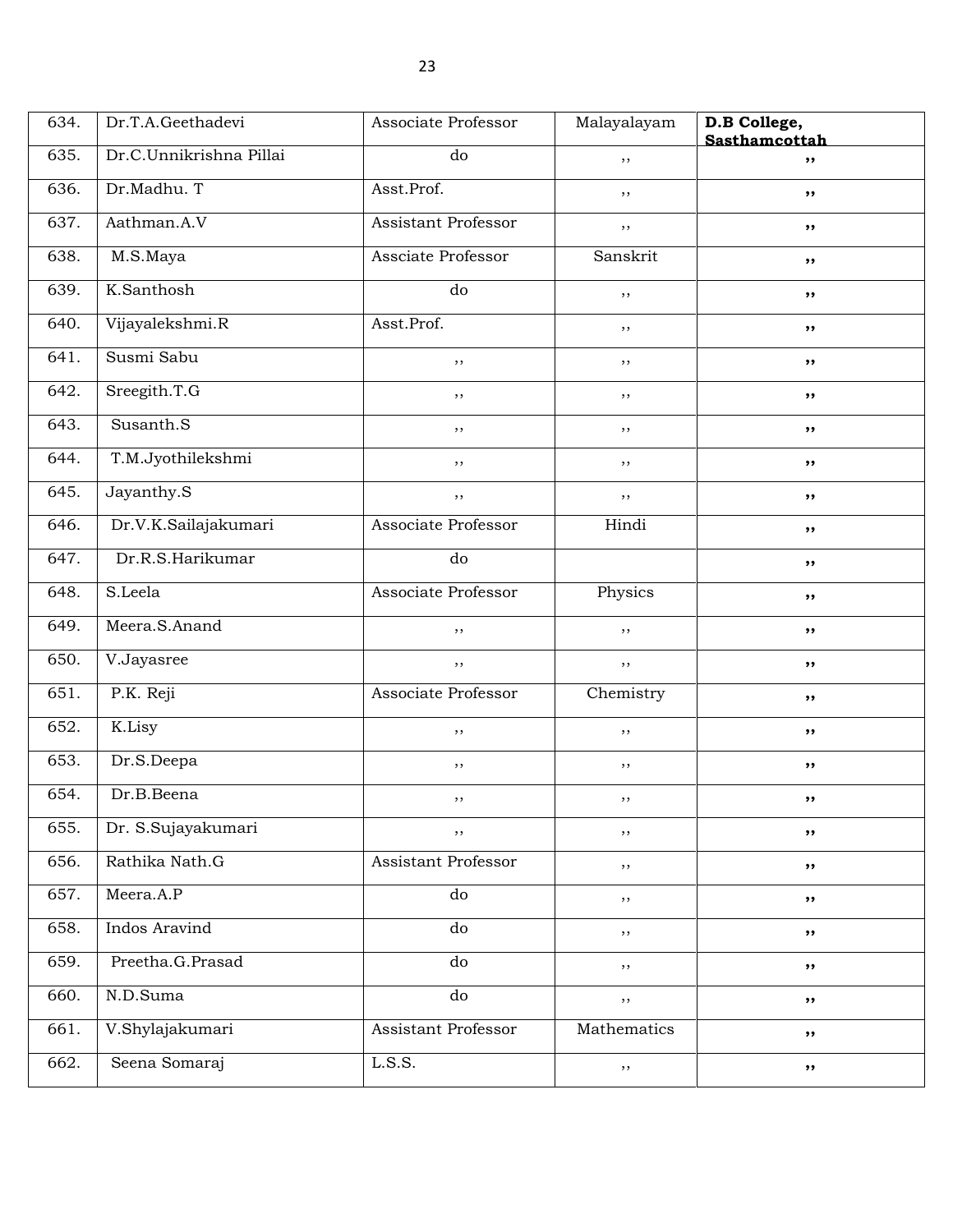| 663. | Doney Kurian             | <b>Assistant Professor</b> | Mathematics           | D.B College,<br>Sasthamcottah                |
|------|--------------------------|----------------------------|-----------------------|----------------------------------------------|
| 664. | R.Jayasree               | Associate Professor        | ,,                    | ,,                                           |
| 665. | N.Sasikumar              | do                         | ,,                    | $, \,$                                       |
| 666. | Dr.Geethakrishnan Nair.P | <b>Assistant Professor</b> | Botany                | ,,                                           |
| 667. | Dhanya.S.R.              | do                         | ,,                    | ,,                                           |
| 668. | Lekshmy Sreekumar        | do                         | ,,                    | ,,                                           |
| 669. | Dr.K.Beena               | Assosicate Professor       | Zoology               | ,,                                           |
| 670. | Dr.S.Girijakumari        | do                         | ,,                    | $, \,$                                       |
| 671. | C.Mini Chandran          | do                         | ,,                    | ,,                                           |
| 672. | Dr.K.Prakash             | Associate Professor        | History               | ,,                                           |
| 673. | Lajith V.S.              | <b>Assistant Professor</b> | ,,                    | ,,                                           |
| 674. | Dr.K.Mohanakumar         | Asso.Prof.                 | Politics              | ,,                                           |
| 675. | A.Mohanakumar            | Associate Professor        | ,,                    | ,,                                           |
| 676. | Dr.D.Latheesh            | do                         | ,,                    | ,,                                           |
| 677. | Maya.P.K                 | Assistant Professor        | Economics             | ,,                                           |
| 678. | Sreekala.M               | do                         | ,,                    | ,,                                           |
| 679. | Priyadarsini.J           | do                         | ,,                    | ,,                                           |
| 680. | Lekshmi Devi.C.S         | do                         | ,,                    | ,,                                           |
| 681. | Sreejith.A               | do                         | ,,                    | ,,                                           |
| 682. | Dr.N.Sureshkumar         | Associate Professor        | Commerce              | ,,                                           |
| 683. | Renusree.S               | Assistant Professor        | ,,                    | ,,                                           |
| 684. | Sreelekshmi.H.G.         | do                         | ,,                    | ,,                                           |
| 685. | Ajesh. S.R.              | do                         | ,,                    | ,,                                           |
| 686. | Ajayan Thankayan         | do                         | ,,                    | ,,                                           |
| 687. | Sheeja.J                 | Associate Professor        | Physical<br>Education | ,,                                           |
| 688. | R.Arunkumar              | do                         | ,,                    | ,,                                           |
| 689. | V.Shylajakumari          | Assistant Professor        | ,,                    | ,,                                           |
| 690. | Dr. A. Shameem           | Associate Professor        | English               | T.K.M College of Arts and<br>Science. Kollam |
| 691. | M. Najuma                | $, \,$                     |                       | ,,                                           |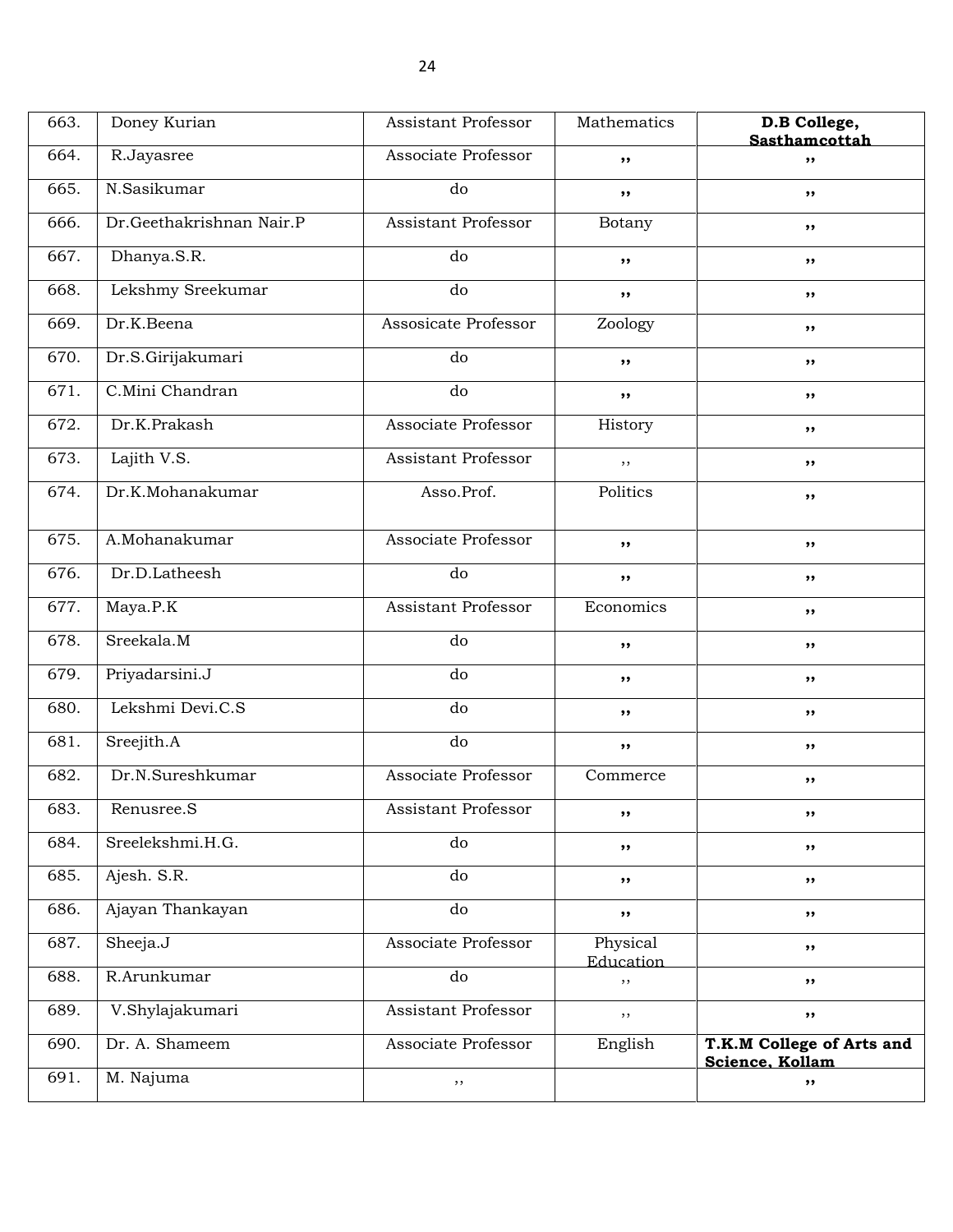| 692. | Dr. A. Reghu         | Associate Professor | English      | T.K.M College of Arts and<br>Science. Kollam |
|------|----------------------|---------------------|--------------|----------------------------------------------|
| 693. | Dr. P. G. Smitha     | ,,                  | , ,          | ,,                                           |
| 694. | Sherin Aslam         | Assistant Professor | $, \,$       | ,,                                           |
| 695. | Gayathri. S          | $, \,$              | ,,           | ,,                                           |
| 696. | Dr. Sumitra Devi. S  | $, \,$              | $, \,$       | $, \, \,$                                    |
| 697. | Niyas. S.M           | ,,                  | ,,           | ,,                                           |
| 698. | Shafana Shafi        | ,,                  | ,,           | ,,                                           |
| 699. | Liby K.S             | ,,                  | $, \,$       | ,,                                           |
| 700. | P.I shaji            | Associate Professor | Hindi        | ,,                                           |
| 701. | Dr.V Chandran        | ,,                  | ,,           | $, \, \,$                                    |
| 702. | E.Najeem             | Assistant Prof.     | Arabic       | ,,                                           |
| 703. | Dr. M Pathumma Beevi | Associate Professor | Mathematics  | ,,                                           |
| 704. | Narayana Prasad.M    | ,,                  | ,,           | ,,                                           |
| 705. | Adersh.V.K           | ,,                  | ,,           | ,,                                           |
| 706. | N.K. Sajna           | Associate Professor | Physics      | $, \, \,$                                    |
| 707. | L. Usha Kumari       | ,,                  | ,,           | ,,                                           |
| 708. | Aparna L.R           | Asso. Professor     | , ,          | ,,                                           |
| 709. | Dr. P.K. Manoj       | Assistant Professor | $, \,$       | ,,                                           |
| 710. | Dr. Harikumar. B     | Associate Professor | Chemistry    | ,,                                           |
| 711. | Dr. Anas. S          | Assistant Professor | ,,           | $, \, \,$                                    |
| 712. | Dr. Suma Lekshmi. S  | , ,                 | ,,           | ,,                                           |
| 713. | Dr. Siyad M.A        | $, \,$              | ,,           | ,,                                           |
| 714. | Dr. Chithra Gopinath | $, \,$              | $, \,$       | ,,                                           |
| 715. | Dr. Latha. B         | Assistant Professor | BioChemistry | ,,                                           |
| 716. | Ajinza. A            | $, \,$              | ,,           | ,,                                           |
| 717. | Soumya. S            | ,,                  | $, \,$       | ,,                                           |
| 718. | Dr. Boby T. Edwin    | Assistant Professor | Botany       | ,,                                           |
| 719. | Dr. M. J. Sheeba     | $, \,$              | $, \,$       | ,,                                           |
| 720. | Jisha. M.S           | $, \,$              | $, \,$       | ,,                                           |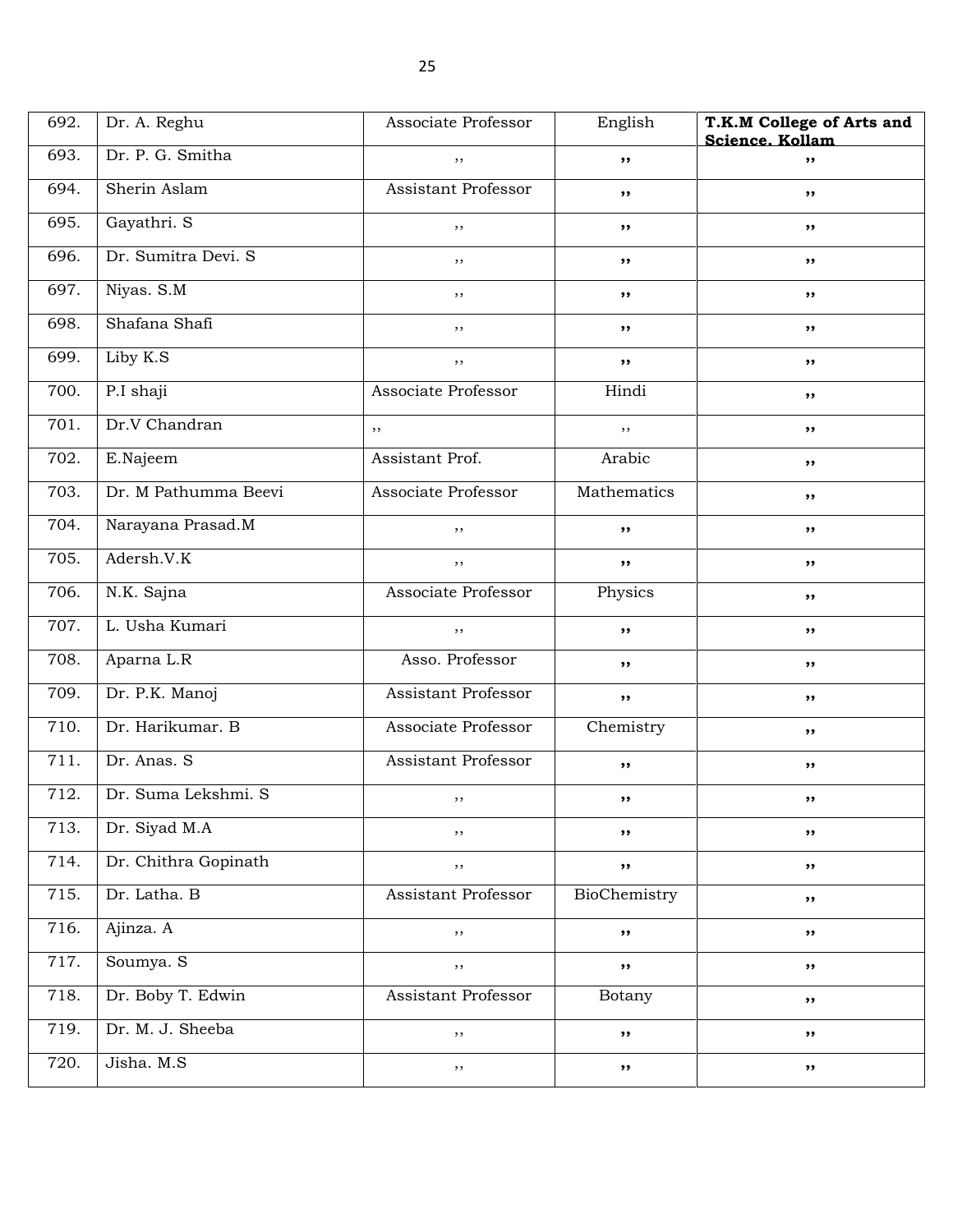| 721. | Ruksana Sulthana. A.H. | <b>Assistant Professor</b> | Commerce              | T.K.M College of Arts and<br>Science. Kollam |
|------|------------------------|----------------------------|-----------------------|----------------------------------------------|
| 722. | Shyni Salam            | ,,                         | ,,                    | ,,                                           |
| 723. | Firozkhan. A           | ,,                         | $, \, \,$             | ,,                                           |
| 724. | Thanseena Bai. R       | $, \,$                     | , ,                   | ,,                                           |
| 725. | Shehnaz. S.R           | , ,                        | ,,                    | $, \, \,$                                    |
| 726. | Maheen                 | ,,                         | , ,                   | ,,                                           |
| 727. | Sulfia Samad           | ,,                         | ,,                    | ,,                                           |
| 728. | Jeena.R                | ,,                         | ,,                    | ,,                                           |
| 729. | A.Hashimudeen          | Associate Professor        | Economics             | ,,                                           |
| 730. | S.Shajitha             | Assistant Professor        | Islamic History       | ,,                                           |
| 731. | Dr. A. Shershah        | Associate Professor        | Physical<br>Education | ,,                                           |
| 732. | Dr. Suman Alexander    | Associate Prof             | English               | St. Gregorios College,<br>Kottarakara        |
| 733. | Jiji Peter             | Associate Prof             | English               | ,,                                           |
| 734. | Sunil.P                | Assistant Prof.            | , ,                   | ,,                                           |
| 735. | Geethu Thomas          | $, \, ,$                   | $, \, \,$             | $, \, \,$                                    |
| 736. | Fr. D.Jacob            | Asso. Prof                 | , ,                   | ,,                                           |
| 737. | Jubin Mattappallil     | Assistant Prof.            | ,,                    | ,,                                           |
| 738. | Dr.V John Panicker     | ,,                         | ,,                    | ,,                                           |
| 739. | Fr.Biji.P              | , ,                        | , ,                   | $, \, \,$                                    |
| 740. | Jessyamma George       | Associate Prof             | Mathematics           | $, \, \,$                                    |
| 741. | Jino Ninan             | Asst. Prof.                | ,,                    | ,,                                           |
| 742. | Beena G.P              | ,,                         | ,,                    | ,,                                           |
| 743. | Ansilin T.M            | $, \,$                     | ,,                    | ,,                                           |
| 744. | Jolly George           | ,,                         | $, \, ,$              | $, \, \cdot$                                 |
| 745. | Dr.Seema S.nair        | $, \,$                     | $, \,$                | ,,                                           |
| 746. | James George           | Asso.Prof                  | Physics               | ,,                                           |
| 747. | Fergy John             | Asst.Prof                  | ,,                    | ,,                                           |
| 748. | Asha .G                | $, \,$                     | $, \,$                | ,,                                           |
| 749. | Dr.Krishna Kumar.V     | $, \,$                     | $, \,$                | $\pmb{\mathfrak{H}}$                         |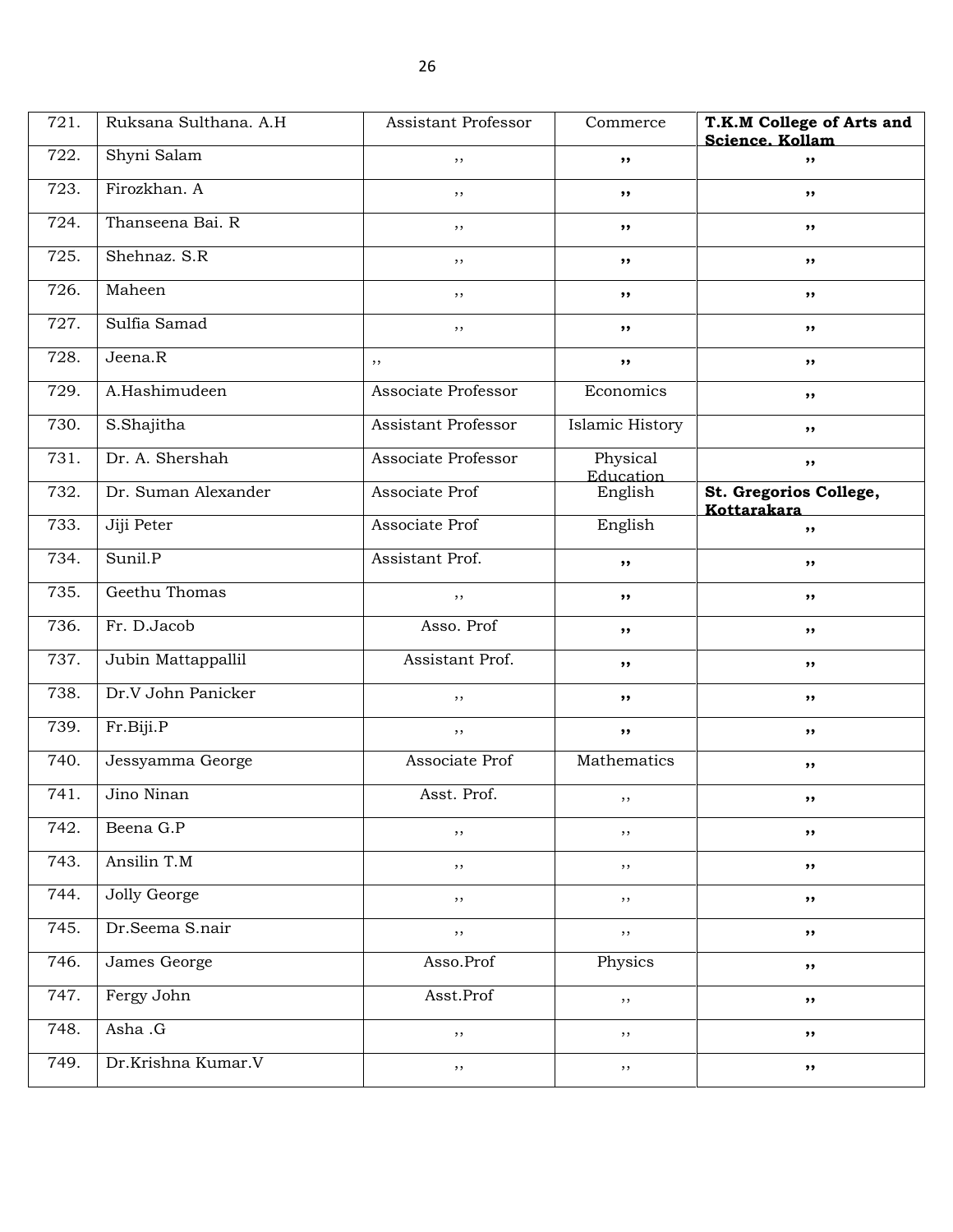| 750. | Dr.Indulal.C.R        | Asst.Prof           | Physics               | St. Gregorios College,<br>Kottarakara  |
|------|-----------------------|---------------------|-----------------------|----------------------------------------|
| 751. | Dr.Aswathy Aromal     | ,,                  | ,,                    | , ,                                    |
| 752. | Rejani V Koshy        | ,,                  | ,,                    | ,,                                     |
| 753. | Anju Alex             | Assistant PROF.     | Chemistry             | ,,                                     |
| 754. | Dr.Francis Chacko     | $, \,$              | ,,                    | ,,                                     |
| 755. | Pinky Abraham         | ,,                  | ,,                    | ,,                                     |
| 756. | Bency John            | ,,                  | ,,                    | ,,                                     |
| 757. | Dr.Remya.R            | ,,                  | Chemistry             | ,,                                     |
| 758. | Dr.Jisha K.R          | $, \,$              | ,,                    | $, \,$                                 |
| 759. | Dr.Manu.V             | $, \,$              | ,,                    | ,,                                     |
| 760. | Dr.Binil P Sasidharan | $, \,$              | ,,                    | $, \,$                                 |
| 761. | Shiju Thomas          | ,,                  | $, \,$                | ,,                                     |
| 762. | Bindhya M Babu        | $, \,$              | ,,                    | ,,                                     |
| 763. | Annamma Thomas        | $, \,$              | Botany                | ,,                                     |
| 764. | Dr.Archana G.R        | $, \,$              | ,,                    | ,,                                     |
| 765. | Dr.Lekshmi G.M        | ,,                  | ,,                    | ,,                                     |
| 766. | Shalaj.R              | ,,                  |                       | ,,                                     |
| 767. | Rani S Dharan         | $, \,$              | Zoology               | ,,                                     |
| 768. | Dr.Elizebath John     | $, \,$              | ,,                    | $, \,$                                 |
| 769. | Lincy Alex            | $, \,$              | ,,                    | ,,                                     |
| 770. | Dr.Jean Jose.J        | $, \,$              | $, \,$                | ,,                                     |
| 771. | Dr.Shaji.K            | Associate Prof.     | Political Science     | $, \, \cdot$                           |
| 772. | Sreelekshmi Jayan     | Assistant Prof.     | ,,                    | ,,                                     |
| 773. | Dr.Leni.V             | Asso.Prof           | Economics             | $, \,$                                 |
| 774. | Sumi Alex             | Assistant Prof      | Commerce              | ,,                                     |
| 775. | Kevin Thomas Villoth  | $, \,$              | ,,                    | $, \,$                                 |
| 776. | Arun Mohan            | ,,                  | $, \,$                | $, \,$                                 |
| 777. | Thomas P.George       | Asso.Prof           | Physical<br>Education | $, \,$                                 |
| 778. | Dr.Achamma George     | Associate Professor | Physics               | St. Stephen's College,<br>Pathanapuram |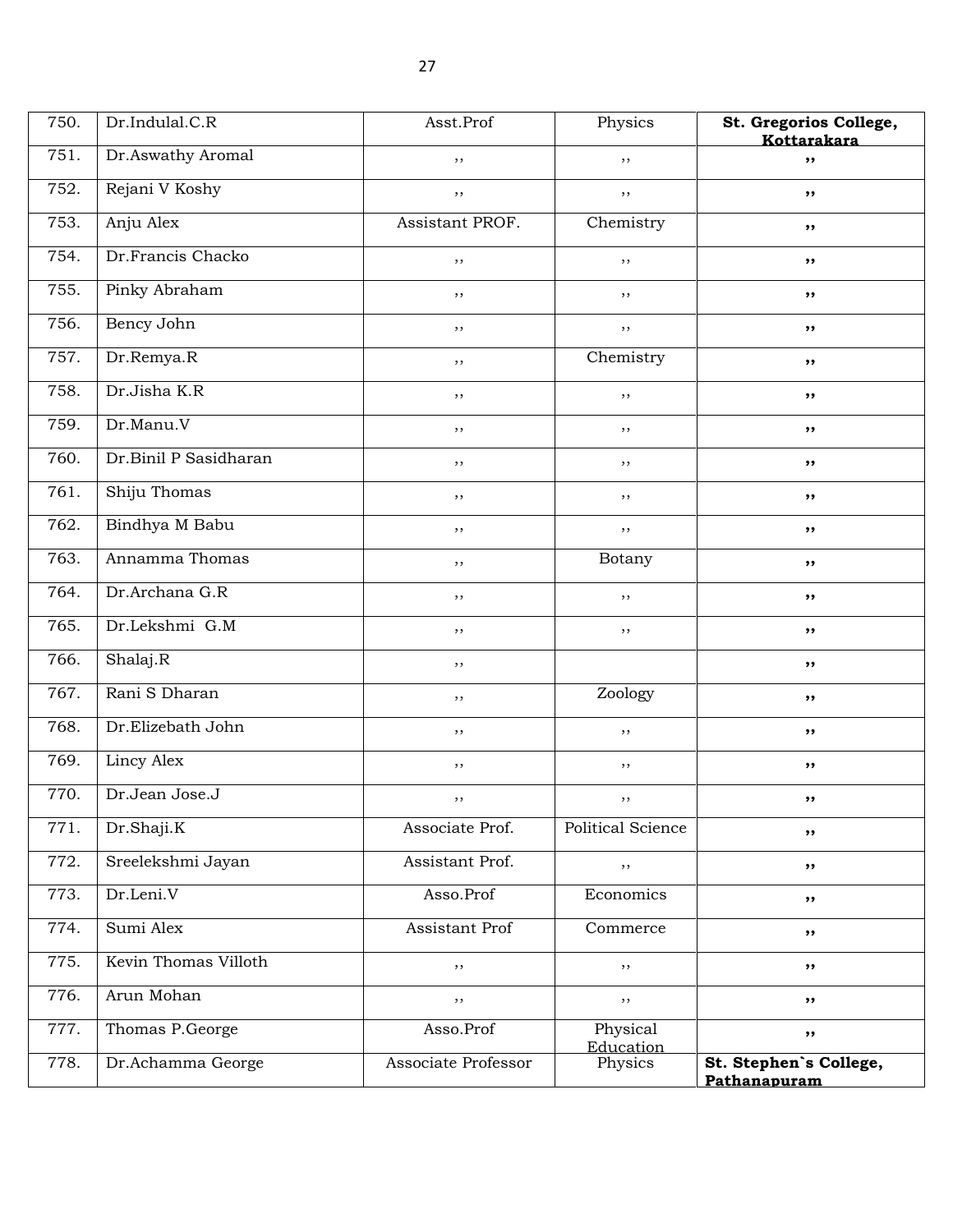| 779. | Omana Alex              | Associate Professor        | Physics           | St. Stephen's College,<br>Pathanapuram |
|------|-------------------------|----------------------------|-------------------|----------------------------------------|
| 780. | Shbi Krishnan           | Assistant Professor        | Physics           | ,,                                     |
| 781. | Suchithra.S             | Assistant Professor        | Physics           | ,,                                     |
| 782. | Dr.Ragesh Chandran      | <b>Assistant Professor</b> | Physics           | ,,                                     |
| 783. | Rini Varghese           | <b>Assistant Professor</b> | Physics           | ,,                                     |
| 784. | Seena Sivadas           | <b>Assistant Professor</b> | Physics           | ,,                                     |
| 785. | Renu Thomas             | Associate professor        | Chemistry         | ,,                                     |
| 786. | Dr.Sujamole.M.S         | <b>Assistant Professor</b> | Chemistry         | $, \, \cdot$                           |
| 787. | Sheeba Baby Alex        | <b>Assistant Professor</b> | Chemistry         | ,,                                     |
| 788. | Suja Jacob              | <b>Assistant Professor</b> | Chemistry         | $, \, \cdot$                           |
| 789. | Dr.Anoop.M.R            | <b>Assistant Professor</b> | Chemistry         | ,,                                     |
| 790. | Anju Mathew             | Assistant Professor        | Chemistry         | ,,                                     |
| 791. | Jacob Thomas            | Associate professor        | English           | ,,                                     |
| 792. | <b>Blessy John</b>      | <b>Assistant Professor</b> | English           | ,,                                     |
| 793. | Jolly Malayam           | <b>Assistant Professor</b> | English           | ,,                                     |
| 794. | Liju.T.Varghese         | <b>Assistant Professor</b> | Malayalam         | ,,                                     |
| 795. | Fr.George Mathew        | <b>Assistant Professor</b> | Syric             | ,,                                     |
| 796. | Fr.Jacob Roy.N J        | Associate professor        | Mathematics       | ,,                                     |
| 797. | Fr.Koshy.N.J            | <b>Assistant Professor</b> | Mathematics       | ,,                                     |
| 798. | Roy John                | <b>Assistant Professor</b> | Mathematics       | $, \, \cdot$                           |
| 799. | Varghese George         | <b>Assistant Professor</b> | <b>Statistics</b> | ,,                                     |
| 800. | Fr.Dr.Roy John          | <b>Assistant Professor</b> | Botany            | ,,                                     |
| 801. | Dr.Shibu P.Varghese     | Assistant Professor        | Botany            | ,,                                     |
| 802. | Dr.Praveen Dhar.T       | Assistant Professor        | Botany            | ,,                                     |
| 803. | Dr.Neena Suzzan Joshuva | Associate professor        | Zoology           | ,,                                     |
| 804. | Dr.Laladas.K.P          | Associate professor        | Zoology           | $, \,$                                 |
| 805. | Dr.Sajudeen.P.A         | Associate professor        | Zoology           | ,,                                     |
| 806. | Lt.Dr.Koshy.P.M         | Associate professor        | Zoology           | ,,                                     |
| 807. | Dr.Biju.A               | Assistant Professor        | Zoology           | ,,                                     |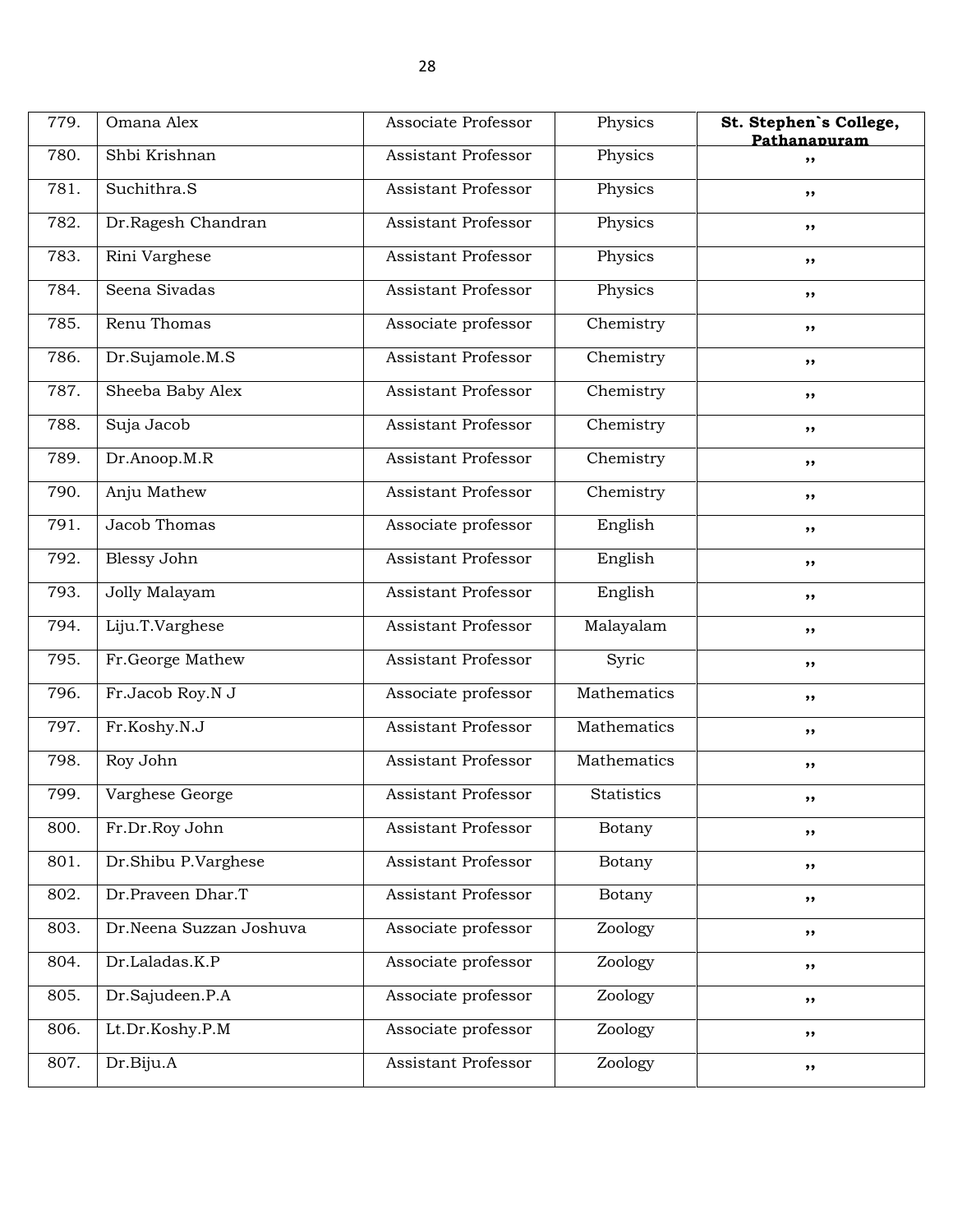| 808. | Pournami.P                  | Assistant Professor        | Zoology     | St. Stephen's College,<br>Pathanapuram |
|------|-----------------------------|----------------------------|-------------|----------------------------------------|
| 809. | Dr.Sreejai.R                | <b>Assistant Professor</b> | Zoology     | ,,                                     |
| 810. | Chinchu Mathew              | Assistant Professor        | Zoology     | ,,                                     |
| 811. | Dr.Michael Raj.M            | Associate professor        | Economics   | ,,                                     |
| 812. | Sandhu John Sajan           | Assistant Professor        | Economics   | ,,                                     |
| 813. | Kumara K                    | Associate professor        | History     | ,,                                     |
| 814. | Sharon S                    | Assistant Professor        | Politics    | ,,                                     |
| 815. | Deepa.T.S                   | Assistant Professor        | Commerce    | ,,                                     |
| 816. | Maja.K.Koshy                | <b>Assistant Professor</b> | Commerce    | ,,                                     |
| 817. | Ansu Susan Jacob            | Assistant Professor        | Commerce    | ,,                                     |
| 818. | Dr.K.R Madhusudhanan Pillai | Associate Professor        |             | NSS College, Nilamel                   |
| 819. | Vani Jyoti                  | Assistant Professor        | English     | ,,                                     |
| 820. | Indu B C                    | Assistant Professor        | ,,          | ,,                                     |
| 821. | Lekshmi B                   | <b>Assistant Professor</b> | ,,          | ,,                                     |
| 822. | Jayakrishnan.R              | Assistant Professor        | ,,          | ,,                                     |
| 823. | Simi Thulasidas             | <b>Assistant Professor</b> | ,,          | ,,                                     |
| 824. | Dr.S.MuraleedharanNair      | Associate Professor        | Malayalam   | ,,                                     |
| 825. | Dr.C.Jayakumar              | Associate Professor        | ,,          | ,,                                     |
| 826. | Dr.Lalu S Kurup             | <b>Assistant Professor</b> | ,,          | ,,                                     |
| 827. | Dr.Asha.R.J                 | Assistant Professor        | ,,          | ,,                                     |
| 828. | Dr.Reshmi.R.R               | <b>Assistant Professor</b> | ,,          | ,,                                     |
| 829. | Dr.S.L.Sangeetha            | Assistant Professor        | ,,          | ,,                                     |
| 830. | Dr.B.R.Sreeja               | Assistant Professor        | Hindi       | ,,                                     |
| 831. | Dr.S.Beena                  | Associate Professor        | Mathematics | ,,                                     |
| 832. | Rani K Pillai               | Assistant Professor        | Physics     | ,,                                     |
| 833. | Dr.Meenu.S                  | <b>Assistant Professor</b> | ,,          | ,,                                     |
| 834. | Syamkumar S U               | Assistant Professor        | ,,          | ,,                                     |
| 835. | Devu.V.S.                   | <b>Assistant Professor</b> | ,,          | ,,                                     |
| 836. | Dhanya.K.S                  | <b>Assistant Professor</b> | ,,          | ,,                                     |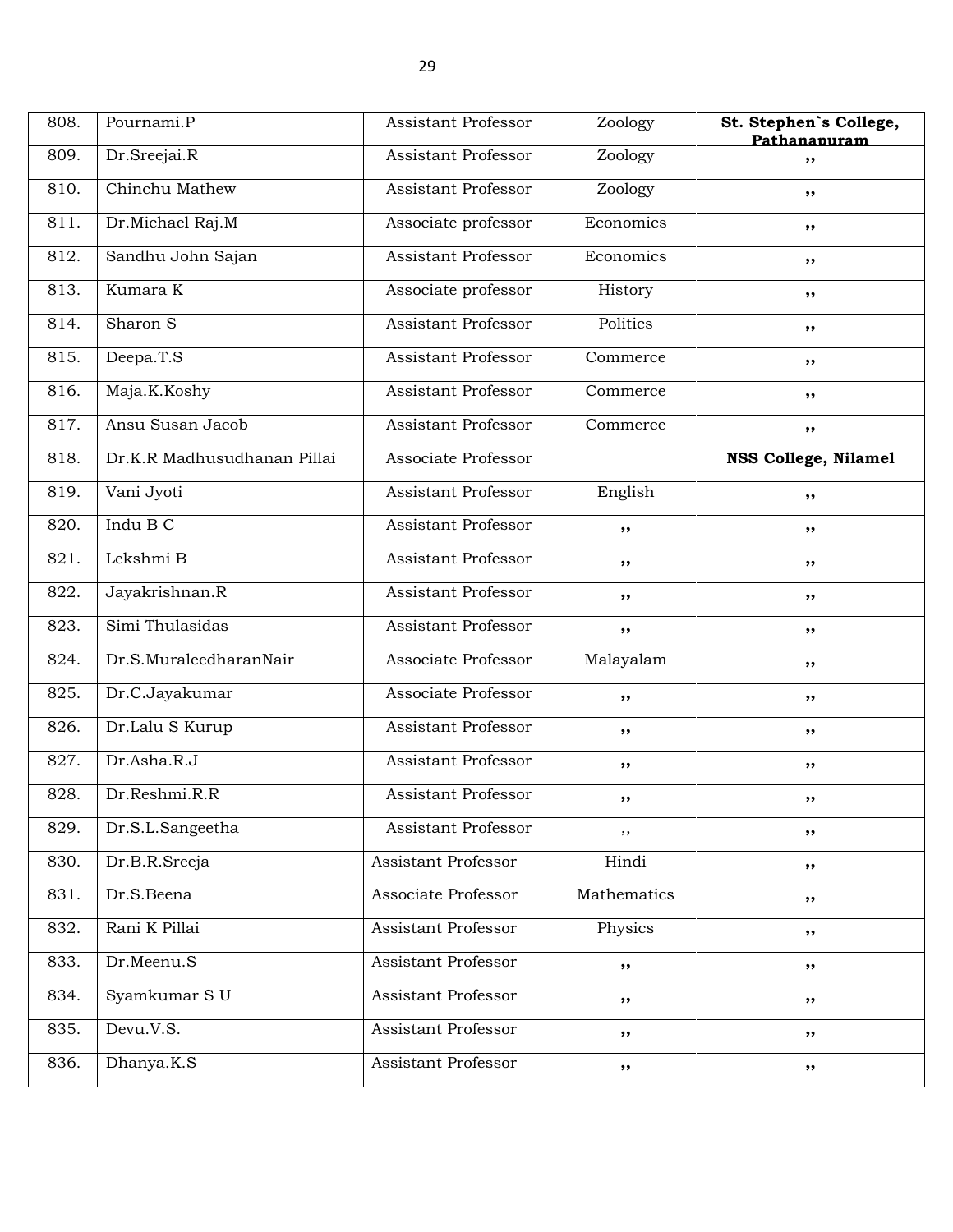| 837. | Athira C.J                | Assistant Professor        | Chemistry                | <b>NSS College, Nilamel</b>     |
|------|---------------------------|----------------------------|--------------------------|---------------------------------|
| 838. | Dr.S.Suprabha             | <b>Assistant Professor</b> |                          | ,,                              |
| 839. | Dr.J.A.SindhuRani         | Associate Professor        | Bio-Chemistry            | ,,                              |
| 840. | Dr.Anila.L                | <b>Assistant Professor</b> |                          | ,,                              |
| 841. | Geetha R Nair             | <b>Assistant Professor</b> | Botany                   | $, \, \,$                       |
| 842. | Dr.Sivu AR                | <b>Assistant Professor</b> |                          | ,,                              |
| 843. | Dr.Manoj.G.S.             | <b>Assistant Professor</b> |                          | ,,                              |
| 844. | Dr.Asha.V.G               | Assistant Professor        | Zoology                  | ,,                              |
| 845. | Dr.S.Vijayakumar          | Assistant Professor        |                          | ,,                              |
| 846. | Dr.Chitra Som.R.S         | <b>Assistant Professor</b> |                          | $, \, \,$                       |
| 847. | Dr. C.G.Rajasekharan Nair | <b>Assistant Professor</b> | History                  | ,,                              |
| 848. | Ajayakumar.S              | <b>Assistant Professor</b> |                          | ,,                              |
| 849. | Dr.Rajeevan .R            | Associate Professor        | <b>Political Science</b> | ,,                              |
| 850. | Maneesh B                 | <b>Assistant Professor</b> | Economics                | ,,                              |
| 851. | Dr.Lini.G.R               | <b>Assistant Professor</b> |                          | $, \, \,$                       |
| 852. | Binu Kumar. B.J           | <b>Assistant Professor</b> |                          | ,,                              |
| 853. | Dr.R.Ambikadevi           | Associate Professor        | Commerce                 | ,,                              |
| 854. | Dr.Dileep A S             | Assistant Professor        | ,,                       | ,,                              |
| 855. | Ratheesh R J              | Assistant Professor        | ,,                       | ,,                              |
| 856. | Saritha.G.S               | <b>Assistant Professor</b> | ,,                       | ,,                              |
| 857. | Manesh.S                  | Assistant Professor        | ,,                       | ,,                              |
| 858. | Vidhu.V.L                 | Assistant Professor        | ,,                       | ,,                              |
| 859. | Krishnakumari.A           | Assistant Professor        | ,,                       | $, \, \,$                       |
| 860. | A.Anilkumar               | Associate Professor        | Physical<br>Education    | ,,                              |
| 861. | Dr.Bini.A                 | Assistant Professor        |                          | ,,                              |
| 862. | Dr.Sherly P.Anand         | Principal                  |                          | SN College for Women,<br>Kollam |
| 863. | Dr. Seetha Thankappan     | Associate Professor        | English                  | ,,                              |
| 864. | B. Mini                   | $, \,$                     | ,,                       | $, \, \,$                       |
| 865. | Dr. Harilekshmi. V.S      | Assistant Professor        | ,,                       | ,,                              |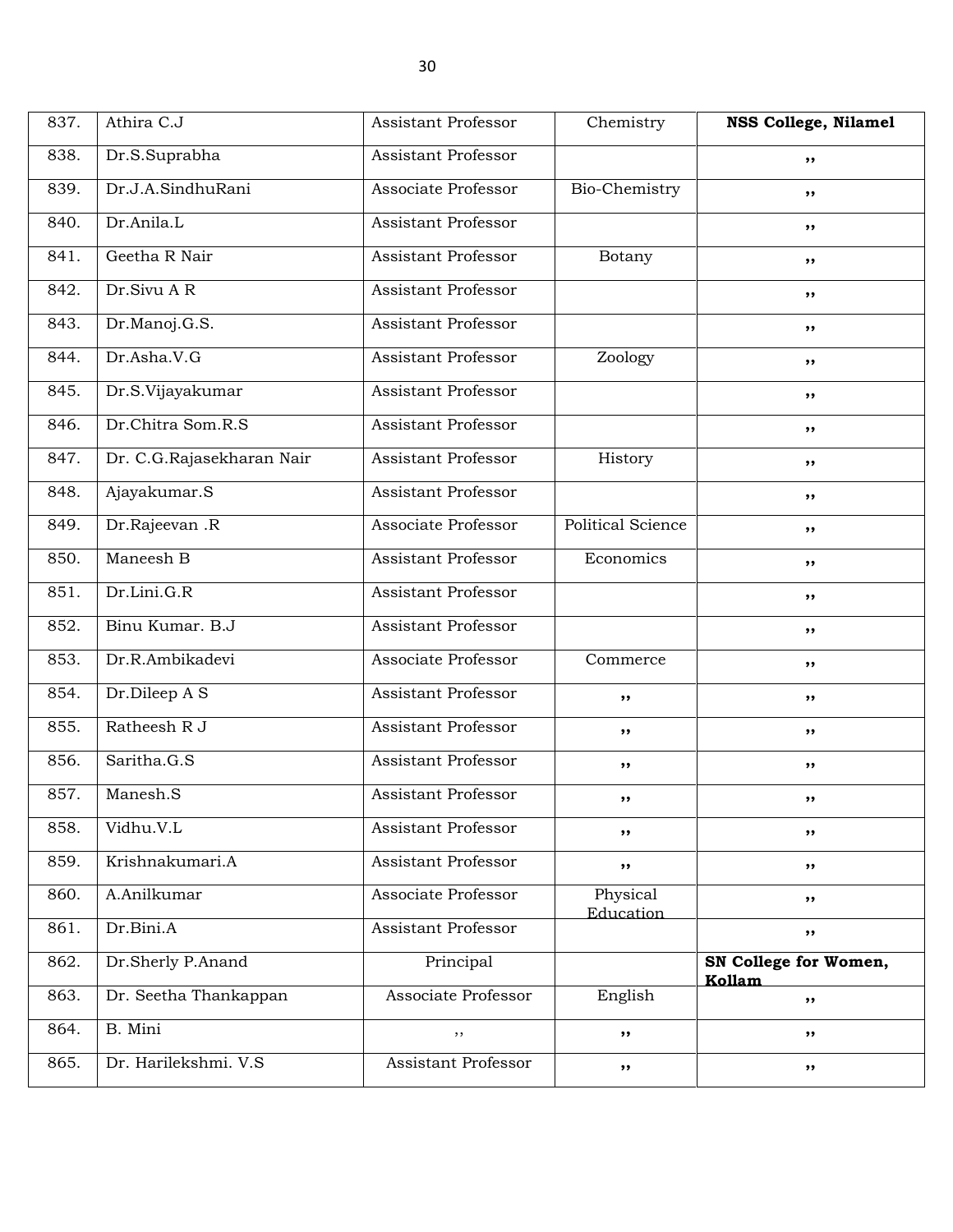| 866. | Aswathy Chandrabhanu  | <b>Assistant Professor</b> | English           | SN College for Women,<br>Kollam |
|------|-----------------------|----------------------------|-------------------|---------------------------------|
| 867. | Indu. K               | $, \,$                     | ,,                | ,,                              |
| 868. | Jayalekshmi. S        | $, \,$                     | $, \,$            | ,,                              |
| 869. | Hima. S.S             | $, \,$                     | $, \,$            | ,,                              |
| 870. | Deepa. B              | ,,                         | ,,                | ,,                              |
| 871. | Parvathy Ramachandran | ,,                         | $, \,$            | ,,                              |
| 872. | Sangeetha Hariharan   | $, \,$                     | $, \,$            | ,,                              |
| 873. | Dr. R. S. Jaya        | Assistant Professor        | Malayalam         | ,,                              |
| 874. | Dr. Lekshmi. V.S      | ,,                         | ,,                | ,,                              |
| 875. | Rekha. S              | ,,                         | ,,                | ,,                              |
| 876. | Dr. Neelima Jayadevan | $, \,$                     | $, \,$            | ,,                              |
| 877. | Remya.R               | ,,                         |                   | ,,                              |
| 878. | Vidya.D.R             | $, \,$                     |                   | ,,                              |
| 879. | Dr.T.Hemalatha        | Associate Professor        | Hindi             | ,,                              |
| 880. | Dr. Manju V           | ,,                         | ,,                | ,,                              |
| 881. | Dr.Shaji. N           | $, \,$                     | $, \,$            | ,,                              |
| 882. | Dr. M.R Sheeba        | Assistant Professor        | ,,                | ,,                              |
| 883. | Lalini. M             | Assistant Professor        | History           | ,,                              |
| 884. | V. Mani               | $, \,$                     | $, \,$            | ,,                              |
| 885. | Reshma. R             | $, \,$                     | ,,                | ,,                              |
| 886. | Pradeep.S             | Assistant Professor        | Political Science | $, \, \,$                       |
| 887. | Parvathy A.V          | Assistant Professor        | Economics         | ,,                              |
| 888. | Aswathy.R             | $, \,$                     | $, \,$            | ,,                              |
| 889. | Sindhu Prathapan      | ,,                         | $, \,$            | ,,                              |
| 890. | Prabhavathy.C         | ,,                         | ,,                | ,,                              |
| 891. | AparnaDas             | $, \, ,$                   | $, \,$            | ,,                              |
| 892. | Dr.T.M Bhavana        | Asso. Professor            | Music             | ,,                              |
| 893. | B.Vanajamma           | $, \,$                     |                   | ,,                              |
| 894. | Mahesh Kumar.V        | Assistant Professor        | Mathematics       | ,,                              |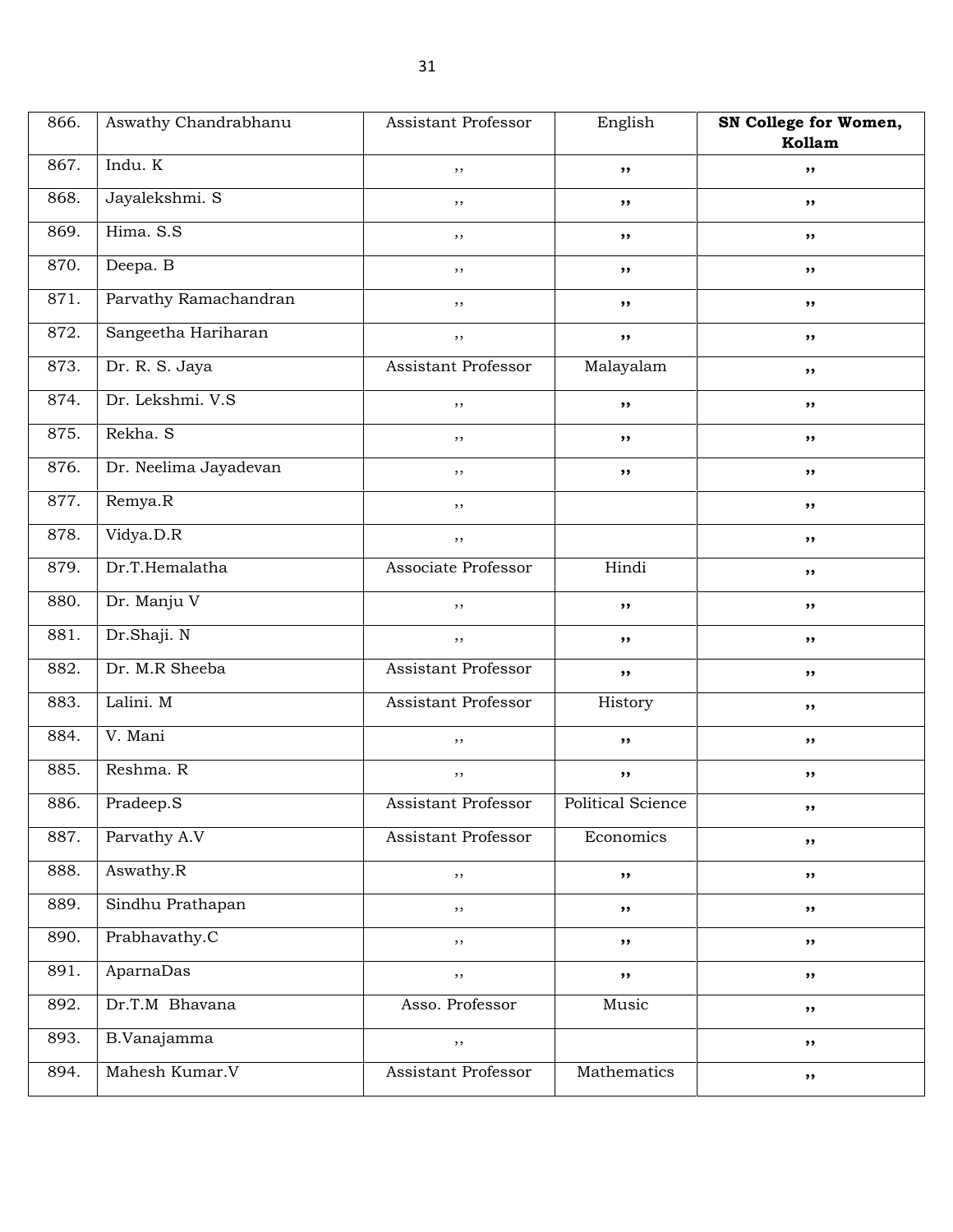| 895. | Jibeesh P              | Assistant Professor        | Mathematics | SN College for Women, |
|------|------------------------|----------------------------|-------------|-----------------------|
|      |                        |                            |             | Kollam                |
| 896. | Dr. Nisha. J. Tharayil | Associate Professor        | Physics     | ,,                    |
| 897. | Aswathy. B.R           | ,,                         | ,,          | ,,                    |
| 898. | Dr. Deepak Nand        | Assistant Professor        | ,,          | ,,                    |
| 899. | Sona G Krishnan        | ,,                         | ,,          | ,,                    |
| 900. | Smitha.S               | ,,                         | ,,          | ,,                    |
| 901. | Jayasree. K            |                            | ,,          | ,,                    |
| 902. | Prabha Jyothy. P.S.    | ,,                         | ,,          | ,,                    |
| 903. | Saranya Babu           | $, \,$                     | ,,          | ,,                    |
| 904. | Dr.Prashanth.S         | $, \,$                     | $, \,$      | ,,                    |
| 905. | Dr. P.G. Chithra       | Associate Professor        | Chemistry   | ,,                    |
| 906. | Dr. Nisha. V           | Assistant Professor        | $, \,$      | ,,                    |
| 907. | Dr.Suma S              |                            | ,,          | ,,                    |
| 908. | Pavitha. P.A           | $, \,$                     | ,,          | ,,                    |
| 909. | Dr. Asha Bhanu A.V     |                            | ,,          | ,,                    |
| 910. | Arunima. S.R           |                            | ,,          | ,,                    |
| 911. | Archana. S.R           | $, \,$                     | ,,          | ,,                    |
| 912. | Asha. C.L              | ,,                         | ,,          | ,,                    |
| 913. | Dr. Vijayalekshmi. V   | $, \,$                     | ,,          | ,,                    |
| 914. | Renjini. S             | $, \,$                     | $, \,$      | ,,                    |
| 915. | Dr. S. Sekaran         | <b>Assistant Professor</b> | Botany      | $, \, \,$             |
| 916. | Devipriya. D           | ,,                         | ,,          | ,,                    |
| 917. | Resmi. A               | $, \,$                     | ,,          | $\pmb{\mathfrak{H}}$  |
| 918. | Dr. Sheeja George. E   | $, \,$                     | ,,          | ,,                    |
| 919. | Dr. Sreeja. J          | Assistant Professor        | Zoology     | ,,                    |
| 920. | Dr.S Usha              | $, \,$                     | $, \,$      | ,,                    |
| 921. | R.U. Rakhi             | $, \,$                     | ,,          | ,,                    |
| 922. | Jisha. S               | $, \,$                     | ,,          | $\pmb{\mathfrak{H}}$  |
| 923. | Aswathy Sugunan        | Assistant Professor        | HomeScience | ,,                    |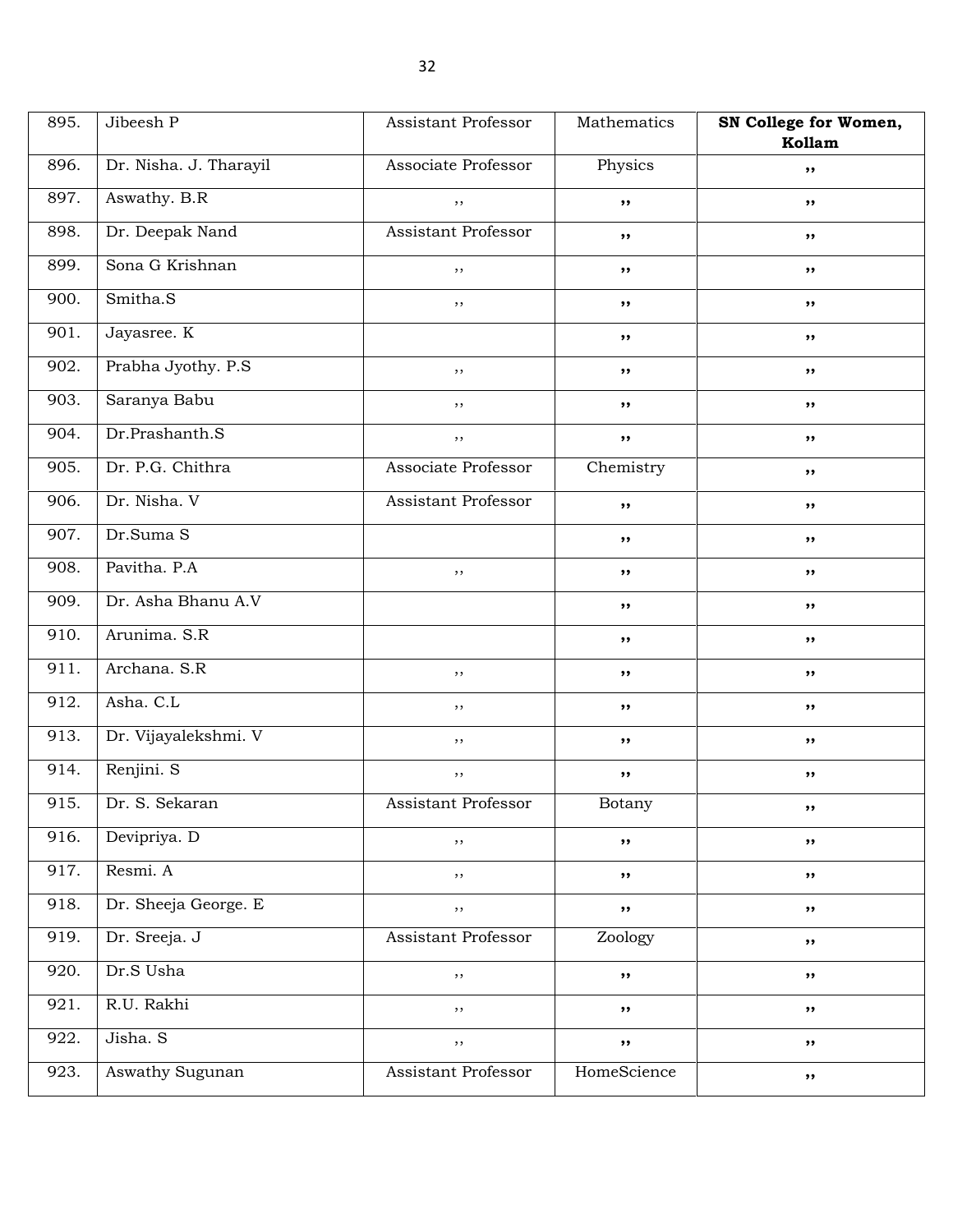| 924. | Dr. S. Selsa           | <b>Assistant Professor</b> | HomeScience           | SN College for Women,<br>Kollam |
|------|------------------------|----------------------------|-----------------------|---------------------------------|
| 925. | Dr. Seena Gopinathan   | ,,                         | ,,                    | ,,                              |
| 926. | Dr. Rekha. V. V        | $, \,$                     | $, \,$                | ,,                              |
| 927. | Dr. Sandhya Suresh     | ,,                         | ,,                    | ,,                              |
| 928. | Indu Suresh            | ,,                         | ,,                    | ,,                              |
| 929. | Seema Gopinathan       | $, \,$                     | ,,                    | ,,                              |
| 930. | Remya. A. S            | Assistant Professor        | BioChemistry          | ,,                              |
| 931. | Vishnu. S. L           | $, \,$                     |                       | ,,                              |
| 932. | Dr.S.K Subash          | Assistant Professor        | MicroBiology          | ,,                              |
| 933. | LakshmiGopidas         | ,,                         |                       | ,,                              |
| 934. | Berny B Raj            | <b>Assistant Professor</b> | Commerce              | ,,                              |
| 935. | Anuji. S               | ,,                         | ,,                    | ,,                              |
| 936. | Sajitha.S              | $, \,$                     | $, \, \cdot$          | ,,                              |
| 937. | Gireesh GopalaKrishnan | Assistant Professor        | Physical<br>Education | ,,                              |
| 938. | Dr.K.Anirudhan         | Principal                  |                       | SN College, Kollam              |
| 939. | R.Premkumar            | Associate Professor        | English               | ,,                              |
| 940. | T.G.Ajayakumar         | $, \,$                     | ,,                    | ,,                              |
| 941. | Dr.S.K.Prathap         | Assistant Professor        | ,,                    | ,,                              |
| 942. | Radhika.B              |                            | ,,                    | ,,                              |
| 943. | Indu.R                 | $, \,$                     | ,,                    | ,,                              |
| 944. | Chinnu Chandran        | ,,                         | ,,                    | $, \, \,$                       |
| 945. | Viji.S                 | $, \,$                     | ,,                    | ,,                              |
| 946. | Arun Prasad.R          | $, \,$                     | ,,                    | ,,                              |
| 947. | Dr.M.S.Suchithra       | Associate Professor        | Malayalam             | ,,                              |
| 948. | Dr.S.Ajayaghosh        | $, \,$                     | ,,                    | ,,                              |
| 949. | Dr.P.C.Roy             | $, \, ,$                   | $, \, \cdot$          | ,,                              |
| 950. | Dr.S.Jayan             | Assistant Professor        | ,,                    | ,,                              |
| 951. | Smitha Prakash         | $, \,$                     | ,,                    | ,,                              |
| 952. | <b>U.Adheesh</b>       | $, \,$                     | ,,                    | ,,                              |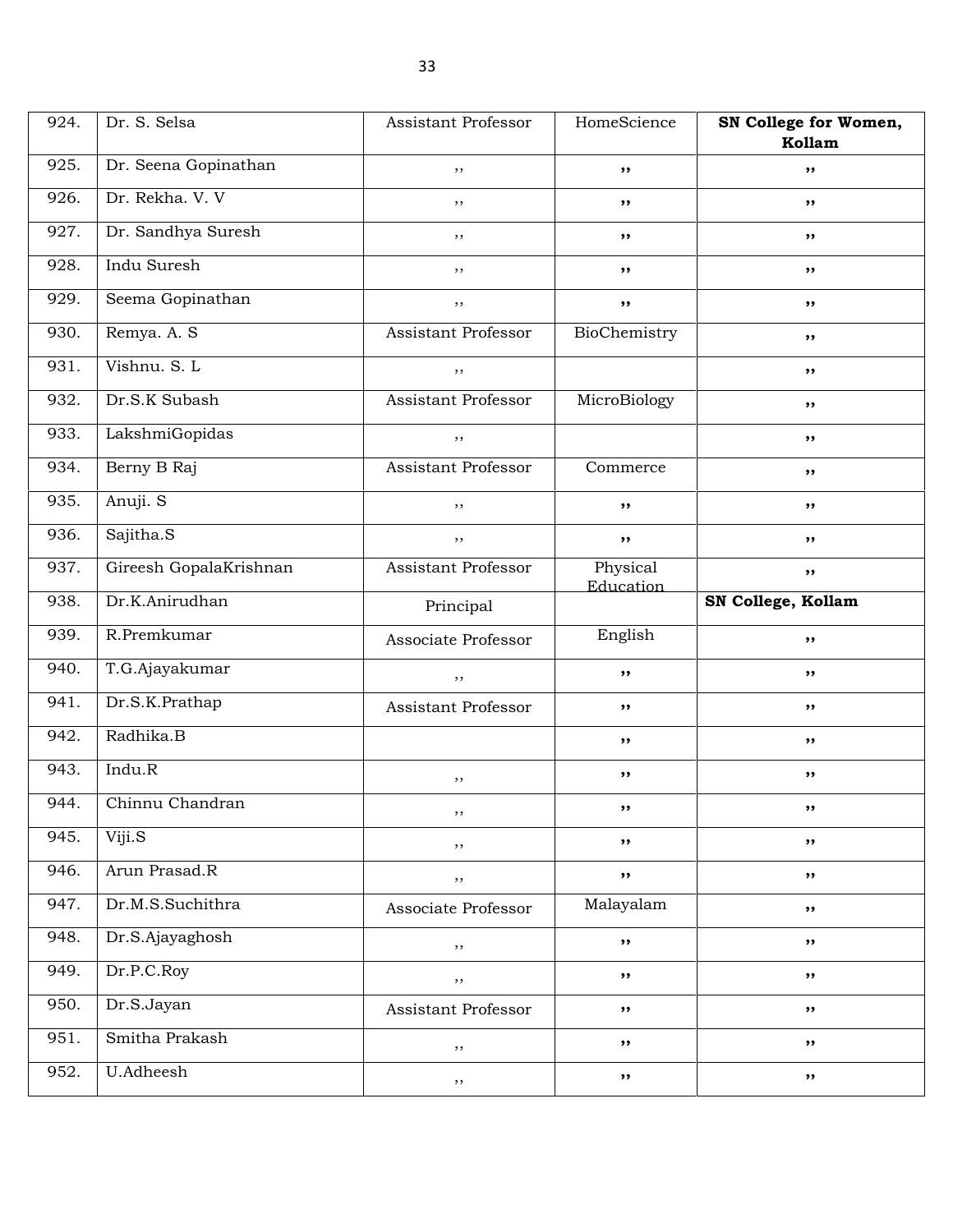| 953. | Sreeja.N               | Assistant Professor        | Malayalam         | SN College, Kollam |
|------|------------------------|----------------------------|-------------------|--------------------|
| 954. | Dr.K.V.Thara           | Associate Professor        | Sanskrit          | ,,                 |
| 955. | Dr.Sreeja Priyadarsini | Assistant Professor        |                   | ,,                 |
| 956. | Dr. K Meera            | Associate Professor        | Hindi             | ,,                 |
| 957. | Dr.P.G Sasikala        | $, \,$                     | $, \,$            | ,,                 |
| 958. | Dr.Preman Velloth      | <b>Assistant Professor</b> | ,,                | ,,                 |
| 959. | Dr.Sheela R.S          | ,,                         | ,,                | ,,                 |
| 960. | Dr.Mahesh.S            | ,,                         | ,,                | ,,                 |
| 961. | Dr.Sreechithra V.S     | $, \,$                     | ,,                | ,,                 |
| 962. | Dr.Bindukala P.N       | $, \,$                     | ,,                | ,,                 |
| 963. | Dr.Sajith S.Sasi       | $, \,$                     | ,,                | ,,                 |
| 964. | Dr.P.Maya              | Associate Professor        | Political Science | ,,                 |
| 965. | Archa Arun             | Assistant Professor        | $, \,$            | ,,                 |
| 966. | Dr.Radhakrishnan.V.D   |                            | ,,                | ,,                 |
| 967. | Dr.Joshy.P.M           | ,,                         | ,,                | ,,                 |
| 968. | Minnu.S                | $, \,$                     | ,,                | ,,                 |
| 969. | Suja Karappath         | ,,                         | ,,                | ,,                 |
| 970. | Jissa.S                | ,,                         | ,,                | ,,                 |
| 971. | Abhilash.T             | $, \,$                     | $, \,$            | ,,                 |
| 972. | Jayachandran.P.R       | Associate Professor        | History           | ,,                 |
| 973. | Dr.Savitha.K           | Assistant Professor        | ,,                | ,,                 |
| 974. | Rishy.N                | $, \,$                     | ,,                | ,,                 |
| 975. | Deepa.M.S              | $, \,$                     | $, \,$            | ,,                 |
| 976. | Jayanthy.S             | $, \,$                     |                   | $, \, \cdot$       |
| 977. | Dr.S.Jayasree          | Associate Professor        | Economics         | ,,                 |
| 978. | Asparna.P              | <b>Assistant Professor</b> | $, \,$            | ,,                 |
| 979. | Vincent Vijayan        | $, \,$                     | $, \, \cdot$      | ,,                 |
| 980. | Asmt.R Bindhu          | Associate Prof.            | Philosophy        | ,,                 |
| 981. | Dr.T.S.Letha           | Assistant Prof.            |                   | $, \,$             |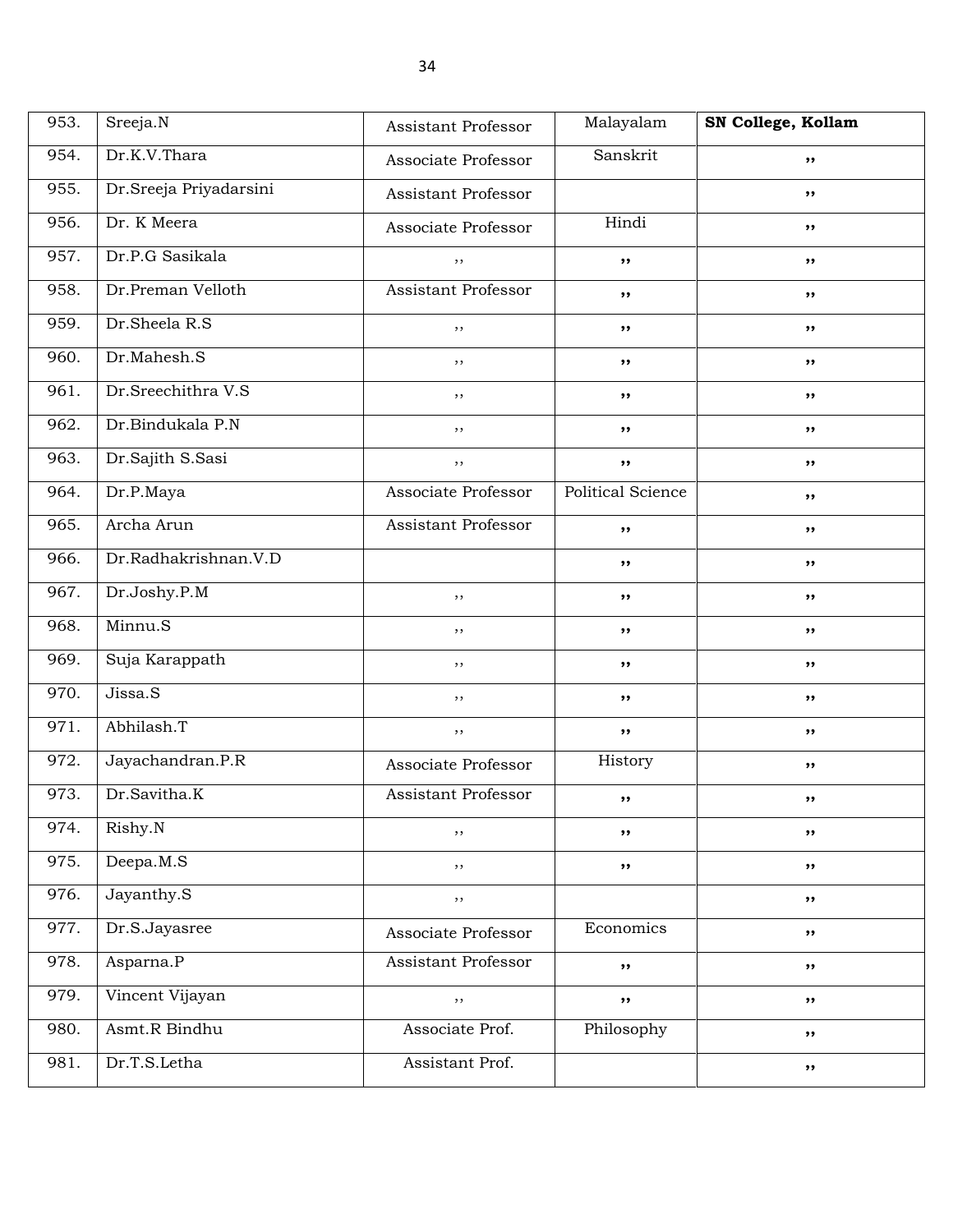| 982.  | Dr.Laiju            | Assistant Prof.     | Psychology   | SN College, Kollam |
|-------|---------------------|---------------------|--------------|--------------------|
| 983.  | Dr.Ambili           | Associate Prof.     | Mathematics  | ,,                 |
| 984.  | Dr. S. Narmada      | $, \,$              | ,,           | ,,                 |
| 985.  | Kuleena Das         | Assistant Prof.     | ,,           | ,,                 |
| 986.  | Vivek P.V           | ,,                  | $, \, \,$    | ,,                 |
| 987.  | Aswathy.S           | $, \,$              | $, \, \cdot$ | ,,                 |
| 988.  | Dr.G.Santhamma      | Associate Professor | Physics      | ,,                 |
| 989.  | Dr.G.Sajeevkumar    | $, \,$              | ,,           | ,,                 |
| 990.  | Dr.Sankar.S         | Assistant Professor | ,,           | ,,                 |
| 991.  | Asitha L.R          | ,,                  | $, \, \,$    | ,,                 |
| 992.  | Srijith.S           | ,,                  | $, \, \cdot$ | ,,                 |
| 993.  | Baiju.V             | ,,                  | ,,           | ,,                 |
| 994.  | Dr.Roxy.M.S         | ,,                  | $, \, \cdot$ | ,,                 |
| 995.  | Dr.V.L.Pushpa       | Associate Professor | Chemistry    | ,,                 |
| 996.  | Dr.S.V Manoj        | Assistant Professor | ,,           | ,,                 |
| 997.  | Nikhil Chandra.P    | ,,                  | $, \, \cdot$ | ,,                 |
| 998.  | Dr.Ambiliraj.D.B    | ,,                  | $, \,$       | ,,                 |
| 999.  | Dr.Rijith.S         | ,,                  | $, \, \cdot$ | ,,                 |
| 1000. | Janena K.B          | ,,                  | $, \, \cdot$ | ,,                 |
| 1001. | Reshma.R            | ,,                  | ,,           | ,,                 |
| 1002. | Abhilash.S          | , ,                 | ,,           | ,,                 |
| 1003. | Dr. Ambili          | Assistant Prof.     | Biochemistry | ,,                 |
| 1004. | Dr. Vinod B.S       | $, \,$              |              | ,,                 |
| 1005. | Dr.Shaji.C          | Associate Professor | Botany       | ,,                 |
| 1006. | Dr.Sreedevi.S       | $, \,$              | $, \,$       | ,,                 |
| 1007. | Nisha.A.P           | Assistant Professor | $, \,$       | ,,                 |
| 1008. | Dr.Preetha.P.S      | $, \,$              | ,,           | ,,                 |
| 1009. | Dr.Latha Sadanandan | ,,                  | ,,           | ,,                 |
| 1010. | Dr.Kiranraj.S       | $, \,$              | ,,           | ,,                 |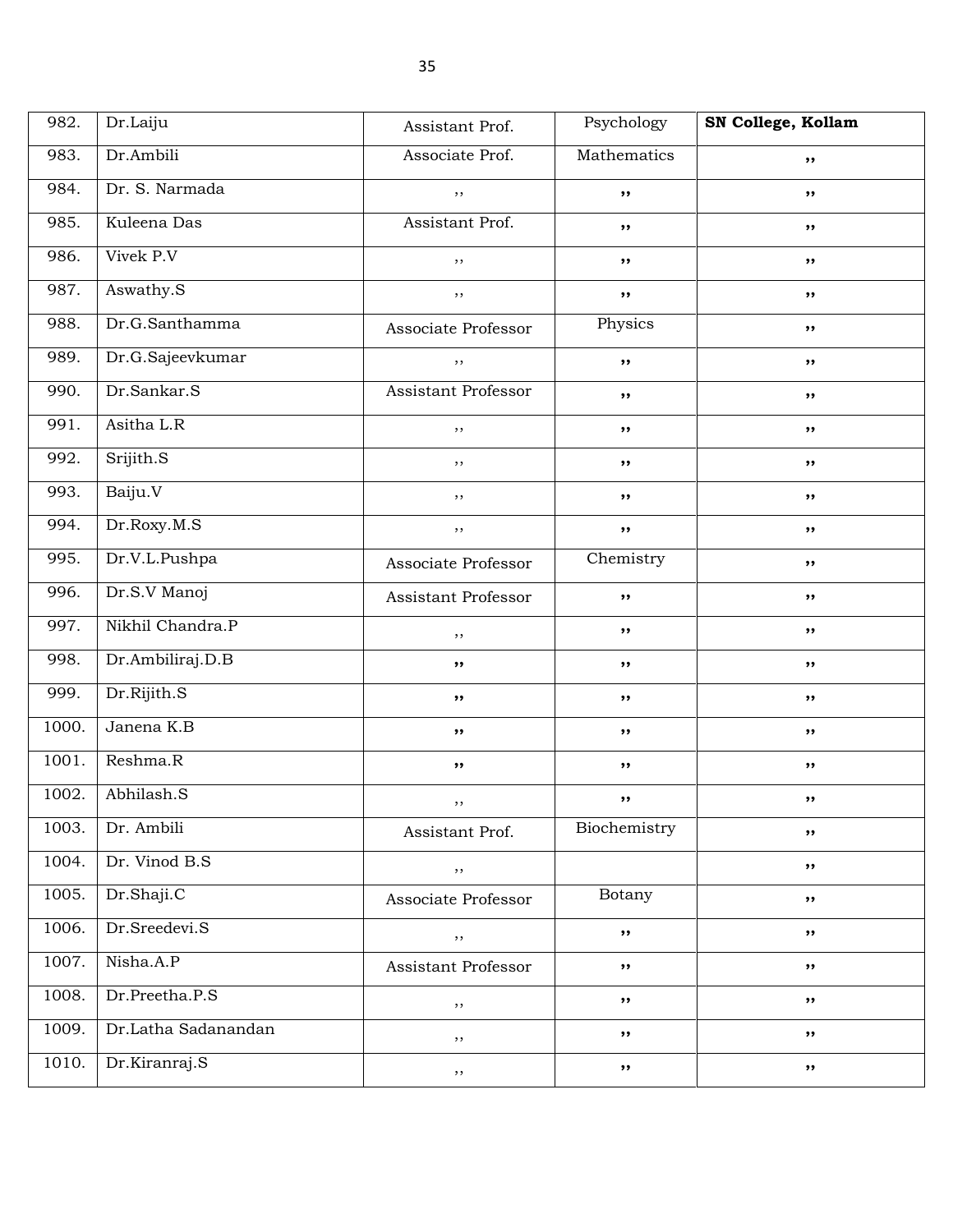| 1011. | Dr.N.Ratheesh        | Assistant Professor        | Botany                | SN College, Kollam            |
|-------|----------------------|----------------------------|-----------------------|-------------------------------|
| 1012. | Nimi Muraleedharan   | Assistant Professor        | Biotechnology         | ,,                            |
| 1013. | Greeshma.P           | ,,                         |                       | ,,                            |
| 1014. | Dr.P.S.Sherly        | Associate Professor        | Zoology               | ,,                            |
| 1015. | Dr.S.Sainudeen Sahib | , ,                        | ,,                    | ,,                            |
| 1016. | Dr.B.T.Sulekha       | Assistant Professor        | ,,                    | ,,                            |
| 1017. | Dr.B.Hari            | ,,                         | ,,                    | ,,                            |
| 1018. | Dr.Sheeba.S          | , ,                        | ,,                    | ,,                            |
| 1019. | Dr.Jisha.S           | , ,                        | ,,                    | ,,                            |
| 1020. | Dr.Babitha.G.S       | , ,                        | ,,                    | ,,                            |
| 1021. | Dr.Soju              | Assistant Professor        | Commerce              | ,,                            |
| 1022. | Dayana Sajjanan      | ,,                         | ,,                    | ,,                            |
| 1023. | Anil Raj             | , ,                        | ,,                    | ,,                            |
| 1024. | Parvathy Nand        | $, \,$                     | ,,                    | ,,                            |
| 1025. | Anisha.U             | , ,                        | ,,                    | ,,                            |
| 1026. | Vishnu. S            | $, \,$                     | ,,                    | ,,                            |
| 1027. | Praseeja.P.J         | ,,                         | ,,                    | ,,                            |
| 1028. | Aarcha.S.S           | , ,                        | ,,                    | ,,                            |
| 1029. | Sujith Prabhakar     | Assistant Prof.            | Physical<br>Education | ,,                            |
| 1030. | Fr.James Stephen     | Principal                  |                       | St. John's College,<br>Anchal |
| 1031. | Suja.S.Malancharuvil | Associate Professor        | English               | ,,                            |
| 1032. | Rashmi.S.Pillai      | Assistant Professor        | ,,                    | ,,                            |
| 1033. | Sooraj Kumar         | Assistant Professor        | ,,                    | ,,                            |
| 1034. | Lalitha Joseph       | Assistant Professor        | ,,                    | ,,                            |
| 1035. | Rakesh .R            | Assistant Professor        | $, \,$                | ,,                            |
| 1036. | Padma Chandran       | Assistant Professor        | $, \,$                | ,,                            |
| 1037. | Arun.M.George        | <b>Assistant Professor</b> | $, \,$                | ,,                            |
| 1038. | Fr.Johnson.G         | Assistant Professor        | Malayalam             | ,,                            |
| 1039. | Mary.M.Abraham       | Assistant Professor        | ,,                    | ,,                            |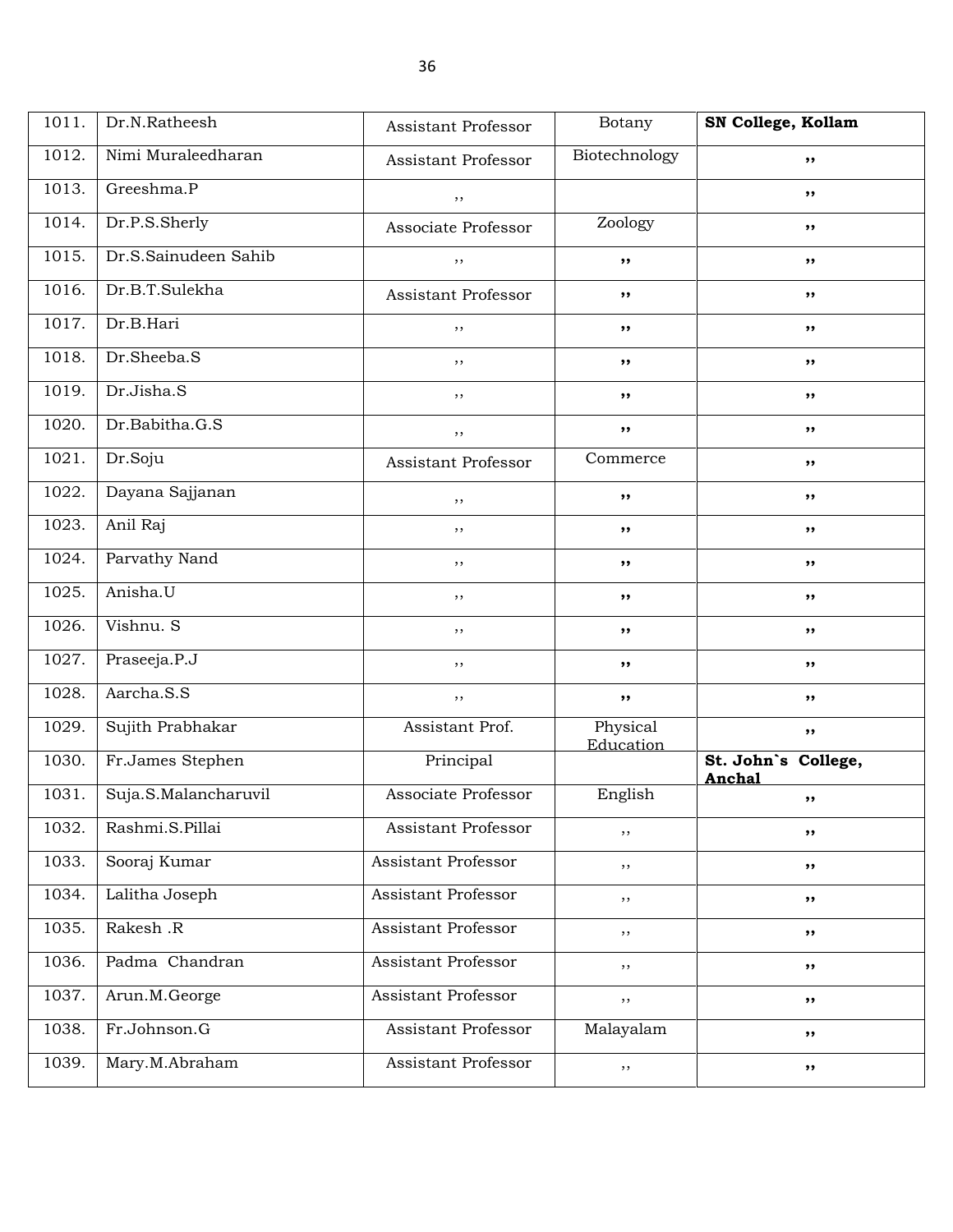| 1040. | Deepa Mary Joseph   | <b>Assistant Professor</b> | Malayalam            | St. John's College, |
|-------|---------------------|----------------------------|----------------------|---------------------|
|       |                     |                            |                      | Anchal              |
| 1041. | Sonu.L.Johnson      | Assistant Professor        | ,,                   | ,,                  |
| 1042. | Vinod.L             | Assistant Professor        | $, \,$               | ,,                  |
| 1043. | Benny Thomas        |                            | Politics             | $, \, \,$           |
| 1044. | Ronie Thomas        | <b>Assistant Professor</b> | ,,                   | ,,                  |
| 1045. | Liji.D              | <b>Assistant Professor</b> | Economics            | ,,                  |
| 1046. | Dr.George Thomas.P  | Associate prof.            | Commerce             | ,,                  |
| 1047. | <b>Bainy George</b> | <b>Assistant Professor</b> | ,,                   | ,,                  |
| 1048. | Anu Varghese        | ,,                         | ,,                   | ,,                  |
| 1049. | Joma Joseph         | ,,                         | $, \,$               | ,,                  |
| 1050. | Sibi.C.Babu         | <b>Assistant Professor</b> | Mathematics          | ,,                  |
| 1051. | Sumesh.S.S          | ,,                         | ,,                   | ,,                  |
| 1052. | Dilip.D.S           | ,,                         | ,,                   | ,,                  |
| 1053. | Tony Philip         | $, \,$                     | $, \,$               | $, \, \,$           |
| 1054. | Smitha Mary Mathew  | ,,                         | ,,                   | ,,                  |
| 1055. | Twinkle.A.R         | $, \,$                     | Physics              | ,,                  |
| 1056. | Dr.Suma Bai.K.C     | ,,                         | ,,                   | ,,                  |
| 1057. | Dr.K.C.Bright       | $, \,$                     | ,,                   | ,,                  |
| 1058. | Dr.Sreeja.R         | $, \,$                     | ,,                   | ,,                  |
| 1059. | Dr.Thomas Mathew    | <b>Assistant Professor</b> | Chemistry,,          | ,,                  |
| 1060. | Simi Saju           | , ,                        | , , ,                | ,,                  |
| 1061. | Jerry.C.Jacson      | Assistant Professor        | Botany               | ,,                  |
| 1062. | Kavitha.C.H         | $, \,$                     | $, \,$               | ,,                  |
| 1063. | Nisha Thomas        | <b>Assistant Professor</b> | Zoology              | ,,                  |
| 1064. | Joshin.C.Tharian    | $, \,$                     | ,,                   | ,,                  |
| 1065. | Jency Roshan.F      | $, \,$                     | $, \, ,$             | ,,                  |
| 1066. | Dr.Jude Emmanuel    | Assistant Professor        | Environmental<br>Sc. | ,,                  |
| 1067. | Dr.Brilliant Rajan  | $, \,$                     | $, \,$               | ,,                  |
| 1068. | Kaladevi.V          | $, \,$                     | $, \,$               | ,,                  |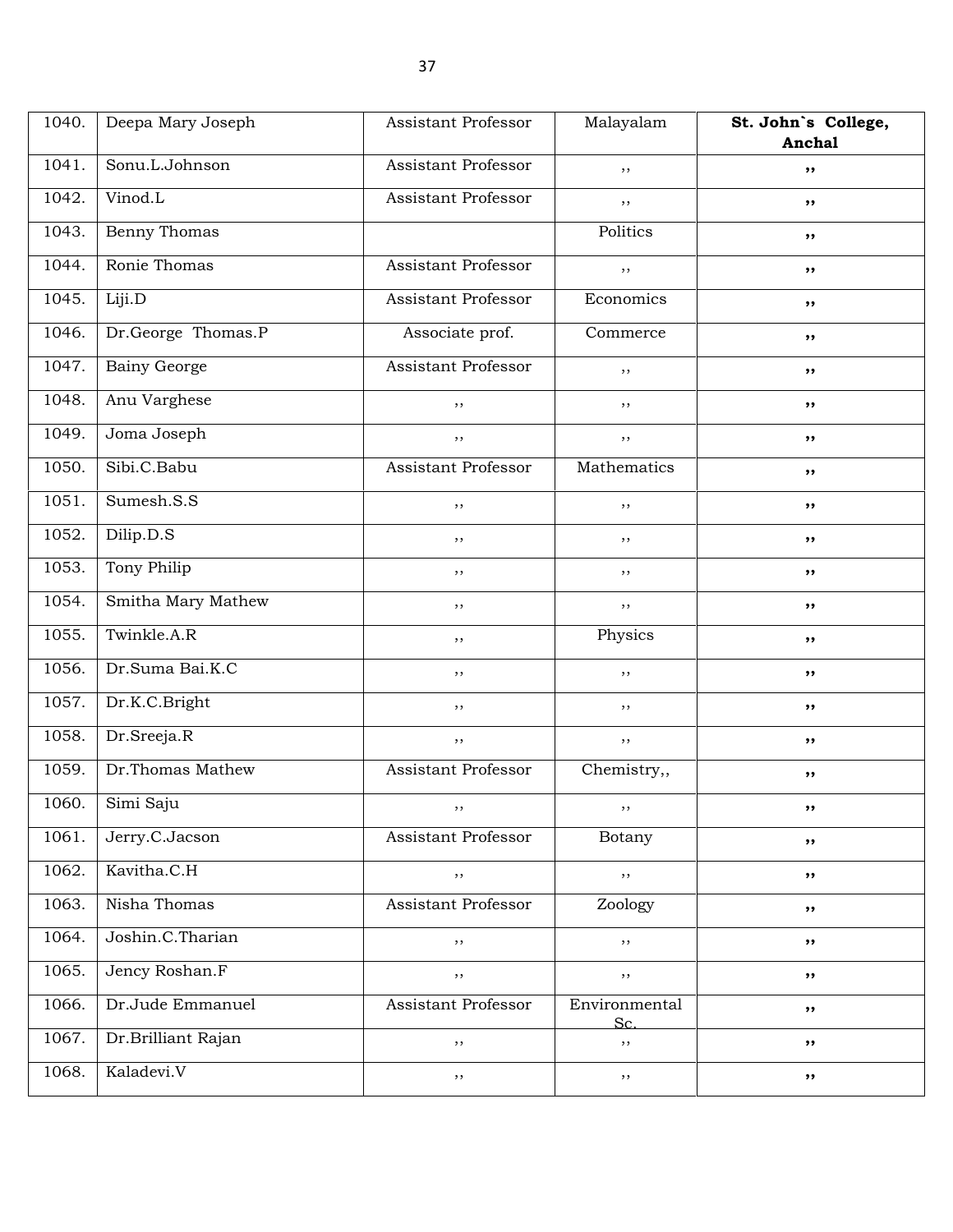| 1069. | Dr.Anila George         | <b>Assistant Professor</b>  | Environmental<br>Sc. | St. John's College,<br>Anchal     |
|-------|-------------------------|-----------------------------|----------------------|-----------------------------------|
| 1070. | Jithin Jose. P          | Assistant Professor         | Physical Edu.        | ,,                                |
| 1071. | Dr.G.Girija Devi        | Asso.Prof.                  |                      | <b>MMNSS College,</b><br>Kottivam |
| 1072. | T.R.Madhu               | Asso.Prof.                  |                      | ,,                                |
| 1073. | Dr.Kishor Ram.          | Asst.Prof                   |                      | ,,                                |
| 1074. | Meera K G               | Asst.Prof                   |                      | ,,                                |
| 1075. | Dr.R Aswathy.           | Asst.Prof                   |                      | ,,                                |
| 1076. | Dr. K S Beena           | Asst.Prof                   |                      | ,,                                |
| 1077. | Girija Nair             | Asst.Prof.                  |                      | ,,                                |
| 1078. | Dr.Ratheeshkumar V      | Asst.Prof.                  |                      | ,,                                |
| 1079. | Anu Vijayan.            | Asst.Prof                   |                      | ,,                                |
| 1080. | Anusha M G              | Asst.Prof                   |                      | ,,                                |
| 1081. | RejaniP                 | . Asst.Prof.                |                      | ,,                                |
| 1082. | R.Prakash Chandran      | Asso.Prof.                  |                      | ,,                                |
| 1083. | Dr.Syam Krishnan K      | Asst.Prof.                  |                      | ,,                                |
| 1084. | Jayalekshmi K K         | Asst.Prof                   |                      | ,,                                |
| 1085. | Dr.Lekshmi S            | Asst.Prof                   |                      | ,,                                |
| 1086. | Dr.Sheela Devi          | Asst.Prof.                  |                      | ,,                                |
| 1087. | Jayalekshmy.R           | Asst.Prof                   |                      | ,,                                |
| 1088. | Kavitha.L               | Asst.Prof                   |                      | ,,                                |
| 1089. | M.Sreekumar             | Asso.Prof.                  |                      | ,,                                |
| 1090. | Mahima CV               | Asst.Prof                   |                      | ,,                                |
| 1091. | Chithra P               | Asst.Prof                   |                      | ,,                                |
| 1092. | Dr. M.B Sujan           | Asst.Prof                   |                      | ,,                                |
| 1093. | Dr.C.S Subhash Chandran | Designation not<br>provided | Hindi                | SN College, Chathannur            |
| 1094. | Kiran Mohan.M           | ,,                          | Malayalam            | ,,                                |
| 1095. | Reshma Salim            | ,,                          | English              | ,,                                |
| 1096. | Dr.N.B.Sreekala         | ,,                          | Chemistry            | ,,                                |
| 1097. | Muthu.S                 | ,,                          | Chemistry            | ,,                                |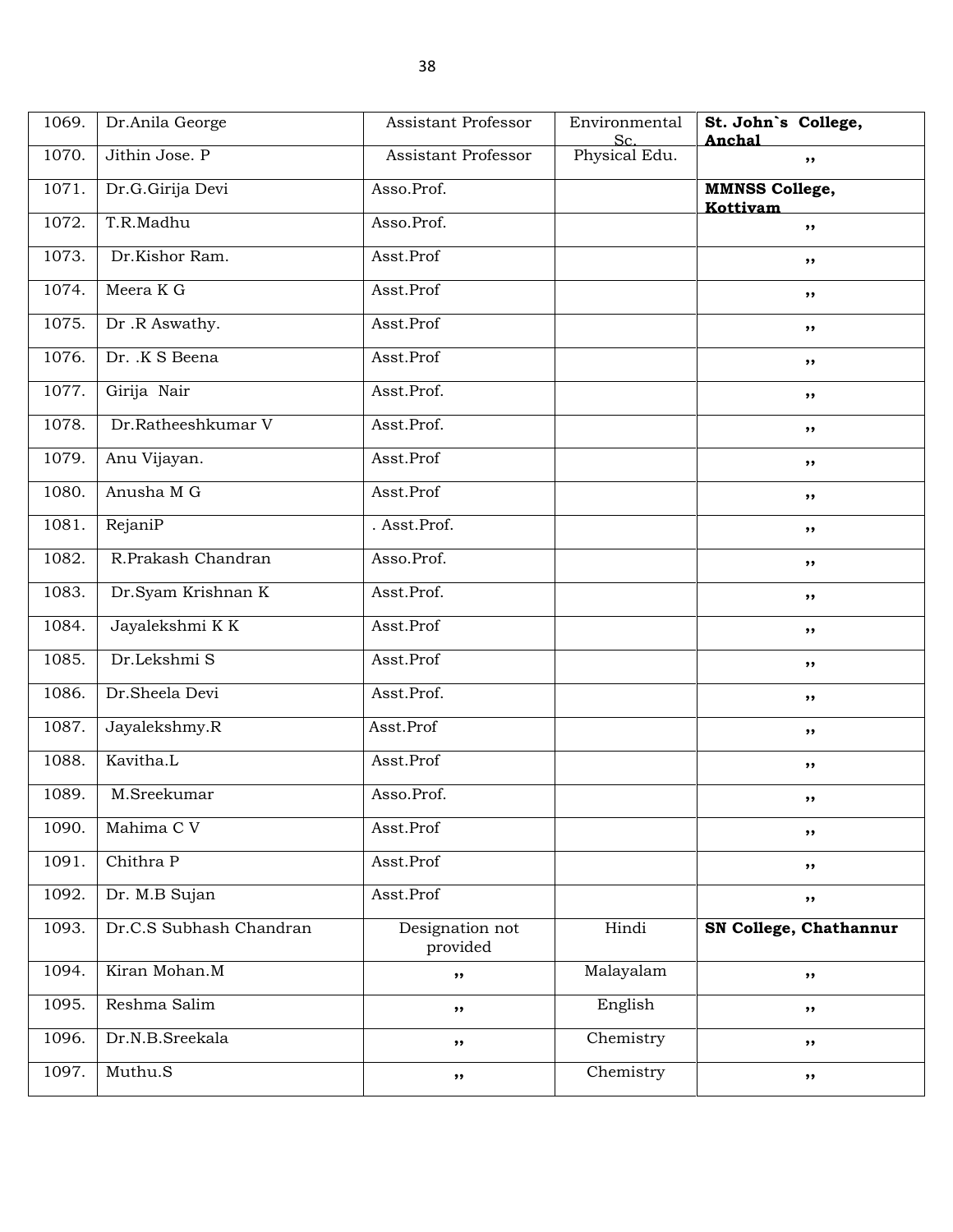| 1098. | Bhavyasree.P.G                  | Designation not<br>provided | Physics     | SN College, Chathannur                     |
|-------|---------------------------------|-----------------------------|-------------|--------------------------------------------|
| 1099. | Rani Rajeevan                   | ,,                          | Mathematics | ,,                                         |
| 1100. | Resmi Kundanchery               | ,,                          | Mathematics | ,,                                         |
| 1101. | Dr.M.G.Biju                     | $, \,$                      | Commerce    | ,,                                         |
| 1102. | Dr.A.Rajasekaran                | ,,                          | Commerce    | ,,                                         |
| 1103. | Binoy.S                         | ,,                          | Commerce    | $, \, \,$                                  |
| 1104. | Jiji.P                          | ,,                          | Commerce    | ,,                                         |
| 1105. | Biji.B                          | ,,                          | Commerce    | ,,                                         |
| 1106. | Divya.B                         | ,,                          | Commerce    | ,,                                         |
| 1107. | Nisha.T.V                       | ,,                          | Commerce    | ,,                                         |
| 1108. | Dr.Jacob Chandy                 | Associate Professor         | Zoology     | <b>Bishop Moore College,</b><br>Mavelikara |
| 1109. | <b>GIGY P KOSHY</b>             | Associate Professor         | English     | $, \, \,$                                  |
| 1110. | DR.ANNE ANGELINE ABRAHAM        | Associate Professor         | ,,          | $, \, \,$                                  |
| 1111. | <b>SUMA ALEXANDER</b>           | Assistant Professor         | $, \,$      | ,,                                         |
| 1112. | <b>AMITH DAVID</b>              | Assistant Professor         | ,,          | ,,                                         |
| 1113. | DR.NAIR ANUP<br>CHANDRASEKHARAN | Assistant Professor         | ,,          | ,,                                         |
| 1114. | VIDU VIJAYAN                    | Assistant Professor         | ,,          | ,,                                         |
| 1115. | <b>DIVYA S</b>                  | <b>Assistant Professor</b>  | ,,          | $, \, \,$                                  |
| 1116. | <b>JULIE THOMAS</b>             | <b>Assistant Professor</b>  | $, \,$      | ,,                                         |
| 1117. | PREMJITH M R                    | <b>Assistant Professor</b>  | ,,          | ,,                                         |
| 1118. | ANUSHA DAS                      | Assistant Professor         |             |                                            |
| 1119. | BHAGYA LAKSHMI MOHAN            | <b>Assistant Professor</b>  | $, \,$      | ,,                                         |
| 1120. | NEETHU MARY PHILIP              | <b>Assistant Professor</b>  | ,,          | ,,                                         |
| 1121. | JOHNSON CHEMMANAM               | Associate Professor         | Malayalam   | ,,                                         |
| 1122. | SAJINI DEENA MATHEW             | <b>Assistant Professor</b>  |             | ,,                                         |
| 1123. | DR.V DINESH                     | Associate Professor         | Sanskrit    | ,,                                         |
| 1124. | <b>G THOMAS</b>                 | Associate Professor         | Hindi       | ,,                                         |
| 1125. | SIMILI ABRAHAM                  | Assistant Professor         | Mathemtics  | ,,                                         |
| 1126. | DR.D.SAJAN                      | <b>Assistant Professor</b>  | Physics     | ,,                                         |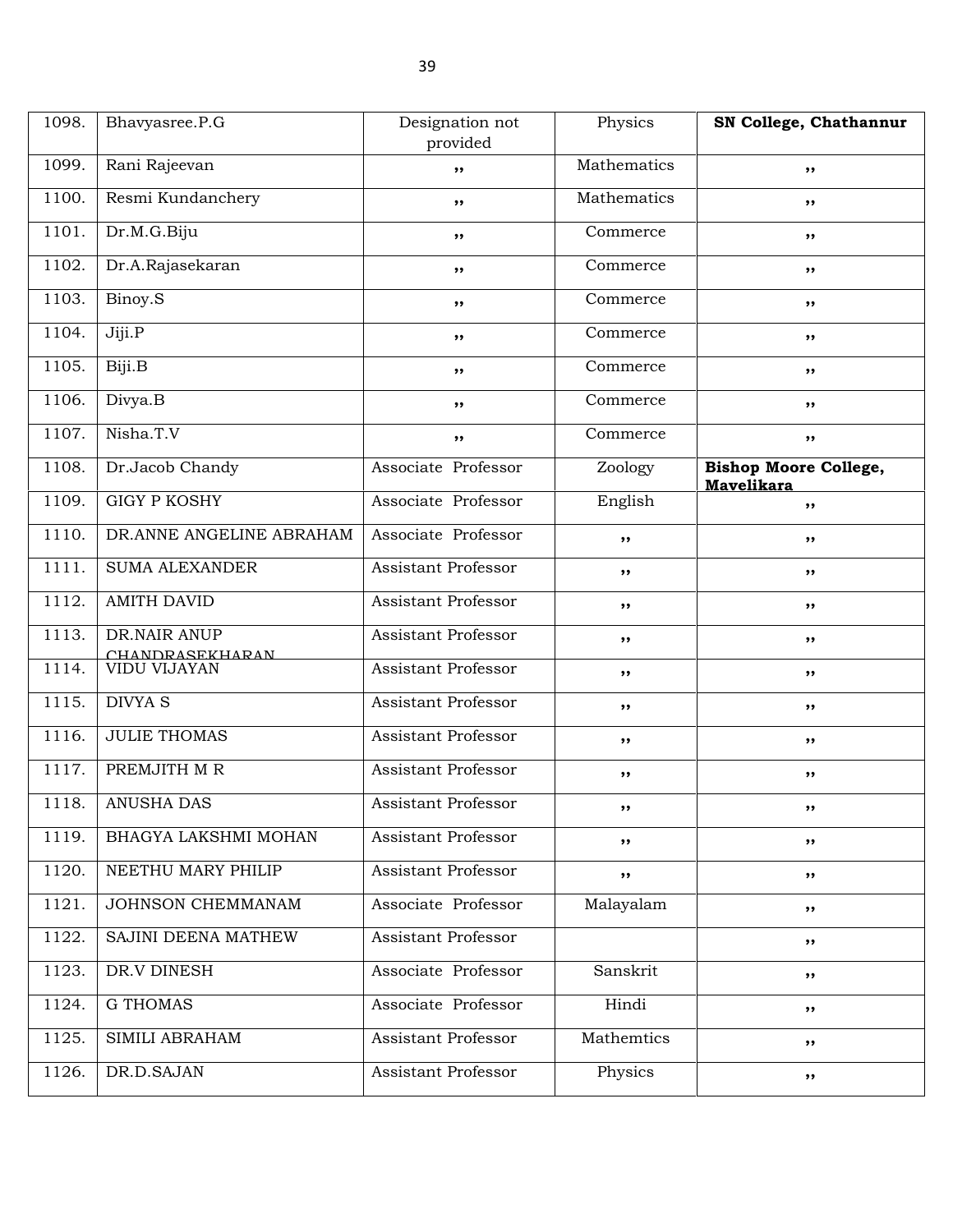| 1127. | DR. LYNETTE JOSEPH                  | Assistant Professor        | Physics                            | <b>Bishop Moore College,</b><br><b>Mavelikara</b> |
|-------|-------------------------------------|----------------------------|------------------------------------|---------------------------------------------------|
| 1128. | <b>MERIN GEORGE</b>                 | Assistant Professor        | ,,                                 | ,,                                                |
| 1129. | JERIN SUSAN JOHN                    | Assistant Professor        | ,,                                 | ,,                                                |
| 1130. | DR.ARUN ARAVIND                     | <b>Assistant Professor</b> | ,,                                 | ,,                                                |
| 1131. | <b>JAVEESH ALEX</b>                 | <b>Assistant Professor</b> | ,,                                 | ,,                                                |
| 1132. | DR.SHIRLY ANNIE PAUL                | Associate Professor        | Chemistry                          | ,,                                                |
| 1133. | SIJI K. MARY                        | Assistant Professor        | ,,                                 | ,,                                                |
| 1134. | REKHA ROSE KOSHY                    | <b>Assistant Professor</b> | ,,                                 | ,,                                                |
| 1135. | DEEPA THOMAS                        | <b>Assistant Professor</b> | ,,                                 | ,,                                                |
| 1136. | ABHAK.                              | <b>Assistant Professor</b> | ,,                                 | ,,                                                |
| 1137. | LINDA E.JACOB                       | <b>Assistant Professor</b> | ,,                                 | ,,                                                |
| 1138. | <b>BESSY MARY PHILIP</b>            | Assistant Professor        | ,,                                 | ,,                                                |
| 1139. | DR.DEEPTHI G.R.                     | <b>Assistant Professor</b> | Zoology                            | ,,                                                |
| 1140. | DR.REEJA JOSE                       | Assistant Professor        |                                    | ,,                                                |
| 1141. | DINESH RAJ R.                       | Assistant Professor        | Botany                             | ,,                                                |
| 1142. | <b>DR.ASHA RAMACHANDRAN</b>         | Assistant Professor        | ,,                                 | ,,                                                |
| 1143. | DR.SIVAPRASAD A                     | <b>Assistant Professor</b> | ,,                                 | ,,                                                |
| 1144. | DR.BRIJITHLAL N.D                   | <b>Assistant Professor</b> | ,,                                 | ,,                                                |
| 1145. | ROBERT RAJU                         | <b>Assistant Professor</b> | ,,                                 | ,,                                                |
| 1146. | DR.PRAKASH G WILLIAM                | Assistant Professor        | Biotechnology                      | ,,                                                |
| 1147. | DR.SANTHI W S                       | Assistant Professor        |                                    | $, \bullet$                                       |
| 1148. | DR.JISHA S                          | Assistant Professor        | Biochemistry                       | ,,                                                |
| 1149. | DR.P K VARGHESE                     | Associate Professor        | Economics                          | ,,                                                |
| 1150. | DR.RANJITH MATHEW<br><b>ARRAHAM</b> | Associate Professor        |                                    | ,,                                                |
| 1151. | <b>ANU MATHEWS</b>                  | Associate Professor        | History                            | ,,                                                |
| 1152. | DIPU JOSEPH                         | Assistant Professor        | Department of<br>Political Science | ,,                                                |
| 1153. | DR. V P SAJEEV                      | Associate Professor        | Commerce                           | ,,                                                |
| 1154. | VARUGHESE ANNIE KURIEN              | Associate Professor        |                                    | ,,                                                |
| 1155. | ASHISH VARUGHESE                    | Assistant Professor        |                                    | ,,                                                |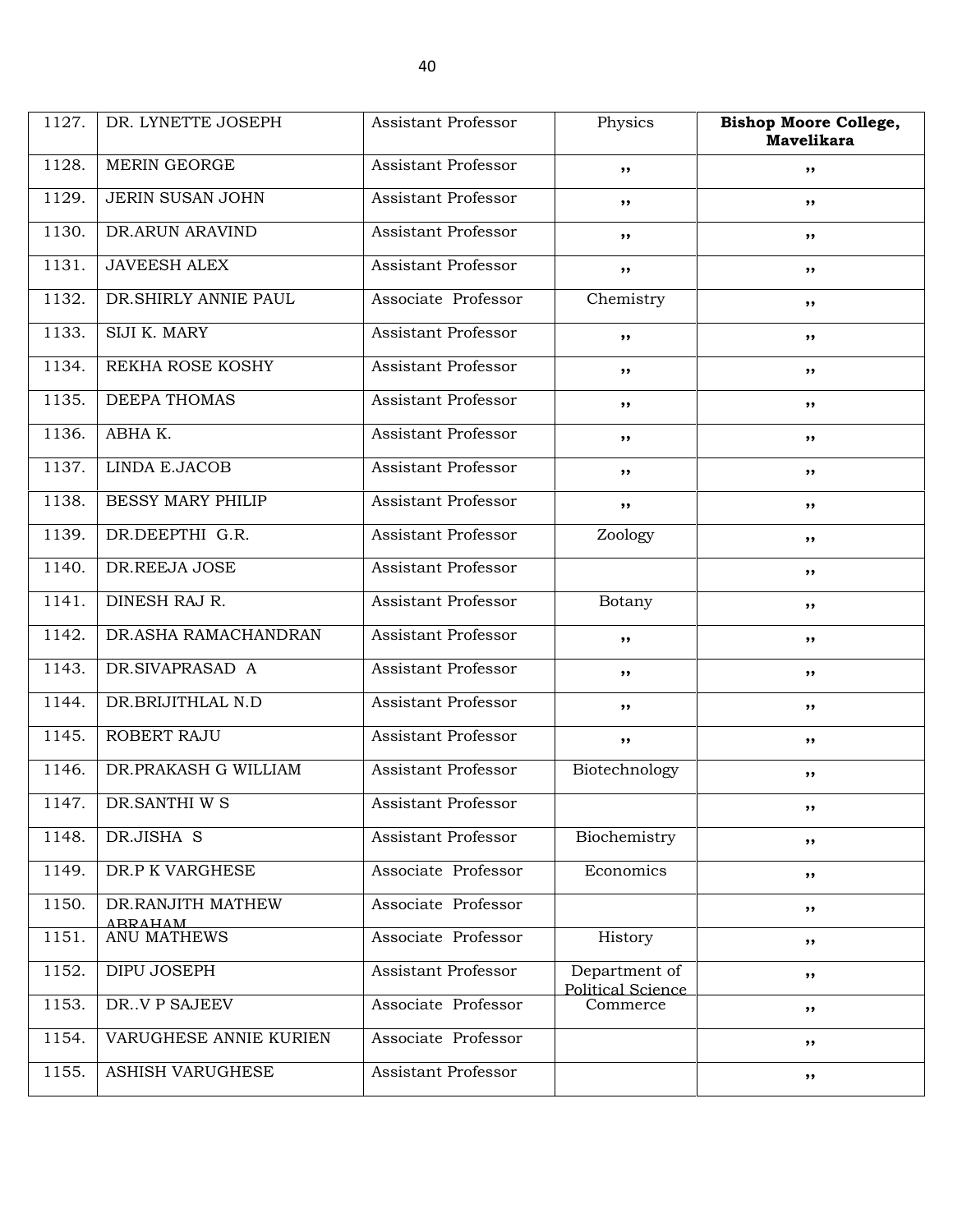| 1156. | <b>CIGY P GEORGE</b>    | Associate Professor        | Physucal<br>Education | <b>Bishop Moore College,</b><br><b>Mavelikara</b> |
|-------|-------------------------|----------------------------|-----------------------|---------------------------------------------------|
| 1157. | <b>JILS VARGHESE</b>    | <b>Assistant Professor</b> | ,,                    | ,,                                                |
| 1158. | Dr.Achamma Alex         | Associate Professor        | English               | Christian College,<br>Chengannur -                |
| 1159. | Shalini Rachel Varghese | Assistant Professor        | English               | ,,                                                |
| 1160. | Nirmala Varghese        | <b>Assistant Professor</b> | English               | ,,                                                |
| 1161. | John George Athyal      | <b>Assistant Professor</b> | English               | ,,                                                |
| 1162. | Thankam.K.Abraham       | <b>Assistant Professor</b> | English               | ,,                                                |
| 1163. | Leena Liz Mathew        | Assistant Professor        | English               | ,,                                                |
| 1164. | Fancy D.R               | <b>Assistant Professor</b> | English               | $, \, \cdot$                                      |
| 1165. | Solomn Asha Joseph      | <b>Assistant Professor</b> | English               | ,,                                                |
| 1166. | <b>Basil Thomas</b>     | <b>Assistant Professor</b> | English               | ,,                                                |
| 1167. | Dr.Anej Somaraj         | <b>Assistant Professor</b> | English               | ,,                                                |
| 1168. | <b>Jolly Alex</b>       | <b>Assistant Professor</b> | English               | ,,                                                |
| 1169. | Jessy Abraham           | Assistant Professor        | Malayalam             | $, \, \cdot$                                      |
| 1170. | K.G.Varghese            | Associate Professor        | Economics             | ,,                                                |
| 1171. | Dr.Jisha John           | Associate Professor        | Economics             | ,,                                                |
| 1172. | Suby Elizabeth Samuel   | <b>Assistant Professor</b> | Economics             | ,,                                                |
| 1173. | Biji Abrahm             | Assistant Professor        | Economics             | ,,                                                |
| 1174. | Dr.Susan Abraham        | Assistant Professor        | Economics             | $, \, \cdot$                                      |
| 1175. | Linchu Elizabeth Samuel | Assistant Professor        | Economics             | ,,                                                |
| 1176. | Pheba Ann Zachariah     | <b>Assistant Professor</b> | Economics             | $, \, \,$                                         |
| 1177. | Koshy Mathai            | Assistant Professor        | History               | ,,                                                |
| 1178. | Aneesh.S                | Assistant Professor        | History               | $, \,$                                            |
| 1179. | Dr.Biju Thomas          | <b>Assistant Professor</b> | Politics              | ,,                                                |
| 1180. | E.Daniel                | Associate Professor        | Mathematics           | ,,                                                |
| 1181. | Mariamma Varghese       | Associate Professor        | Mathematics           | $, \,$                                            |
| 1182. | Tresa Mary Chacko       | <b>Assistant Professor</b> | Mathematics           | ,,                                                |
| 1183. | Anupa.V.S               | Assistant Professor        | Statistics            | $, \,$                                            |
| 1184. | Dr.Sunila Abraham       | <b>Assistant Professor</b> | Physics               | ,,                                                |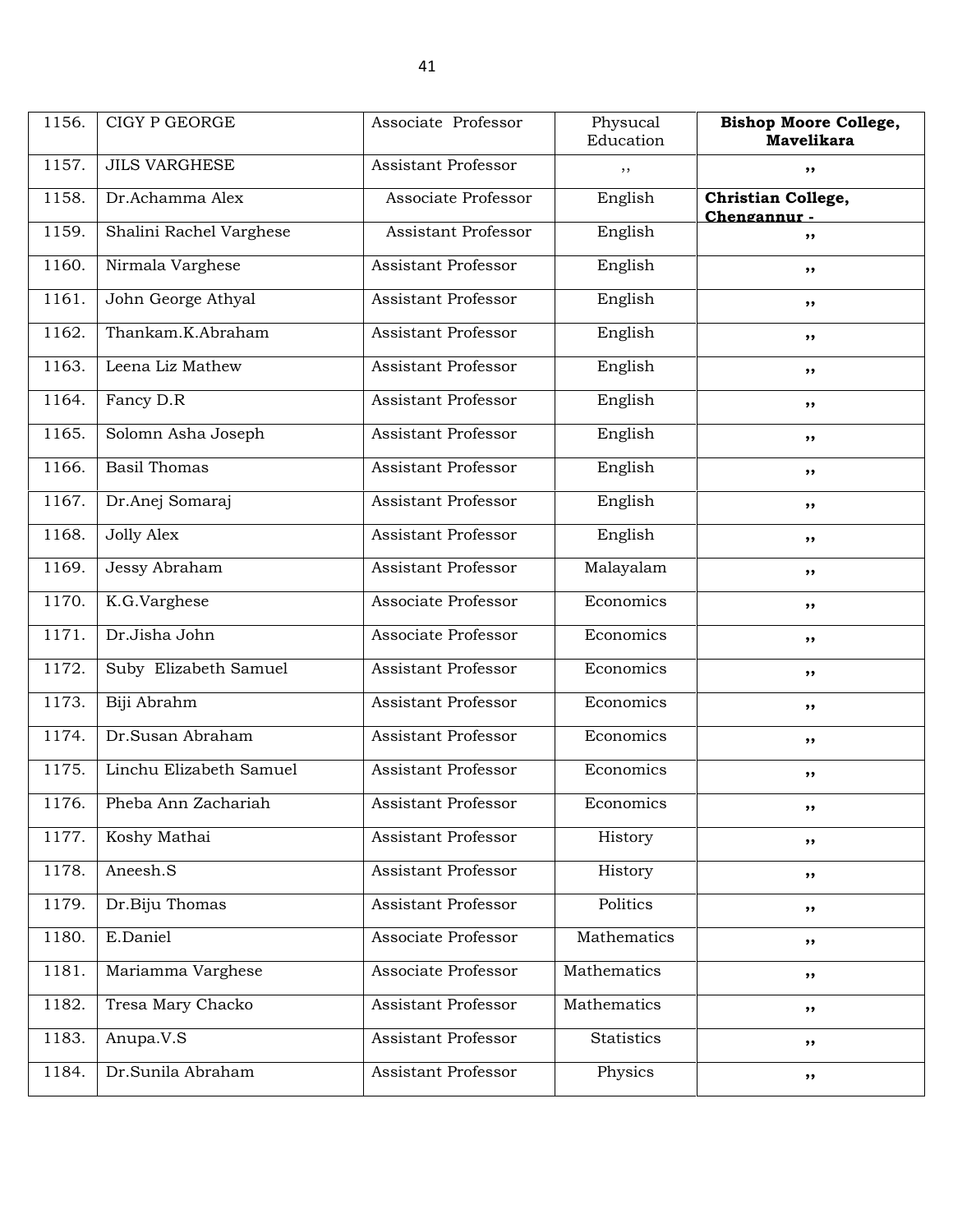| 1185. | Dr.Ligi Cherian       | Associate Professor                  | Physics                      | Christian College,<br>Chengannur- |
|-------|-----------------------|--------------------------------------|------------------------------|-----------------------------------|
| 1186. | Dr.Vinoy Thomas       | Assistant Professor                  | Physics                      | ,,                                |
| 1187. | <b>Hysen Thomas</b>   | <b>Assistant Professor</b>           | Physics                      | ,,                                |
| 1188. | A.Abraham             | <b>Assistant Professor</b>           | Physics                      | ,,                                |
| 1189. | Dr.Jayakrishnan.R     | Assistant Professor                  | Physics                      | ,,                                |
| 1190. | Dr.Tiju Joseph Mathew | Assistant Professor                  | Physics                      | ,,                                |
| 1191. | Dr.Sophia .K.Philip   | Associate Professor                  | Chemistry                    | $, \, \cdot$                      |
| 1192. | Dr.Desy.P.Koruthu     | Associate Professor                  | Chemistry                    | ,,                                |
| 1193. | Dr.Rani Abhraham      | <b>Assistant Professor</b>           | Chemistry                    | $, \,$                            |
| 1194. | Roshni Thomas         | Assistant Professor                  | Chemistry                    | ,,                                |
| 1195. | Rekha Unni            | Assistant Professor                  | Chemistry                    | ,,                                |
| 1196. | Sujesh Baby           | Assistant Professor                  | Chemistry                    | ,,                                |
| 1197. | Dr.Teena Lis Luke     | <b>Assistant Professor</b>           | Chemistry                    | ,,                                |
| 1198. | Alka.E.Varghese       | <b>Assistant Professor</b>           | Botany                       | ,,                                |
| 1199. | Dr.Jyothi Kanchan A.S | <b>Assistant Professor</b>           | Botany                       | ,,                                |
| 1200. | Dr.Fijesh.P.Vijayan   | Assistant Professor                  | Botany                       | ,,                                |
| 1201. | Dr.Johnson Baby       | Associate Professor                  | Zoology                      | $, \, \cdot$                      |
| 1202. | Dr.Annies Joseph      | Assistant Professor                  | Zoology                      | ,,                                |
| 1203. | Preetha Karnavr       | <b>Assistant Professor</b>           | Zoology                      | ,,                                |
| 1204. | Dr.Abhilash .R        | Assistant Professor                  | Zoology                      | ,,                                |
| 1205. | Ruby Mathew           | Associate Professor                  | Physical<br><u>Education</u> | ,,                                |
| 1206. | S. RAGASANKAR         | <b>ASSOCIATE</b><br><b>PROFESSOR</b> | English                      | <b>MSM College,</b><br>Kavamkulam |
| 1207. | K. GEETHAKUMARI       |                                      | ,,                           | , ,                               |
| 1208. | S. RUBEENA            | $\mathbf{H}$                         | ,,                           | ,,                                |
| 1209. | DR. R. GOVIND         | <b>ASSISTANT</b><br><b>PROFESSOR</b> | ,,                           | $, \, \,$                         |
| 1210. | <b>B. SAJITHA</b>     |                                      | ,,                           | ,,                                |
| 1211. | HARSHA VISWANATH      | $\mathbf{H}$                         | ,,                           | $, \, \cdot$                      |
| 1212. | <b>NADA RAJAN</b>     | $\pmb{\mathsf{H}}$                   | ,,                           | ,,                                |
| 1213. | ASHA BALACHANDRAN     | Assistant Professor                  | English                      | ,,                                |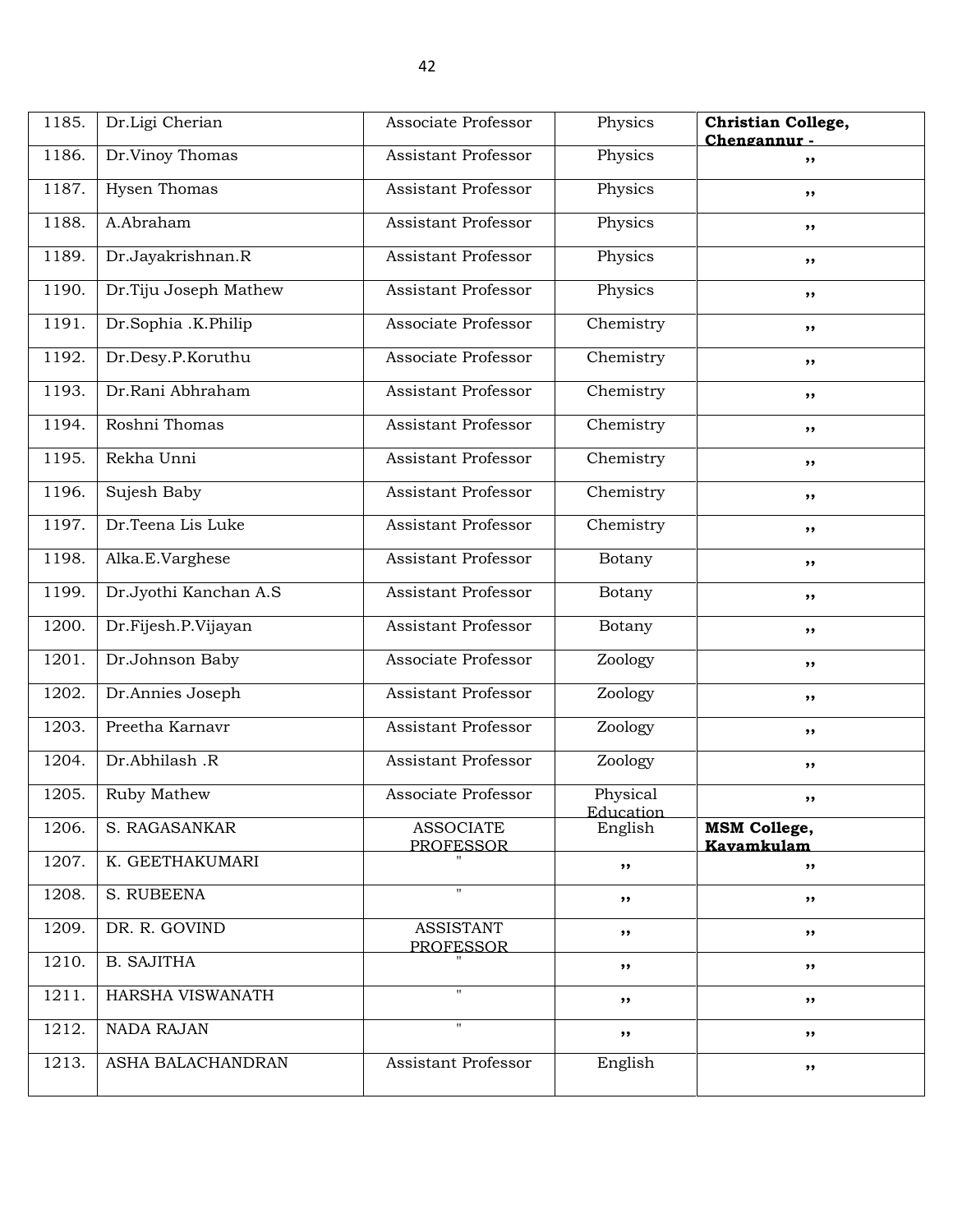| 1214. | SREELEKSHMI.B                | Assistant Professor                  | English           | <b>MSM College,</b><br>Kayamkulam |
|-------|------------------------------|--------------------------------------|-------------------|-----------------------------------|
| 1215. | DEEPA.R                      | $\mathbf{H}$                         | , ,               | , ,                               |
| 1216. | ASHA.K. NAIR                 | $^{\prime\prime}$                    | , ,               | ,,                                |
| 1217. | M.K.BEENA                    | Assistant Professor                  | Malayalam         | ,,                                |
| 1218. | LEKHA.S.BABU                 | Assistant Professor                  |                   | ,,                                |
| 1219. | DEEPA.K. GOPAL               | $\overline{u}$                       |                   | ,,                                |
| 1220. | DR. A. MUHAMMED THAHA        | Assistant Professor                  | Arabic            | ,,                                |
| 1221. | DR. FAROOK                   | $\pmb{\mathsf{H}}$                   |                   | ,,                                |
| 1222. | ZAMEER.K.H                   | $\boldsymbol{\mathsf{H}}$            |                   | ,,                                |
| 1223. | PADMAKUMARI.M.R              | Assistant Professor                  | Mathematics       | ,,                                |
| 1224. | S. VIJAYALEKSHMI             |                                      | ,,                | ,,                                |
| 1225. | SREEKUMAR, K.P               | $\mathbf{H}$                         | ,,                | ,,                                |
| 1226. | RENJITH KUMAR.Y              | $^{\prime\prime}$                    | , ,               | ,,                                |
| 1227. | <b>B. UNNIKRISHNANA NAIR</b> | Assistant Professor                  | <b>Statistics</b> | ,,                                |
| 1228. | SHY MARY.M                   | $\pmb{\mathsf{H}}$                   |                   | ,,                                |
| 1229. | DR. S. BHADRAKUMARY          | Assistant Professor                  | Physics           | ,,                                |
| 1230. | DR. D. SUSHAMA               | $\mathbf{H}$                         | ,,                | ,,                                |
| 1231. | ANIL KUMAR.K.M               | Assistant Professor                  | , ,               | ,,                                |
| 1232. | JYOTHI.G                     |                                      | , ,               | ,,                                |
| 1233. | RAJEENA.I                    | $\pmb{\mathsf{H}}$                   | ,,                | ,,                                |
| 1234. | RAJASREE, P. NAIR            | ASSO: PROF                           | Chemistry         | ,,                                |
| 1235. | DR. NEETHU SUNDRESAN         | Assistant Professor                  | ,,                | ,,                                |
| 1236. | SUNITHA.V.R                  | $\mathbf{H}$                         | $, \, \cdot$      | ,,                                |
| 1237. | DR. M. LEKSHMY               | $\boldsymbol{\mathsf{H}}$            | ,,                | ,,                                |
| 1238. | DR. REENA. T.A               | $^{\prime\prime}$                    | ,,                | ,,                                |
| 1239. | Anu.K                        | $, \,$                               | ,,                | ,,                                |
| 1240. | <b>SHABNAM</b>               | Assistant Professor                  | Botany            | ,,                                |
| 1241. | DR. AMINA.S                  | <b>ASSOCIATE</b><br><b>PROFESSOR</b> | Zoology           | ,,                                |
| 1242. | <b>B. GIRISH KUMAR</b>       | Assistant Professor                  | ,,                | ,,                                |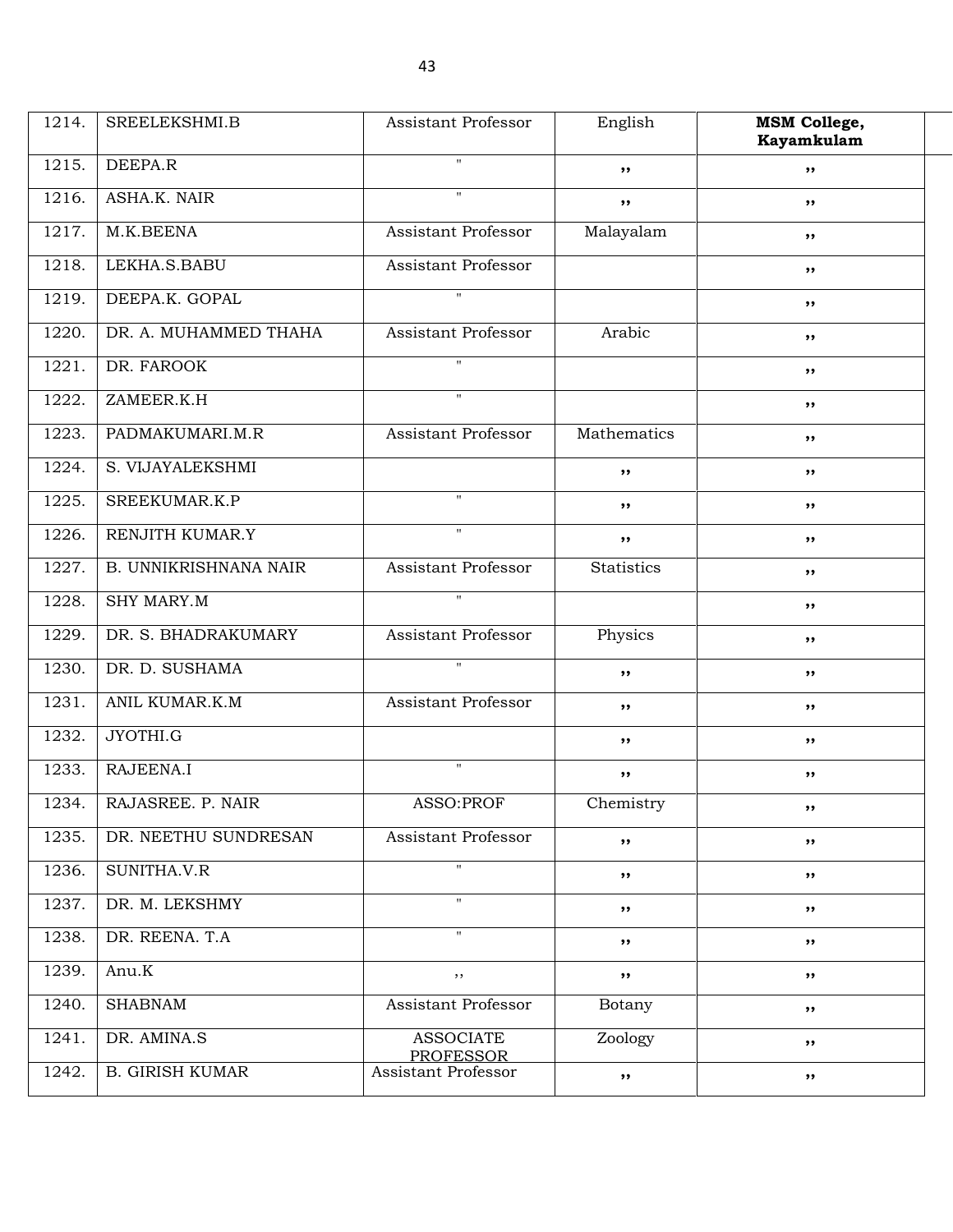| 1243. | DR. BINDU.L               | Assistant Professor                   | Zoology               | <b>MSM College,</b><br>Kayamkulam |
|-------|---------------------------|---------------------------------------|-----------------------|-----------------------------------|
| 1244. | DEEPTHI.G.NAIR            | $\pmb{\mathsf{H}}$                    | ,,                    | ,,                                |
| 1245. | DEEPA .R. PILLAI          | $\pmb{\mathsf{H}}$                    | ,,                    | ,,                                |
| 1246. | DR. BINDU.V.S             | $\mathbf{H}$                          | ,,                    | ,,                                |
| 1247. | DR.LATHA.C                | $\overline{\mathbf{u}}$               | ,,                    | $, \, \,$                         |
| 1248. | SATHEESH SOMAN            | <b>ASSISTANT</b><br><b>PROFESSOR</b>  | Econimics             | ,,                                |
| 1249. | NIZIA AMEER               | <b>ASSISTANT</b><br><b>PROFESSOR</b>  | ,,                    | $, \, \,$                         |
| 1250. | DEEPTHI GOPINATH          |                                       | , ,                   | ,,                                |
| 1251. | DR. T.R. MANOJ            | <b>ASSSISTANT</b><br><b>PROFESSOR</b> | Hiostory              | ,,                                |
| 1252. | BINDU.P.S                 |                                       | ,,                    | ,,                                |
| 1253. | DR. BIJU.R.I              |                                       | $, \, \cdot$          | ,,                                |
| 1254. | DR. REKHA NAIR.R          | ASST-PROF.                            | Politics              | $, \, \,$                         |
| 1255. | <b>ADVAITHA.R PRASAD</b>  | $\pmb{\mathsf{H}}$                    |                       | ,,                                |
| 1256. | DR. A. BASHEER            | <b>ASSOCIATE</b><br><b>PROFFSSOR</b>  | Commerce              | ,,                                |
| 1257. | S. CHANDRASEKHARAN PILLAI |                                       | ,,                    | ,,                                |
| 1258. | <b>B. SURESH BABU</b>     | $\pmb{\mathsf{H}}$                    | ,,                    | $, \, \,$                         |
| 1259. | ABDUL NIZAR.A             | <b>ASSISTANT</b><br><b>PROFESSOR</b>  | $, \, \cdot$          | $, \, \,$                         |
| 1260. | SONY.P.JOHN               |                                       | , ,                   | ,,                                |
| 1261. | <b>SWAPNA.K CHERIAN</b>   | $\mathbf{H}$                          | ,,                    | ,,                                |
| 1262. | BINDHYA.M.S               | $\mathbf H$                           | ,,                    | ,,                                |
| 1263. | ABDUL KALAM AZAD.A        |                                       | $, \, \,$             | $, \bullet$                       |
| 1264. | ASHIDA.M                  | $^{\dagger}$                          | ,,                    | ,,                                |
| 1265. | SHAMNA.H                  |                                       | ,,                    | ,,                                |
| 1266. | SREEJADEVI.V.M            | $\mathbf{H}$                          | $, \,$                | ,,                                |
| 1267. | DR. K.I.RAZIA             | ASSO-PROF.                            | Physical<br>Education | ,,                                |
| 1268. | Dr.P Jayasree             | Associate Professor                   |                       | NSS College, Cherthala            |
| 1269. | Drisya.K                  | Assistant Professor                   |                       | ,,                                |
| 1270. | V.S Indu                  | Assistant Professor                   |                       | ,,                                |
| 1271. | <b>B.Sreekumar</b>        | Associate Professor                   |                       | ,,                                |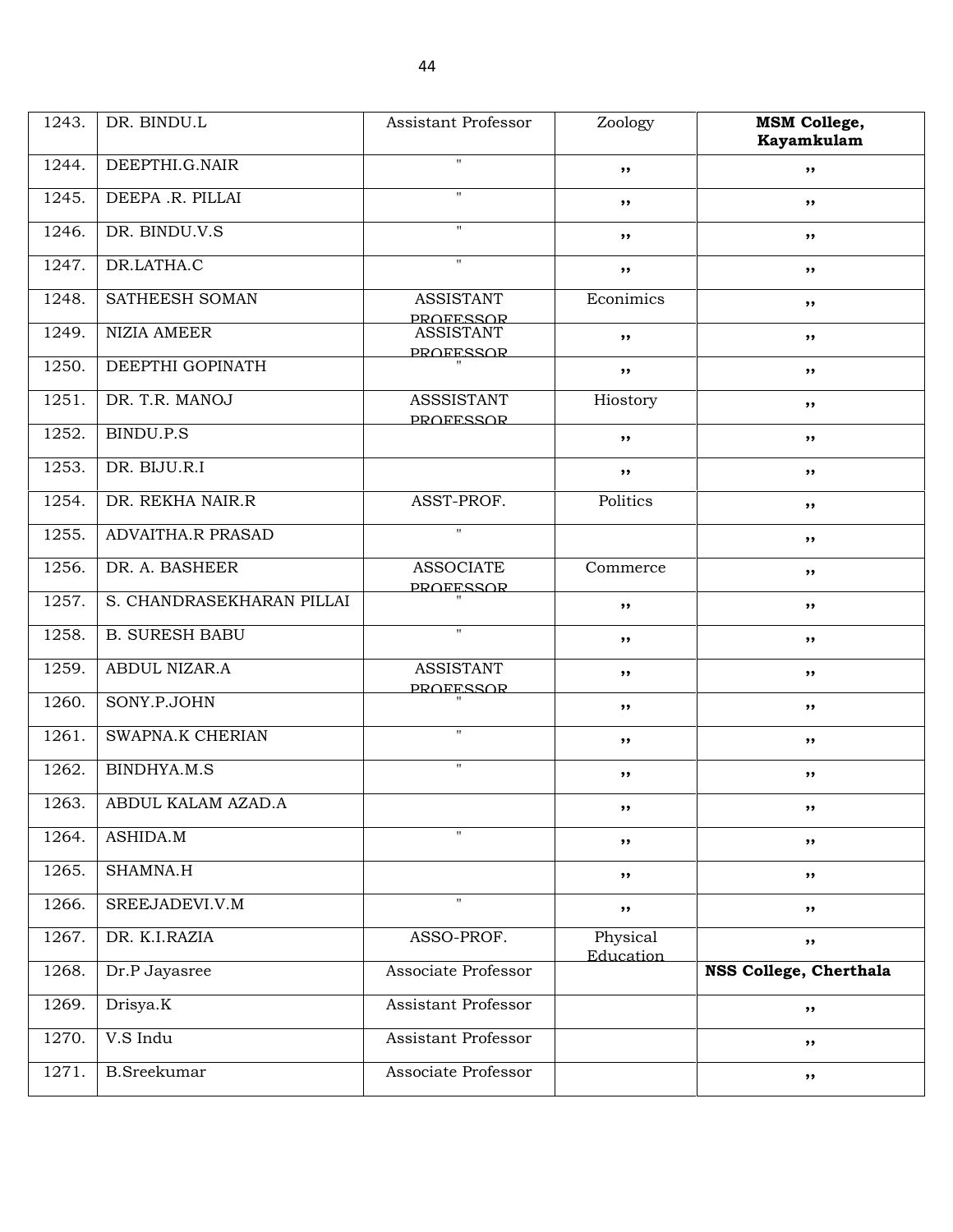| 1272. | Dr.Atheeena.M.N    | Assistant Professor        | NSS College, Cherthala |
|-------|--------------------|----------------------------|------------------------|
| 1273. | Dr.Geetha G Nair   | <b>Assistant Professor</b> | ,,                     |
| 1274. | Dr.Renuka .N       | <b>Assistant Professor</b> | ,,                     |
| 1275. | Dr.B Amalakumary   | <b>Assistant Professor</b> | $, \, \,$              |
| 1276. | Dr.Monikandhan     | <b>Assistant Professor</b> | $, \, \,$              |
| 1277. | Dhanya.B.Nair      | <b>Assistant Professor</b> | ,,                     |
| 1278. | Sudha Rajasekhar   | <b>Assistant Professor</b> | ,,                     |
| 1279. | Dr.n.Madhava Menon | Associate Professor        | ,,                     |
| 1280. | Raji Prasad.G.V    | <b>Assistant Professor</b> | $, \, \,$              |
| 1281. | Amritha Vijay      | <b>Assistant Professor</b> | $, \, \,$              |
| 1282. | Praveena.K         | <b>Assistant Professor</b> | ,,                     |
| 1283. | Sindhuja.M         | <b>Assistant Professor</b> | ,,                     |
| 1284. | Vishnu.P.S         | <b>Assistant Professor</b> | ,,                     |
| 1285. | Minil.M.Nair       | <b>Assistant Professor</b> | $, \, \,$              |
| 1286. | DrK.Rejikumar      | <b>Assistant Professor</b> | $, \, \,$              |
| 1287. | Vijayakumar.A.G    | <b>Assistant Professor</b> | ,,                     |
| 1288. | Sreeja S.B         | <b>Assistant Professor</b> | ,,                     |
| 1289. | Dr.J.M.Raj         | <b>Assistant Professor</b> | ,,                     |
| 1290. | Dr.Rajesh.S        | <b>Assistant Professor</b> | $, \, \,$              |
| 1291. | M.V.Saraswathy     | Associate Professor        | $, \, \,$              |
| 1292. | R.L.Renjini        | Associate Professor        | ,,                     |
| 1293. | S.Mahadevi         | Associate Professor        | ,,                     |
| 1294. | Babu.K.Panicker    | Associate Professor        | ,,                     |
| 1295. | Dr.S.Santhi        | Associate Professor        | ,,                     |
| 1296. | Umadevi.A.G        | Assistant Professor        | ,,                     |
| 1297. | Dr.Pramodkumar.N   | Assistant Professor        | ,,                     |
| 1298. | Dr.Lakshmi.G.Nair  | <b>Assistant Professor</b> | ,,                     |
| 1299. | Sreeja.A           | Assistant Professor        | ,,                     |
| 1300. | Deepa.Divakaran    | Assistant Professor        | ,,                     |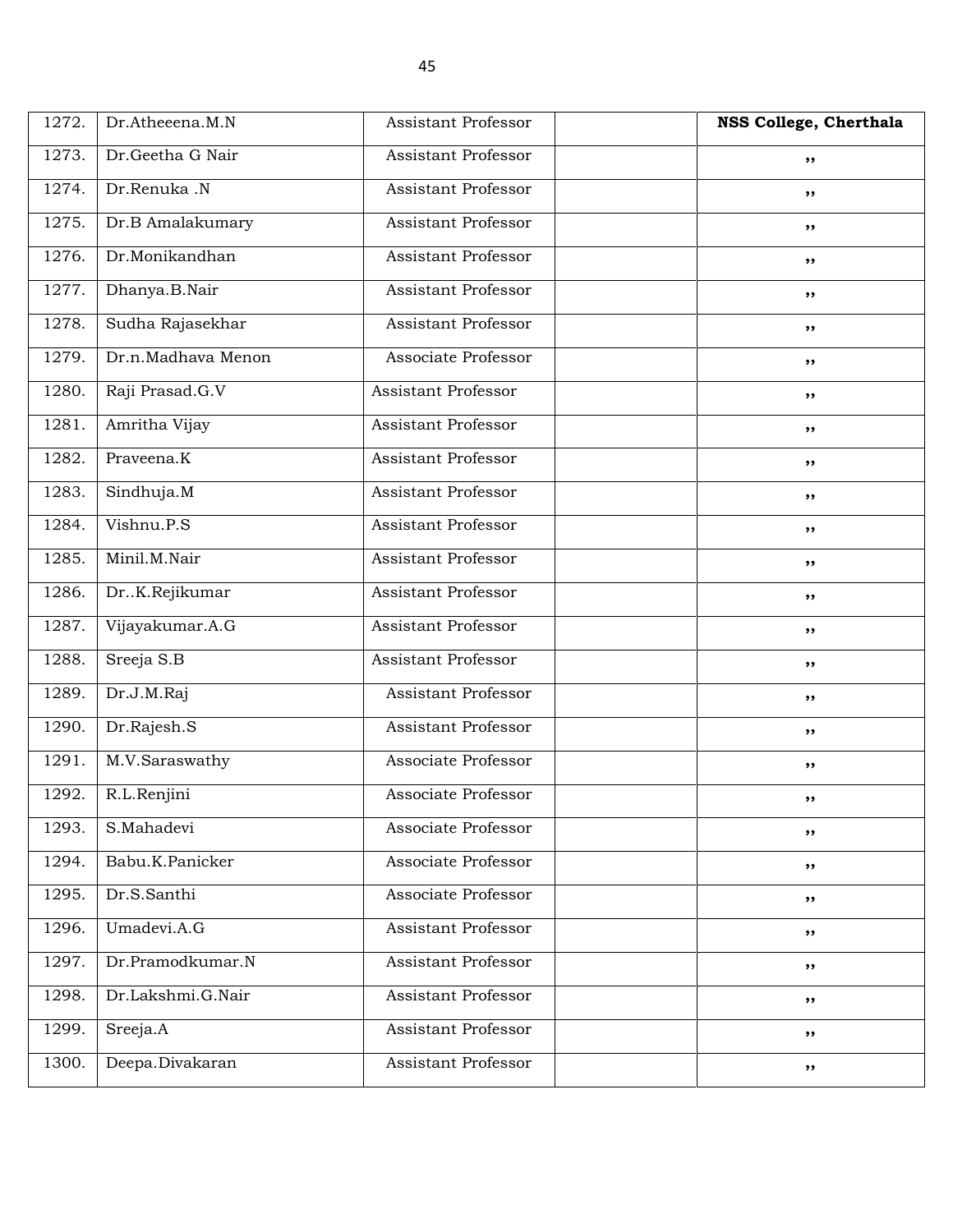| 1301. | Dr.K.Rajeevan          | Associate Professor        |                     | NSS College, Cherthala |
|-------|------------------------|----------------------------|---------------------|------------------------|
| 1302. | Dr.Deepak.S.S          | Assistant Professor        |                     | ,,                     |
| 1303. | Dr. K.B Manoj          | Principal                  |                     | SN College, Cherthala  |
| 1304. | Sudheer. B             | Assistant Professor        | Economics           | ,,                     |
| 1305. | Adersh                 | ,,                         | ,,                  | ,,                     |
| 1306. | Dr. Ushadevi. T.V      | ,Assistant Professor       | ,,                  | ,,                     |
| 1307. | Nitheeshkumar. P.K     |                            | $, \,$              | ,,                     |
| 1308. | Dr. C. B. Nileena      | Assistant Professor        | Botany              | ,,                     |
| 1309. | Dr. Sreeja Krishnan    | $, \,$                     | ,,                  | ,,                     |
| 1310. | Shal Chandran          | ,,                         | ,,                  | ,,                     |
| 1311. | Dhanya. D.S.           | $, \,$                     | ,,                  | ,,                     |
| 1312. | Dr. Meera. V           | Associate Professor        | Chemistry           | ,,                     |
| 1313. | Jesny. S               | <b>Assistant Professor</b> | ,,                  | ,,                     |
| 1314. | Dr. Dhanya Vishwam     | $, \,$                     | ,,                  | ,,                     |
| 1315. | Shaija. P.B.           | ,,                         | ,,                  | ,,                     |
| 1316. | Sarunkumar T.R         | $, \,$                     | ,,                  | ,,                     |
| 1317. | Dr. P.N. Shaji         | Associate Professor        | Commerce            | ,,                     |
| 1318. | Babu. K.K              | Assistant Professor        |                     | ,,                     |
| 1319. | Bindu. C               | $, \,$                     |                     | ,,                     |
| 1320. | N. Bindu               | Assistant Professor        | Computer<br>Science | ,,                     |
| 1321. | Sangeetha. S           | , ,                        | ,,                  | ,,                     |
| 1322. | Ansu A.T.              | $, \,$                     | $, \,$              | ,,                     |
| 1323. | Rajesh. R              | ,,                         | ,,                  | ,,                     |
| 1324. | M. S. Sreekanth        | $, \,$                     | $, \,$              | ,,                     |
| 1325. | Dr. Mini Parthasarathy | Associate Professor        | English             | ,,                     |
| 1326. | K. Neena               | $, \,$                     | $, \, \cdot$        | ,,                     |
| 1327. | Indu Balachandran      | Assistant Professor        | ,,                  | ,,                     |
| 1328. | Parvathy. K.S.         | $, \,$                     | $, \, \cdot$        | ,,                     |
| 1329. | R. Remadevi            | Associate Professor        | History             | ,,                     |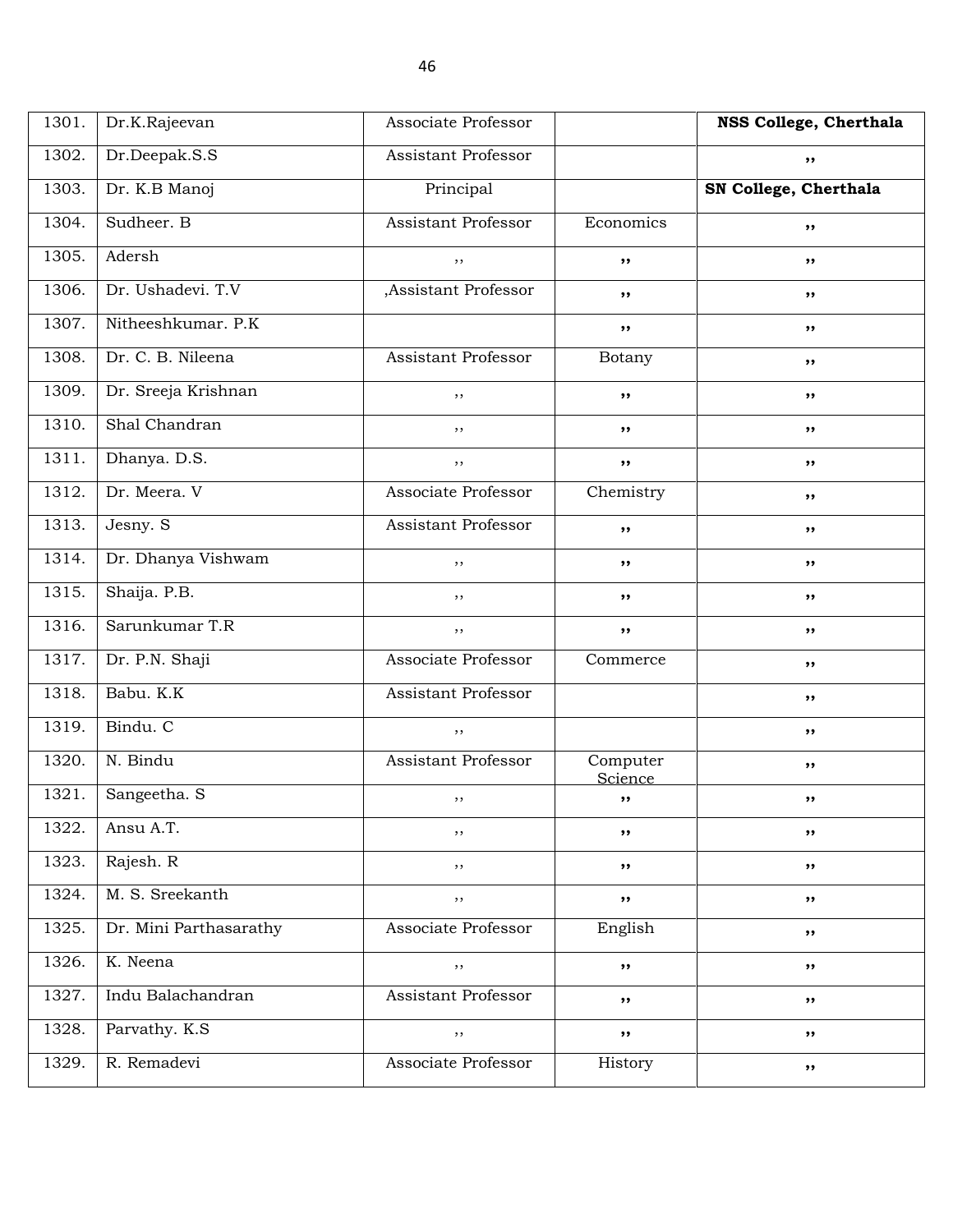| 1330. | Athira Shaji              | Assistant Prof.            | History               | SN College, Cherthala   |
|-------|---------------------------|----------------------------|-----------------------|-------------------------|
| 1331. | Dr. Lekha. C              | Assistant Professor        | Malayalam             | ,,                      |
| 1332. | Retheesh. T. R            | ,,                         | ,,                    | ,,                      |
| 1333. | Bindu V.K.                | $, \,$                     | ,,                    | ,,                      |
| 1334. | Priya Priyadarsanan       | ,,                         | ,,                    | ,,                      |
| 1335. | Dr.T. P. Bindu            | Associate Prof.            | Physical<br>Education | ,,                      |
| 1336. | Vinod jacob               | Assistant Professor        |                       | ,,                      |
| 1337. | Dr. T. Pradeep            | Associate Professor        | Physics               | ,,                      |
| 1338. | P. C. Anilkumar           | $, \,$                     | ,,                    | ,,                      |
| 1339. | Priyadarshini. G          | Assistant Professor        | ,,                    | ,,                      |
| 1340. | Savitha. N                | $, \,$                     | ,,                    | ,,                      |
| 1341. | U. Neethu Lekshmi         | Assistant Professor        | Poliotical<br>Science | ,,                      |
| 1342. | Dr. Prasanth. P           | <b>Assistant Professor</b> | Sanskrit              | ,,                      |
| 1343. | Sanju.C.Breezvilla        | Assistant Professor        | Zoology               | ,,                      |
| 1344. | Dr. Dhanya Sethunarayanan | , ,                        | ,,                    | ,,                      |
| 1345. | Dr.Sangeetha P.M.         | ,,                         | ,,                    | ,,                      |
| 1346. | Dr.Sreejamole K.L.        | $, \,$                     | ,,                    | ,,                      |
| 1347. | Dr. Reshmi. V             | ,,                         | ,,                    | ,,                      |
| 1348. | Vidya.P.S                 | $, \,$                     | $, \,$                | ,,                      |
| 1349. | Bivin Kumar.V             | Assistant Prof.            | Mathematics           | ,,                      |
| 1350. | Dr. K.R. Lavanya          | , ,                        | Hindi                 | ,,                      |
| 1351. | S.Nataraja Iyer           | Associate Profesor         |                       | S.D. College, Alappuzha |
| 1352. | R. Praseeda Varma         | Associate Professor        |                       | ,,                      |
| 1353. | R. Sathy                  | $, \,$                     |                       | ,,                      |
| 1354. | R. Indulal                | $, \,$                     |                       | ,,                      |
| 1355. | Leena. P. Pai             |                            |                       | ,,                      |
| 1356. | D. Ramachandran Nair      | Assistant Professor        |                       | ,,                      |
| 1357. | R. Suresh                 | Associate Professor        |                       | ,,                      |
| 1358. | N. Saraswathy Antherjanam | $, \,$                     |                       | ,,                      |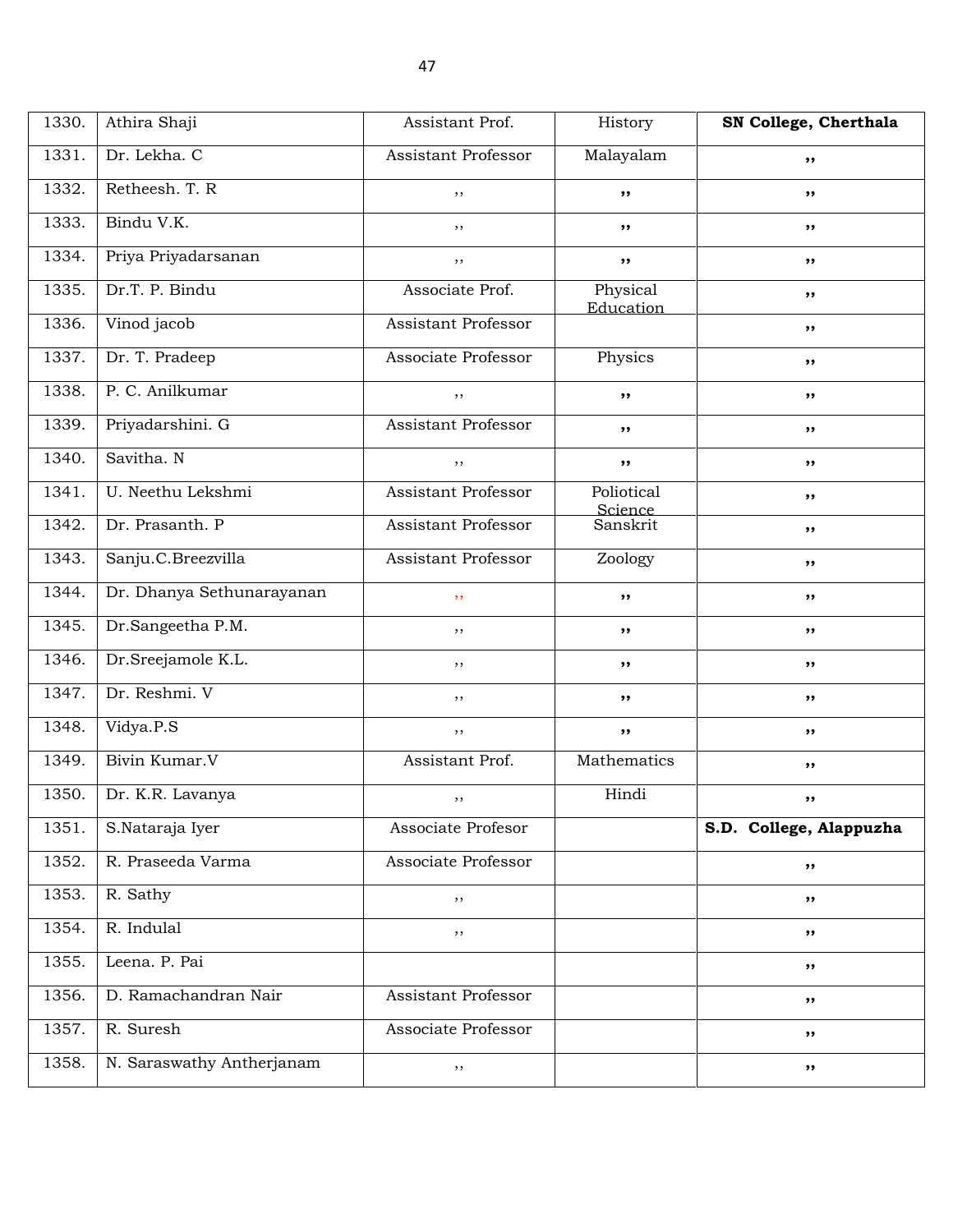| 1359. | E. Krishnan Nampoothiri | ,,                         | $, \, \cdot$            |
|-------|-------------------------|----------------------------|-------------------------|
| 1360. | Bindu Nair              | ,,                         | ,,                      |
| 1361. | Tommy John              | , ,                        | S.D. College, Alappuzha |
| 1362. | Devi. S                 | Assistant Professor        | $, \, \cdot$            |
| 1363. | Karthika R              | , ,                        | ,,                      |
| 1364. | Krishnand A             | ,,                         | $, \, \cdot$            |
| 1365. | Neetha Prasad           | $, \,$                     | $, \, \cdot$            |
| 1366. | Saritha M               | $, \,$                     | ,,                      |
| 1367. | S. Harikumar            | Associate Professor        | $, \, \cdot$            |
| 1368. | G. Valsala Devi         | Assistant Professor        | ,,                      |
| 1369. | S. Ajayakumar           | $, \,$                     | $, \, \cdot$            |
| 1370. | Sindhu Antherjanam      | ,,                         | $, \, \cdot$            |
| 1371. | Devi. K. Varma          | $, \,$                     | ,,                      |
| 1372. | Dr. Sajith Kumar        | ,,                         | $, \, \cdot$            |
| 1373. | Narayanan.K             | $, \,$                     | $, \, \cdot$            |
| 1374. | T.R Sherly              | Associate Professor        | $, \, \cdot$            |
| 1375. | Lekshmi. S              | Assistant Professor        | $, \, \cdot$            |
| 1376. | Sreejith K. Pisharady   | $, \,$                     | $, \, \cdot$            |
| 1377. | S.R Rajesh              | $, \,$                     | $, \, \cdot$            |
| 1378. | Rakesh Chandran, S.B.   | $, \,$                     | $, \, \cdot$            |
| 1379. | Manju. V                | ,,                         | ,,                      |
| 1380. | Shashikala Nampoothiri  |                            | ,,                      |
| 1381. | Veena.J                 | Assistant Professor        | ,,                      |
| 1382. | Jyothisree Balakrishnan | Assistant Professor        | ,,                      |
| 1383. | Poornima R              | Assistant Professor        | ,,                      |
| 1384. | Sanjayan.P              | <b>Assistant Professor</b> | ,,                      |
| 1385. | Lalitha R Pillai        | Associate professor        | ,,                      |
| 1386. | R.Sreekumar             | Associate professor        | ,,                      |
| 1387. | S.Vijaya Krishnan       | Associate professor        | ,,                      |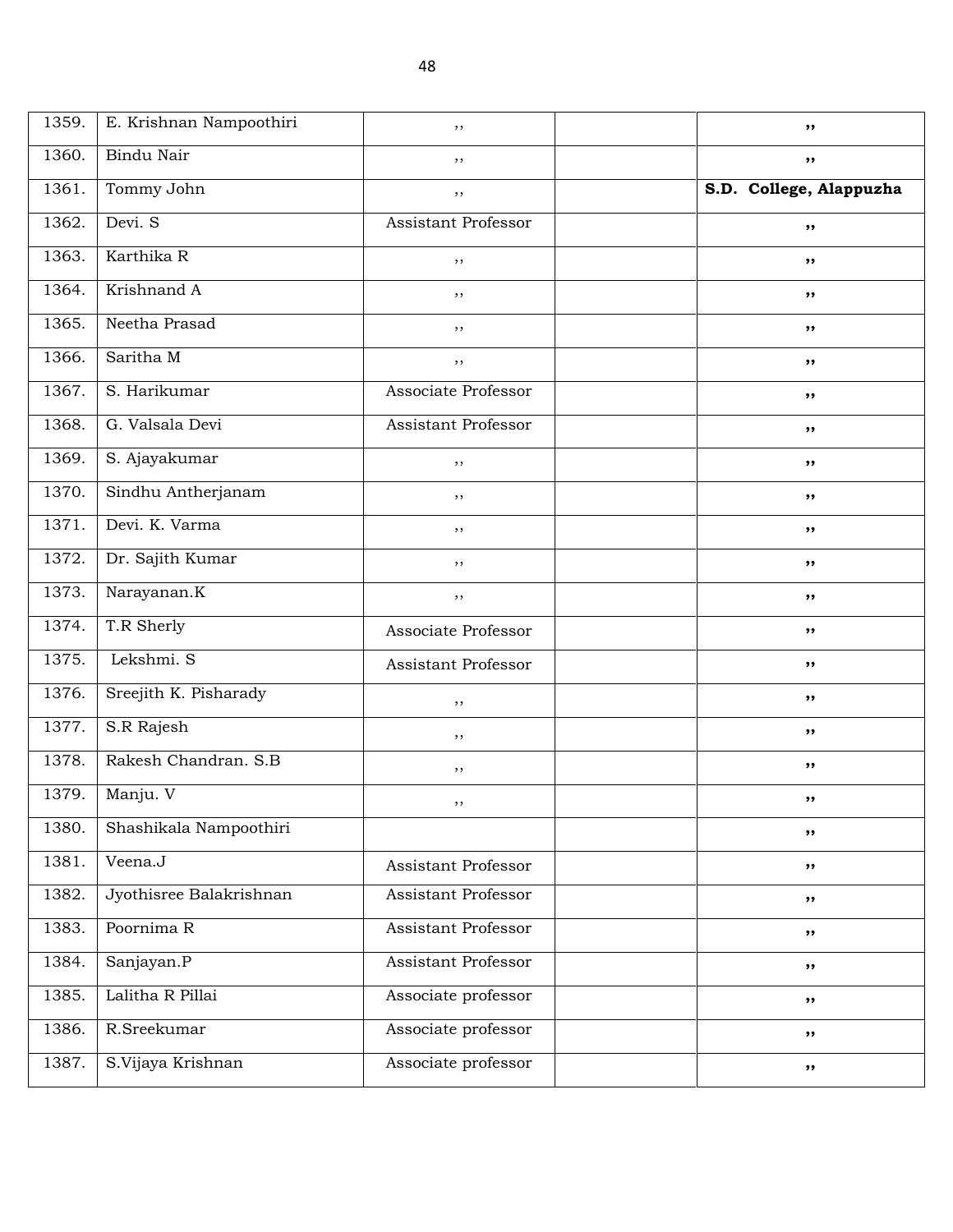| 1388. | V.G.Rajalekshmi        | Assistant Professor        | S.D. College, Alappuzha |
|-------|------------------------|----------------------------|-------------------------|
| 1389. | M.G.Ashok Kumar        | <b>Assistant Professor</b> | ,,                      |
| 1390. | Amal Raj.P             | <b>Assistant Professor</b> | $, \, \cdot$            |
| 1391. | Rakesh.N.Nampoothiri   | <b>Assistant Professor</b> | $, \, \cdot$            |
| 1392. | Bibin.K.Jose           | <b>Assistant Professor</b> | $, \, \cdot$            |
| 1393. | Ananthalaksmy.V        | Assistant Professor        | ,,                      |
| 1394. | Sreekanth.J.Varma      | <b>Assistant Professor</b> | ,,                      |
| 1395. | P.Ajitha Kumary        | Associate professor        | $, \, \cdot$            |
| 1396. | G.Jayasree             | Associate professor        | $, \, \cdot$            |
| 1397. | B.Ushakumari           | Associate professor        | $, \, \cdot$            |
| 1398. | C.Krishnakumar         | Associate professor        | ,,                      |
| 1399. | K.H.Prema              | Associate professor        | $, \,$                  |
| 1400. | P.Girija               | Associate professor        | $, \, \cdot$            |
| 1401. | P.S.Parameswaran       | Associate professor        | $, \, \cdot$            |
| 1402. | V.P Karthika Devi      | <b>Assistant Professor</b> | $, \, \cdot$            |
| 1403. | V.S.Harikumar          | Associate professor        | ,,                      |
| 1404. | P.R.Unnikrishna Pillai | Associate professor        | $, \,$                  |
| 1405. | C.Dileep               | <b>Assistant Professor</b> | $, \, \cdot$            |
| 1406. | V.N.Sanjai             | <b>Assistant Professor</b> | ,,                      |
| 1407. | Bindu.P.K              | <b>Assistant Professor</b> | ,,                      |
| 1408. | Sreeranjini.S          | <b>Assistant Professor</b> | $, \,$                  |
| 1409. | T.Sunilkumar           | Assistant Professor        | ,,                      |
| 1410. | K.Reghunath            | Associate professor        | ,,                      |
| 1411. | N.Jayachandran         | Associate professor        | ,,                      |
| 1412. | Meena Janardhanan      | Associate professor        | $, \,$                  |
| 1413. | S.Nisha Rani           | Associate professor        | ,,                      |
| 1414. | G.Nagendra Prabhu      | Assistant Professor        | $, \,$                  |
| 1415. | P.G.Suresh             | Assistant Professor        | ,,                      |
| 1416. | Maya.B.Nair            | Assistant Professor        | $, \,$                  |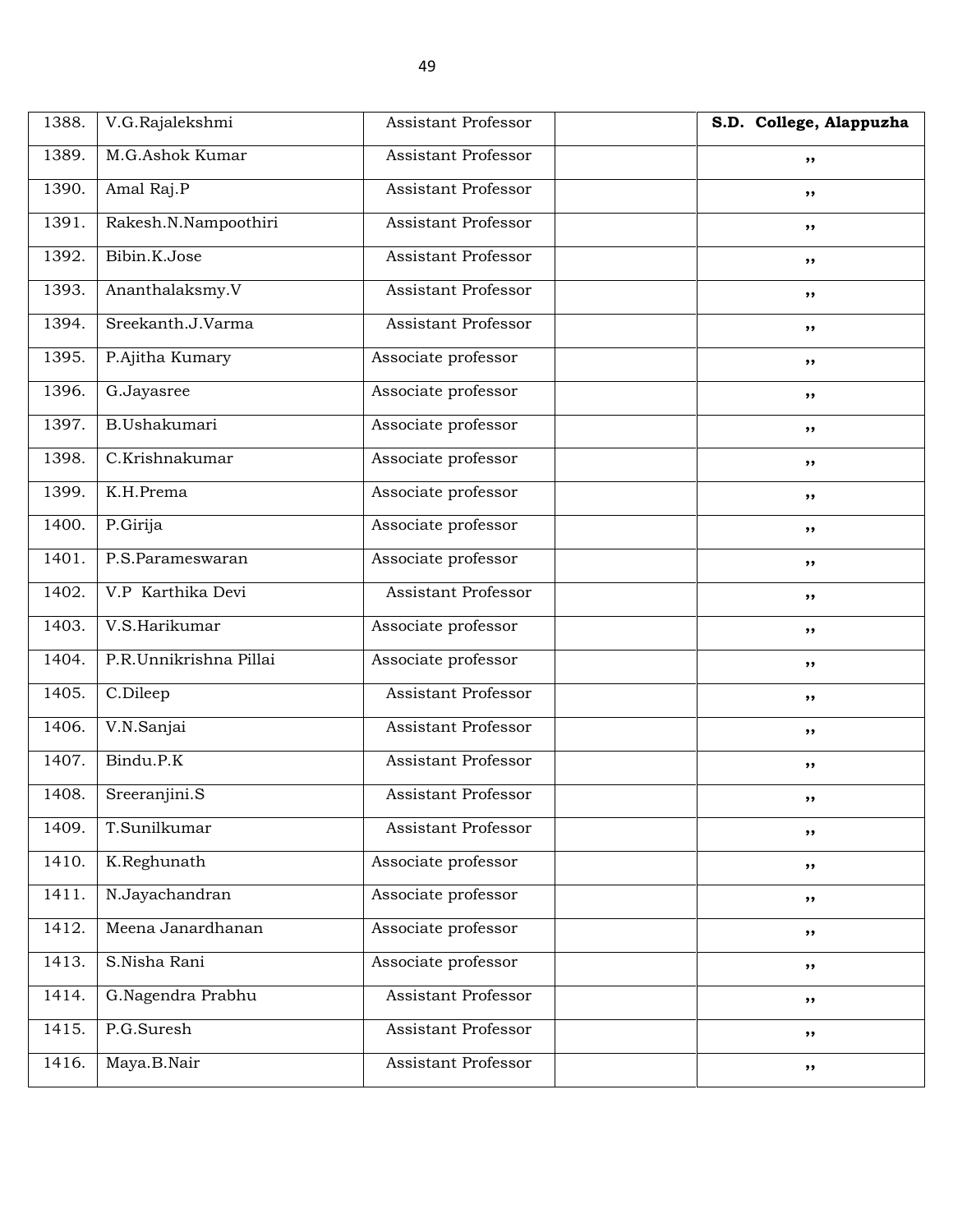| 1417. | V.C.Ashokan         | Associate professor        |           | S.D. College, Alappuzha                        |
|-------|---------------------|----------------------------|-----------|------------------------------------------------|
| 1418. | S.Rajeshkumar       | Associate professor        |           | ,,                                             |
| 1419. | V.R.Prabhakarn Nair | <b>Assistant Professor</b> |           | ,,                                             |
| 1420. | V.Anupama           | <b>Assistant Professor</b> |           | ,,                                             |
| 1421. | Jacob Chandy        | <b>Assistant Professor</b> |           | ,,                                             |
| 1422. | Jothi Antherjanam.S | <b>Assistant Professor</b> |           | ,,                                             |
| 1423. | R.Rajalekshmi       | Associate professor        |           | ,,                                             |
| 1424. | S.Jeyakumar         | Associate professor        |           | ,,                                             |
| 1425. | M.P.Ajithkumar      | Associate professor        |           | ,,                                             |
| 1426. | R.Unnikrishnan      | Associate professor        |           | ,,                                             |
| 1427. | T.R.Anilkumar       | Associate professor        |           | ,,                                             |
| 1428. | K.R.Assalatha       | Associate professor        |           | ,,                                             |
| 1429. | Krishnan.M          | <b>Assistant Professor</b> |           | ,,                                             |
| 1430. | Vineeth Chandra.K.S | <b>Assistant Professor</b> |           | ,,                                             |
| 1431. | Prasanth.S.Pai      | <b>Assistant Professor</b> |           | ,,                                             |
| 1432. | P.Sunilkumar        | Associate professor        |           | ,,                                             |
| 1433. | S.Arya              | <b>Assistant Professor</b> |           | ,,                                             |
| 1434. | Dr.Sandhya.P.Pai    | Associate Professor        | English   | St. Joseph's College for<br>Women. Alappuzha - |
| 1435. | Dr.Sheena George.P  | Associate Professor        | ,,        | ,,                                             |
| 1436. | Sharon.D'Cunha      | <b>Assistant Professor</b> | English   | ,,                                             |
| 1437. | Geethu Amar         | Assistant Professor        | English   | ,,                                             |
| 1438. | Mirium Xavier       | Assistant Professor        | English   | ,,                                             |
| 1439. | Dr.Anupama.S.Varma  | Assistant Professor        | English   | ,,                                             |
| 1440. | Divya Mary Varghese | Assistant Professor        | English   | ,,                                             |
| 1441. | Anjali George       | Assistant Professor        | English   | ,,                                             |
| 1442. | Sr.Ligi Jose E      | Assistant Professor        | English   | ,,                                             |
| 1443. | Nimisha F           | Assistant Professor        | English   | ,,                                             |
| 1444. | Manju Thomas        | Assistant Professor        | English   | ,,                                             |
| 1445. | Dr.P.SJyothilekshmi | <b>Assistant Professor</b> | Malayalam | ,,                                             |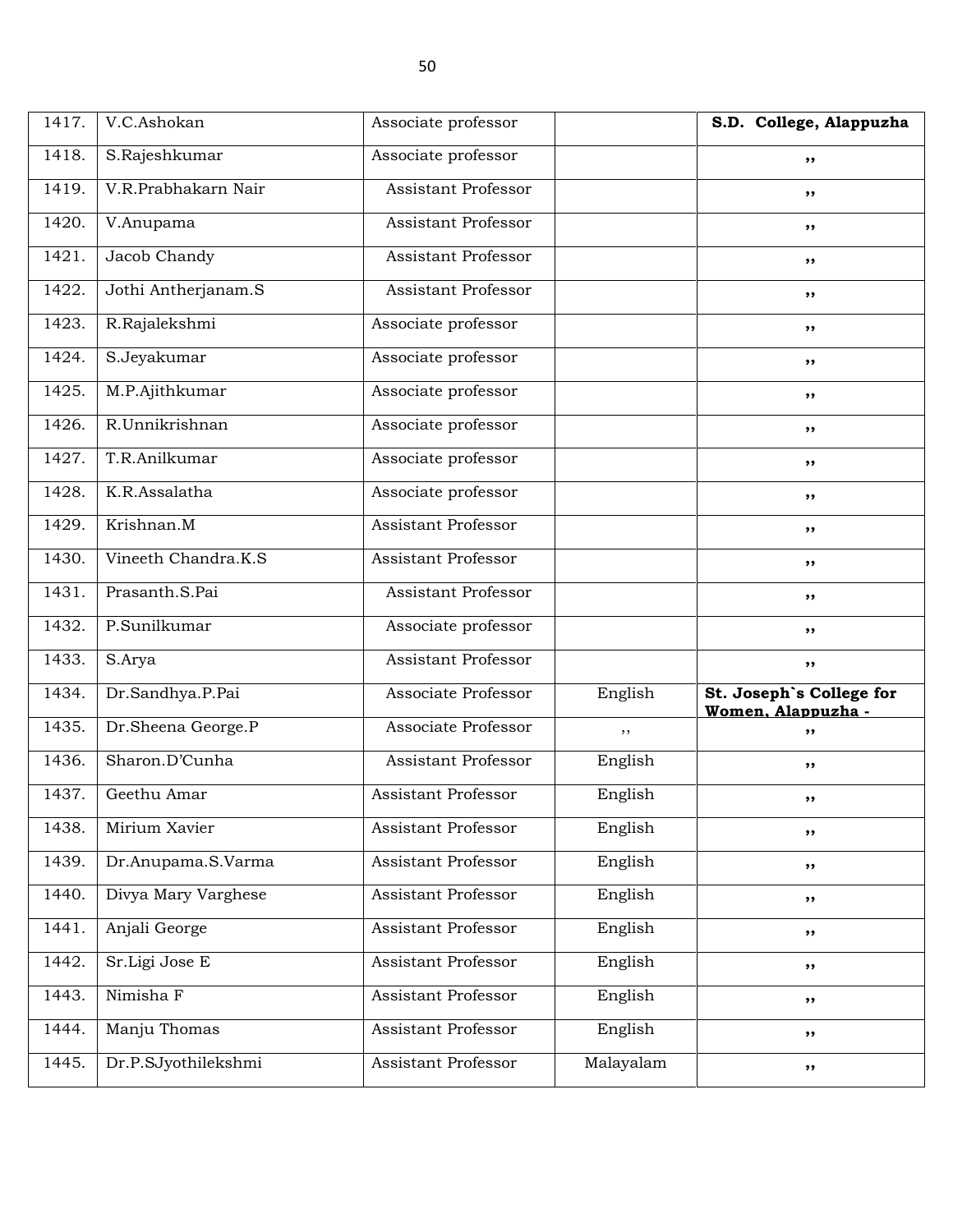| 1446. | Dr.Rejimol Jose        | Assistant Professor        | Malayalam             | St. Joseph's College for<br>Women, Alappuzha - |
|-------|------------------------|----------------------------|-----------------------|------------------------------------------------|
| 1447. | Sandya.A.K             | Assistant Professor        | History               | ,,                                             |
| 1448. | Dr.Rita Latha D'Couto  | Associate Professor        | Commerce              | ,,                                             |
| 1449. | Dr.Suleena V.S         | Associate Professor        | Commerce              | ,,                                             |
| 1450. | Jini Mathew            | Associate Professor        | Commerce              | ,,                                             |
| 1451. | Sr.Usha.A.A            | Assistant Professor        | Commerce              | ,,                                             |
| 1452. | Binitha Benny          | Assistant Professor        | Mathematics           | $, \, \,$                                      |
| 1453. | Dr.Lusamma Joseph      | Associate Professor        | Physics               | ,,                                             |
| 1454. | Dr.Rose Leena Thomas   | Assistant Professor        | Physics               | ,,                                             |
| 1455. | Barakala Pushpa        | <b>Assistant Professor</b> | Chemistry             | ,,                                             |
| 1456. | Jickey Elizabeth Joshy | <b>Assistant Professor</b> | Chemistry             | ,,                                             |
| 1457. | Dr.R.Nisha Nair        | Assistant Professor        | Botany                | ,,                                             |
| 1458. | Dr.Diana.K.J           | Assistant Professor        | Botany                | ,,                                             |
| 1459. | Rency.R.C              | <b>Assistant Professor</b> | Botany                | ,,                                             |
| 1460. | Rose Michael           | Associate Professor        | Zoology               | ,,                                             |
| 1461. | Oriel D'Coutho         | Associate Professor        | Zoology               | ,,                                             |
| 1462. | Remya James            | Assistant Professor        | Zoology               | $, \, \,$                                      |
| 1463. | Febby Payva            | Assistant Professor        | Zoology               | ,,                                             |
| 1464. | Dr.Anju M.Nelliyara    | <b>Assistant Professor</b> | Home Science          | ,,                                             |
| 1465. | Dr.Bhagya.D            | <b>Assistant Professor</b> | Home Science          | $, \, \,$                                      |
| 1466. | Jiby Abhraham          | Assistant Professor        | Home Science          | ,,                                             |
| 1467. | Helency.G              | Assistant Professor        | Physical<br>Education | ,,                                             |
| 1468. | Dr. Mathew V           | Principal                  | English               | St.Michael's College,<br>Cherthala             |
| 1469. | Dr. Seena Kurian       | <b>Assistant Professor</b> | Hindi                 | ,,                                             |
| 1470. | Minnu Mathew           | <b>Assistant Professor</b> | Statistics            | ,,                                             |
| 1471. | Dr. P Manoj            | Assistant Professor        | Chemistry             | ,,                                             |
| 1472. | Seena Elizabeth George | Assistant Professor        | Chemistry             | $, \, \,$                                      |
| 1473. | Dr. Pearl Augustine    | Assistant Professor        | Chemistry             | ,,                                             |
| 1474. | Liya Jose M            | Assistant Professor        | Chemistry             | ,,                                             |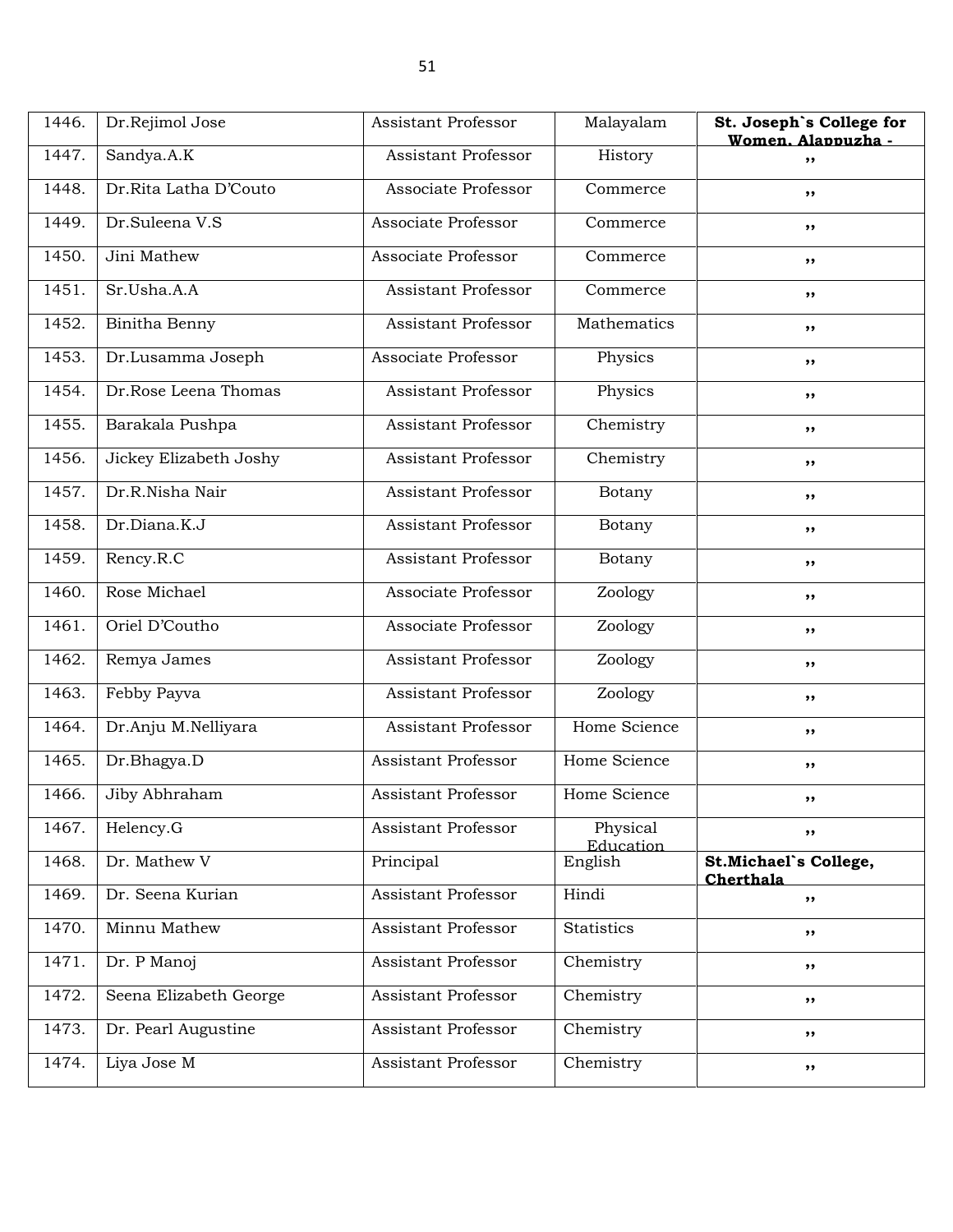| 1475. | Joseph Libin K L       | Assistant Professor              | Chemistry   | St.Michael's College,<br>Cherthala       |
|-------|------------------------|----------------------------------|-------------|------------------------------------------|
| 1476. | Annie Jose K           | Associate Professor              | Zoology     | ,,                                       |
| 1477. | Dr. Antony P J         | Assistant Professor              | Zoology     | ,,                                       |
| 1478. | Patricia Michael       | <b>Assistant Professor</b>       | Zoology     | $, \, \,$                                |
| 1479. | Dr. K G Thadevoose     | Associate Professor              | Economics   | ,,                                       |
| 1480. | Riju Gregory           | Associate Professor              | Economics   | ,,                                       |
| 1481. | Dr. Sindhu S Nair      | Assistant Professor              | Economics   | $, \, \,$                                |
| 1482. | Dr. M A Florence       | Assistant Professor              | Economics   | ,,                                       |
| 1483. | Dr. Antony Kuriakose P | <b>Assistant Professor</b>       | Economics   | ,,                                       |
| 1484. | Binil K P              | <b>Assistant Professor</b>       | Economics   | ,,                                       |
| 1485. | Pratheesh P            | Assistant Professor              | History     | ,,                                       |
| 1486. | Dr. Sreedhar P Nair    | Assistant Professor              | Commerce    | ,,                                       |
| 1487. | Xavier K A             | Part-time Law<br><u>Lecturer</u> | Law         | ,,                                       |
| 1488. | Hari U                 | <b>Assistant Professor</b>       | Commerce    | ,,                                       |
| 1489. | P.Indira               | Associate Professor              | English     | <b>TKMM College,</b><br>Nangiarkulangara |
| 1490. | Arun Ravi              | Assistant Professor              | ,,          | ,,                                       |
| 1491. | Soumya .V.S            | Assistant Professor              | ,,          | ,,                                       |
| 1492. | Aswathy Mohan          | Assistant Professor              | ,,          | ,,                                       |
| 1493. | Sarsha.T.S             | <b>Assistant Professor</b>       | ,,          | ,,                                       |
| 1494. | Anjana Thampi          | <b>Assistant Professor</b>       | ,,          | $, \, \,$                                |
| 1495. | Sanalkumar T           | Associate Professor              | Malayalalam | ,,                                       |
| 1496. | Mini R                 | Associate Professor              | Hindi       | ,,                                       |
| 1497. | Rajeev.S.R             | Assistant Professor              | Economics   | ,,                                       |
| 1498. | Seena .V               | <b>Assistant Professor</b>       | ,,          | ,,                                       |
| 1499. | Satheesh Kumar S       | Assistant Professor              | Politics    | ,,                                       |
| 1500. | Preetha.M.V            | Assistant Professor              | History     | ,,                                       |
| 1501. | <b>B.Bindu</b>         | Assistant Professor              | Mathematics | ,,                                       |
| 1502. | Renjini.S              | Assistant Professor              | ,,          | ,,                                       |
| 1503. | Sinumol S              | Assistant Professor              | ,,          | ,,                                       |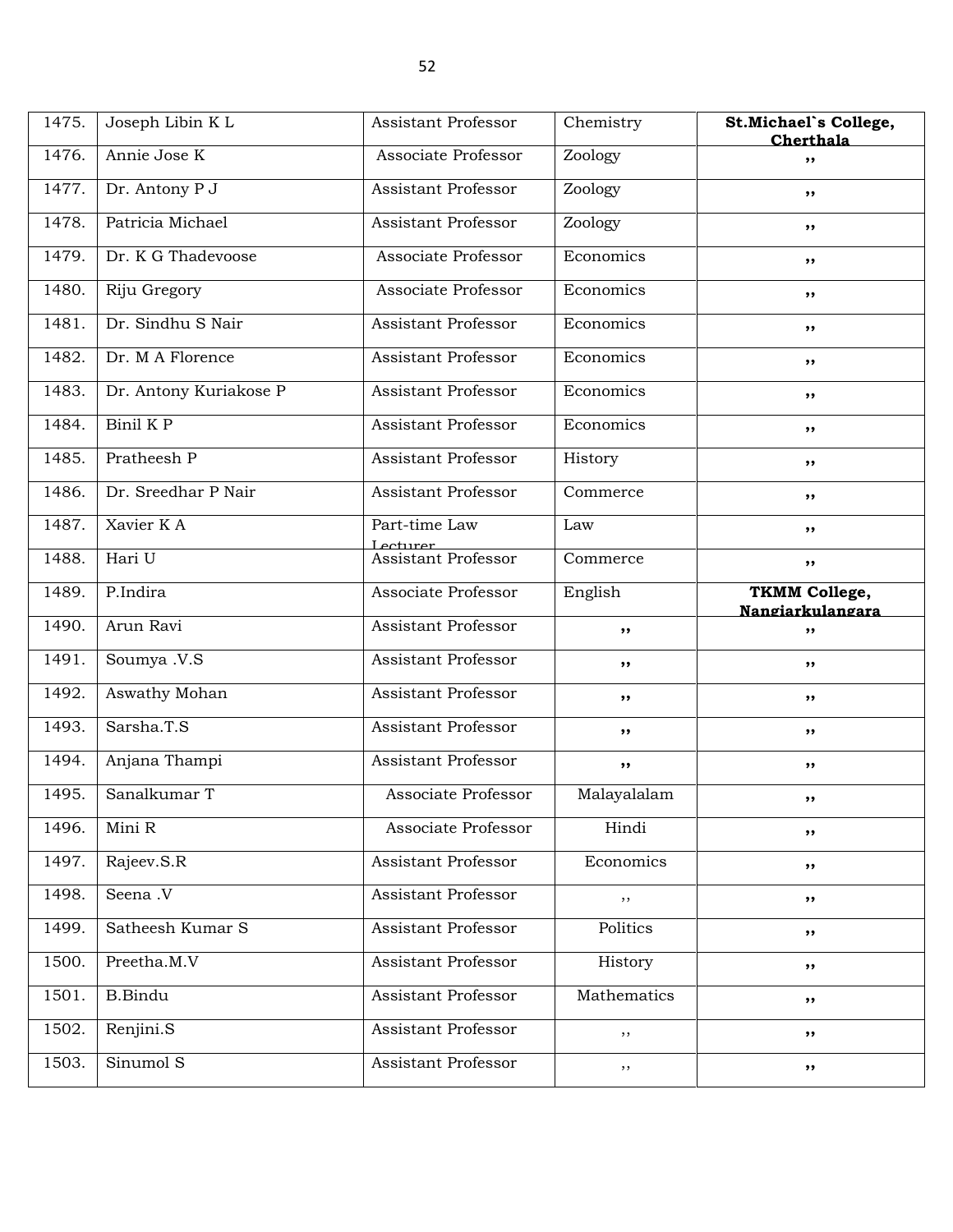| 1504. | Dr.Preetha.M          | <b>Assistant Professor</b> | <b>Statistics</b> | <b>TKMM College,</b><br>Nangiarkulangara |
|-------|-----------------------|----------------------------|-------------------|------------------------------------------|
| 1505. | Dr.P.P.Sharmila       | Associate Professor        | Physics           | ,,                                       |
| 1506. | Dr.Tintu              | Assistant Professor        | ,,                | ,,                                       |
| 1507. | Dr.Arun .S.Prasad     | <b>Assistant Professor</b> | ,,                | ,,                                       |
| 1508. | Dr.Rathesh.R          | Assistant Professor        | ,,                | ,,                                       |
| 1509. | Venu.S                | Assistant Professor        | Chemistry         | ,,                                       |
| 1510. | Smitha.T.R            | Assistant Professor        | ,,                | ,,                                       |
| 1511. | Dr.Sreeja.T           | Assistant Professor        | ,,                | ,,                                       |
| 1512. | Savitha.E.V           | <b>Assistant Professor</b> | ,,                | ,,                                       |
| 1513. | Saneshkumar.N         | <b>Assistant Professor</b> | ,,                | ,,                                       |
| 1514. | Dr.Vinod Haridas      | Assistant Professor        | Botany            | ,,                                       |
| 1515. | Dr.S.B.Sreejaya.S.B   | Principal in Charge        | Zoology           | ,,                                       |
| 1516. | P.Sreemon             | Associate Professor        | ,,                | ,,                                       |
| 1517. | Dr.Sheela S           | <b>Assistant Professor</b> | ,,                | ,,                                       |
| 1518. | Divya P Bhadran       | Assistant Professor        | Commerce          | ,,                                       |
| 1519. | Dr.K.Shiny Sreedhar   | Principal                  | English           | SN College, Chengannur                   |
| 1520. | VISHNU CHANDRAN       | ASST.PROFESSOR             | <b>ENGLISH</b>    | .,,                                      |
| 1521. |                       |                            |                   |                                          |
|       | .ASWATHY RAJ          | ASST.PROFESSOR             | <b>ENGLISH</b>    | ,,                                       |
| 1522. | Dr.V.SREERANJINI      | ASST.PROFESSOR             | <b>HINDI</b>      | ,,                                       |
| 1523. | K.V.LEKHA             | Asso.Prof                  | MALAYALAM         | ,,                                       |
| 1524. | Dr.P.R.REJIKUMAR      | Asso.Prof                  | <b>PHYSICS</b>    | ,,                                       |
| 1525. | Dr.K.SREELATHA        | ASST.PROFESSOR             | PHYSICS           | ,,                                       |
| 1526. | .AMRUTHA SASIDHARAN   | ASST.PROFESSOR             | PHYSICS           | ,,                                       |
| 1527. | Dr.T.P.VIJUMON        | ASST.PROFESSOR             | COMMERCE          | ,,                                       |
| 1528. | .U.S.THUSHARA         | ASST.PROFESSOR             | COMMERCE          | ,,                                       |
| 1529. | .SOUMYA SURENDRAN     | ASST.PROFESSOR             | COMMERCE          | ,,                                       |
| 1530. | Dr.M.S.LATHA          | ASST.PROFESSOR             | CHEMISTRY         | ,,                                       |
| 1531. | Dr.SHEELA.S.FERNANDAZ | Asso.Prof                  | <b>CHEMISTRY</b>  | ,,                                       |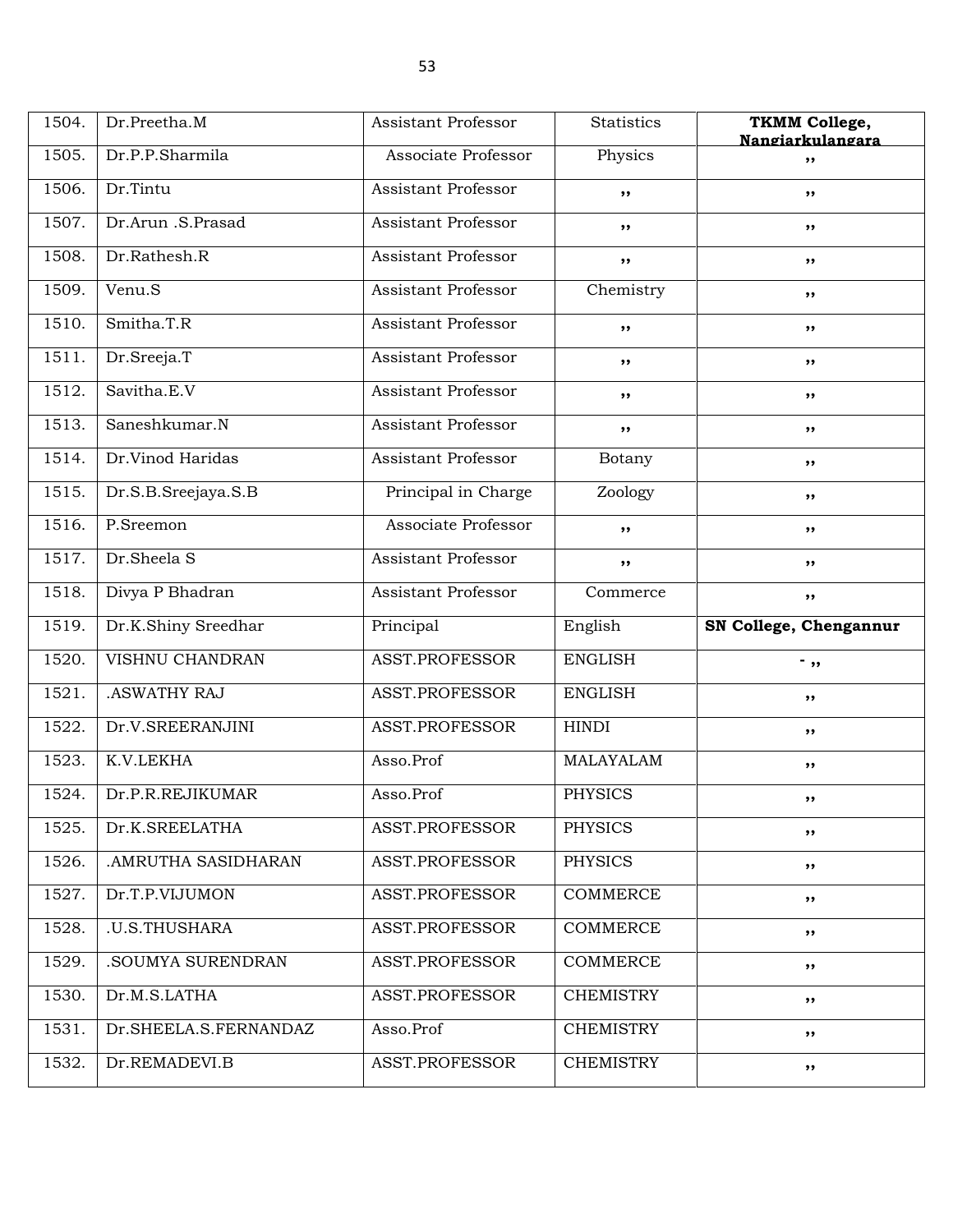| 1533. | <b>JISHA SREEDHARAN</b> | ASST.PROFESSOR                       | <b>CHEMISTRY</b>                    | SN College, Chengannur                    |
|-------|-------------------------|--------------------------------------|-------------------------------------|-------------------------------------------|
| 1534. | Dr.ANJU.K.S             | ASST.PROFESSOR                       | <b>CHEMISTRY</b>                    | ,,                                        |
| 1535. | Dr.R.RESMI              | <b>ASST.PROFESSOR</b>                | <b>CHEMISTRY</b>                    | ,,                                        |
| 1536. | Dr. SMITHA SASIDHARAN   | <b>ASST.PROFESSOR</b>                | <b>CHEMISTRY</b>                    | ,,                                        |
| 1537. | K.MINI                  | <b>ASSOCIATE</b><br><b>PROFFSSOR</b> | <b>MATHEMATICS</b>                  | $, \, \cdot$                              |
| 1538. | <b>K.SHEREEN</b>        | <b>ASST.PROFESSOR</b>                | <b>PHYSICAL</b><br><b>EDUCATION</b> | ,,                                        |
| 1539. | SREEDEVI GOPALAKRISHAN  | ASST.PROFESSOR                       | <b>ECONOMICS</b>                    | ,,                                        |
| 1540. | <b>VANI JAYADEVAN</b>   | <b>ASST.PROFESSOR</b>                | <b>ECONOMICS</b>                    | ,,                                        |
| 1541. | Sobha.P.K               | Associate Professor                  | Computer<br>Science                 | Sree Ayyappa College,<br>Thiruvanvandoor. |
| 1542. | Jisha Nair.B.J          | Associate Professor                  | Computer<br>Science                 | ,,                                        |
| 1543. | Sreedevi.S              | Associate Professor                  | Computer<br>Science                 | ,,                                        |
| 1544. | Ushakumari.K.L          | Associate Professor                  | Electronics                         | ,,                                        |
| 1545. | Prakash.K.C             | Associate Professor                  | Electronics                         | $, \, \cdot$                              |
| 1546. | Suresh.S                | Associate Professor                  | Electronics                         | $, \, \cdot$                              |
| 1547. | Deepu.G.P               | Associate Professor                  | Electronics                         | $, \, \cdot$                              |
| 1548. | Dr.Vidhya.N             | <b>Assistant Professor</b>           | Mathematics                         | ,,                                        |
| 1549. | Dr.Remya.L              | Assistant Professor                  | Hindi                               | ,,                                        |
| 1550. | Parvathy.S              | <b>Assistant Professor</b>           | English                             | ,,                                        |
| 1551. | Dr.Nitha.B              | <b>Assistant Professor</b>           | Microbiology                        | $, \, \cdot$                              |
| 1552. | Dr.Ganga.G              | <b>Assistant Professor</b>           | Microbiology                        | $, \, \cdot$                              |
| 1553. | Dr.Chithra.K.R          | Assistant Professor                  | Biochemistry                        | $, \, \cdot$                              |
| 1554. | Dr.Rejiya.C.S           | Assistant Professor                  | Biochemistry                        | ,,                                        |
| 1555. | Dr.Madhavan.N           | <b>Assistant Professor</b>           | Physical<br>Education               | $, \, \,$                                 |
| 1556. | Dr.K.S.Anilkumar        | <b>Assistant Professor</b>           | Computer<br>Science                 | ,,                                        |
| 1557. | Dr.UnniKrishnan K       | Associate Professor                  | English                             | NSS College, Pandalam                     |
| 1558. | P.Harikrishna           | Associate Professor                  | English                             | ,,                                        |
| 1559. | Dr.J.Anchana            | Assistant Professor                  | English                             | ,,                                        |
| 1560. | Sreekala.B              | Assistant Professor                  | English                             | ,,                                        |
| 1561. | Ranjith Krishnan.K.R    | Assistant Professor                  | English                             | ,,                                        |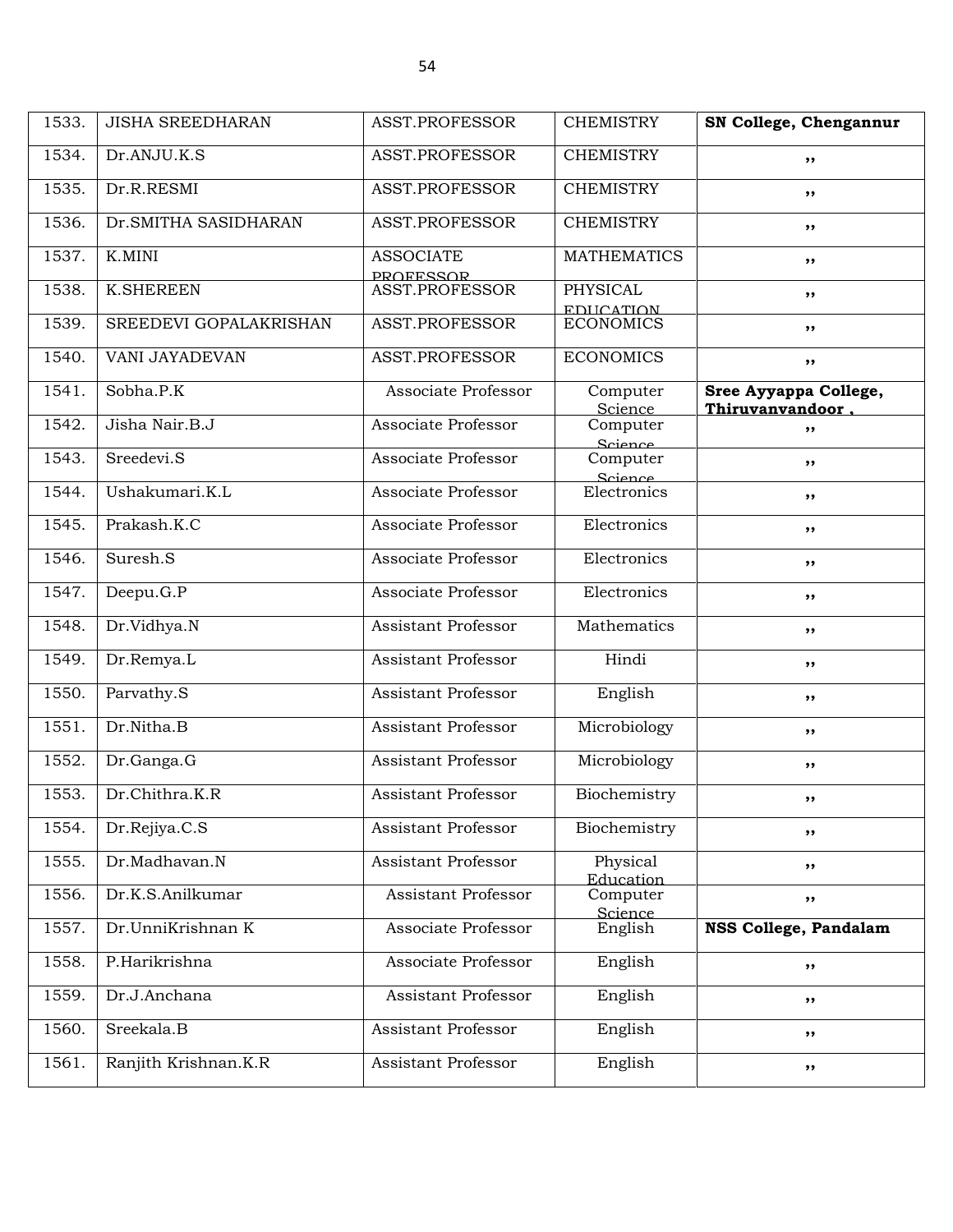| 1562. | Vineetha Krishnan     | Assistant Professor        | English     | NSS College, Pandalam |
|-------|-----------------------|----------------------------|-------------|-----------------------|
| 1563. | Dr.Jyothi.C.R         | Assistant Professor        | English     | ,,                    |
| 1564. | Haritha.R.Unnithan    | <b>Assistant Professor</b> | English     | ,,                    |
| 1565. | Dr.Seetha Vijayakumar | <b>Assistant Professor</b> | English     | ,,                    |
| 1566. | Aparna.R.Menon        | <b>Assistant Professor</b> | English     | ,,                    |
| 1567. | Aravindan.S.S         | <b>Assistant Professor</b> | English     | ,,                    |
| 1568. | Sree Prasad.R         | Assistant Professor        | English     | ,,                    |
| 1569. | Rekhasree K.R         | <b>Assistant Professor</b> | English     | ,,                    |
| 1570. | Dr.Rajesh.R           | Associate Professor        | Malayalam   | ,,                    |
| 1571. | Dr.B.Gopakumar        | Associate Professor        | Malayalam   | ,,                    |
| 1572. | Dr.C.Pradeep Kumar    | <b>Assistant Professor</b> | Malayalam   | ,,                    |
| 1573. | DR.K.Mini             | Assistant Professor        | Malayalam   | ,,                    |
| 1574. | Suresh. M             | Assistant Professor        | Malayalam   | ,,                    |
| 1575. | G.Asha Devi           | Associate Professor        | Sanskrit    | ,,                    |
| 1576. | Sandya.B.Nair         | <b>Assistant Professor</b> | Sanskrit    | ,,                    |
| 1577. | Dr.Jayalekshmi P.A    | Assistant Professor        | Sanskrit    | ,,                    |
| 1578. | Dr.Shylaja.S          | Assistant Professor        | Sanskrit    | ,,                    |
| 1579. | Dr.B.Yamuna Devi      | Associate Professor        | Hindi       | ,,                    |
| 1580. | Dr.K.Lathakumari      | Associate Professor        | Hindi       | ,,                    |
| 1581. | Dr.J.B.Ushakumari     | Associate Professor        | Hindi       | ,,                    |
| 1582. | Dr.Sheela.T.Nair      | Assistant Professor        | Hindi       | ,,                    |
| 1583. | T.S.Girija Devi       | Associate Professor        | Mathematics | ,,                    |
| 1584. | Lekshmi Devi Kunjamma | Assistant Professor        | Mathematics | ,,                    |
| 1585. | Karthika.M.G          | Assistant Professor        | Mathematics | ,,                    |
| 1586. | S.V Hareendrakumar    | Associate Professor        | Physics     | ,,                    |
| 1587. | Dr.Saravana Kumar S   | <b>Assistant Professor</b> | Physics     | ,,                    |
| 1588. | Dr.Vijayakumar.S      | Assistant Professor        | Physics     | ,,                    |
| 1589. | Dr.Anjali.R           | Assistant Professor        | Physics     | ,,                    |
| 1590. | Hareesh .P.S          | Assistant Professor        | Physics     | ,,                    |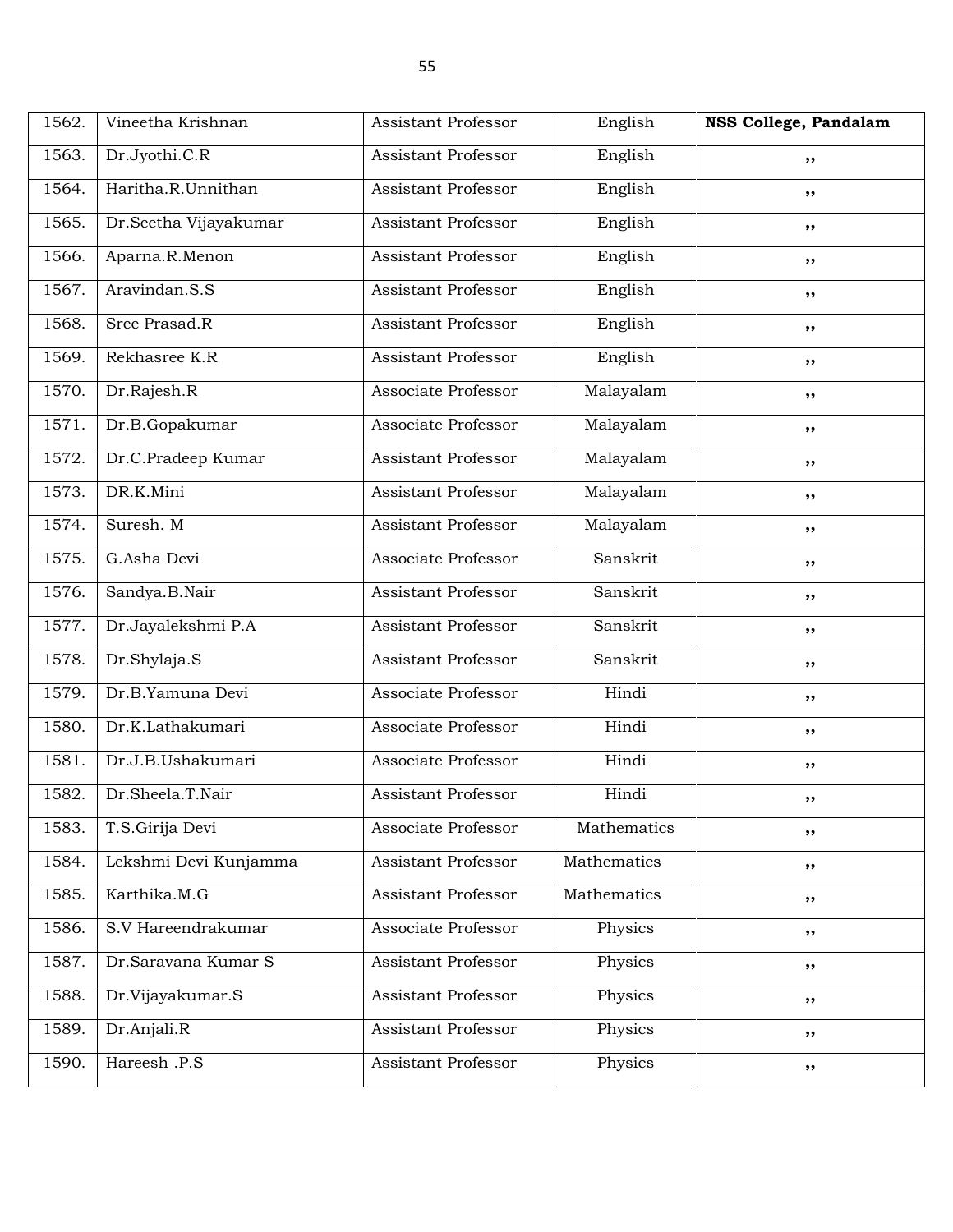| 1591. | Mahesh.S.K               | Assistant Professor        | Physics      | NSS College, Pandalam |
|-------|--------------------------|----------------------------|--------------|-----------------------|
| 1592. | Dr.Shyama Nair           | Associate Professor        | Chemistry    | ,,                    |
| 1593. | Dr.P.K.Sreekumar         | Associate Professor        | Chemistry    | ,,                    |
| 1594. | Dr.S.Sreelatha           | <b>Assistant Professor</b> | Chemistry    | ,,                    |
| 1595. | Dr.Renjusha.S            | <b>Assistant Professor</b> | Chemistry    | ,,                    |
| 1596. | Divya.K.M                | <b>Assistant Professor</b> | Chemistry    | ,,                    |
| 1597. | Dr.Jeena.V.R             | <b>Assistant Professor</b> | Chemistry    | ,,                    |
| 1598. | Dr.Sudheesh.N            | <b>Assistant Professor</b> | Chemistry    | ,,                    |
| 1599. | Sreedhanya.S             | <b>Assistant Professor</b> | Chemistry    | ,,                    |
| 1600. | Dr.K.Sreenath            | <b>Assistant Professor</b> | Chemistry    | $, \, \,$             |
| 1601. | Dr.Sandhya.R             | <b>Assistant Professor</b> | Chemistry    | ,,                    |
| 1602. | Dr.K.G.Padmakumaran Nair | Associate Professor        | Biochemistry | ,,                    |
| 1603. | Dr.Chitra.V              | Assistant Professor        | Biochemistry | ,,                    |
| 1604. | Dr.V.Radhakrishnan       | Associate Professor        | Zoology      | ,,                    |
| 1605. | Dr.M.G.Sanal Kumar       | <b>Assistant Professor</b> | Zoology      | $, \, \,$             |
| 1606. | Dr.S.Nandakumar          | <b>Assistant Professor</b> | Zoology      | ,,                    |
| 1607. | Dr.Santhosh.S            | <b>Assistant Professor</b> | Zoology      | ,,                    |
| 1608. | Vinod.P                  | Assistant Professor        | Zoology      | ,,                    |
| 1609. | Dr.Adhira.M.Nayar        | <b>Assistant Professor</b> | Zoology      | ,,                    |
| 1610. | Manjari.S                | <b>Assistant Professor</b> | Zoology      | ,,                    |
| 1611. | Dr.S.Venugopal           | Associate Professor        | Botany       | ,,                    |
| 1612. | Dr.G.Presanna Kumar      | Associate Professor        | Botany       | ,,                    |
| 1613. | Dr.Sandhya.P             | Assistant Professor        | Botany       | ,,                    |
| 1614. | Dr.Jithesh Krishnan.R    | Assistant Professor        | Botany       | ,,                    |
| 1615. | Lakshmi.N                | <b>Assistant Professor</b> | Economics    | ,,                    |
| 1616. | M.Dhanya                 | Assistant Professor        | Economics    | ,,                    |
| 1617. | N.R.Ranjit               | Assistant Professor        | Economics    | ,,                    |
| 1618. | Dr.Jyolsna.S             | Assistant Professor        | Economics    | ,,                    |
| 1619. | Remya Krishnan.R         | Assistant Professor        | Economics    | ,,                    |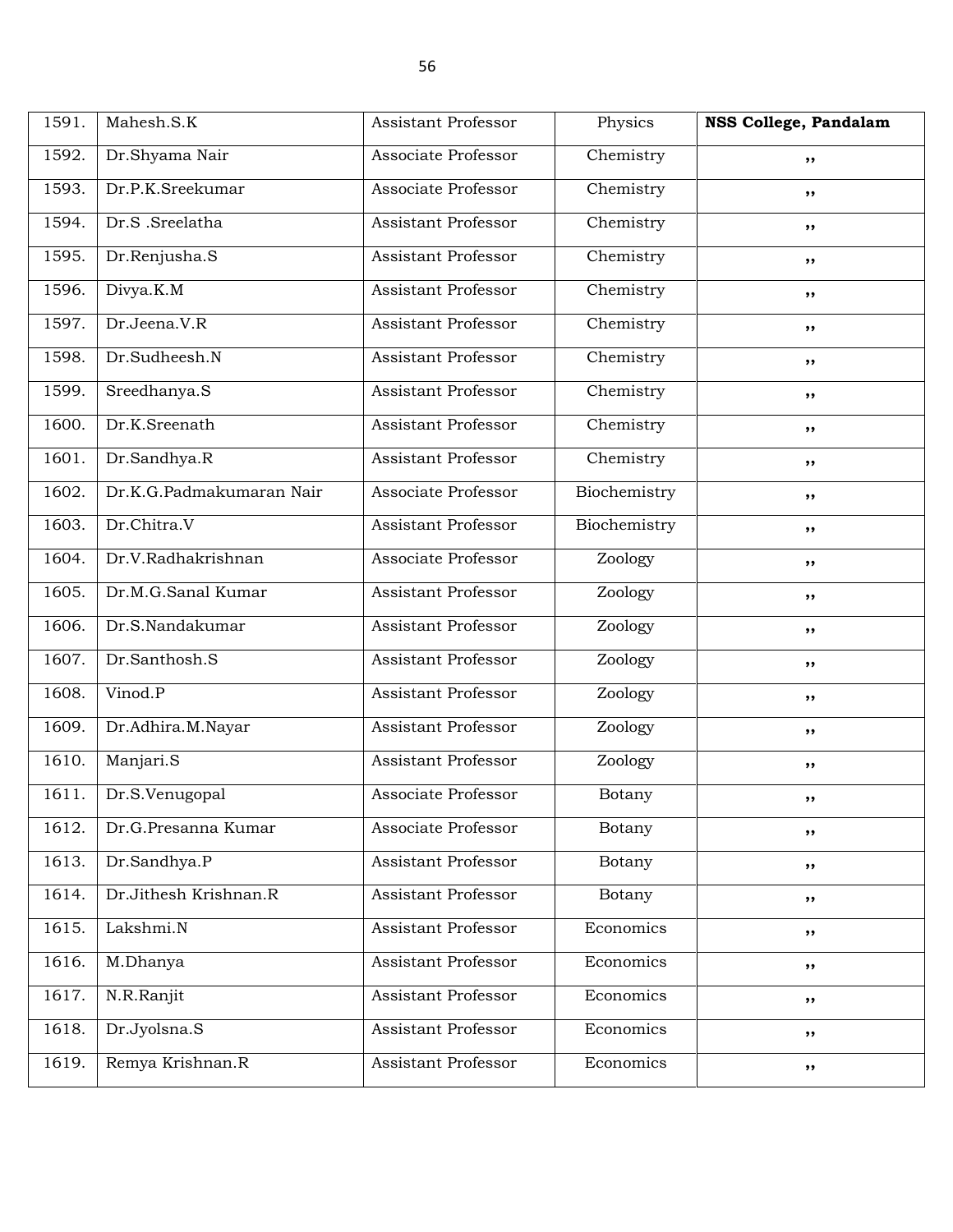| 1620. | Gayathri.S          | Assistant Professor        | Economics                | NSS College, Pandalam       |
|-------|---------------------|----------------------------|--------------------------|-----------------------------|
| 1621. | Rajesh.R            | <b>Assistant Professor</b> | Economics                | ,,                          |
| 1622. | Anish Kumar.P.T     | <b>Assistant Professor</b> | Economics                | ,,                          |
| 1623. | Radhika Krishnan    | <b>Assistant Professor</b> | Economics                | ,,                          |
| 1624. | Lekha PIllai        | <b>Assistant Professor</b> | History                  | $, \, \,$                   |
| 1625. | Soumya.S            | <b>Assistant Professor</b> | History                  | ,,                          |
| 1626. | P.B.Anil            | Associate Professor        | <b>Political Science</b> | ,,                          |
| 1627. | Reghunath.V         | <b>Assistant Professor</b> | <b>Political Science</b> | ,,                          |
| 1628. | Shibu.M.P           | <b>Assistant Professor</b> | <b>Political Science</b> | ,,                          |
| 1629. | Dr.B.Gopakumar      | Associate Professor        | Commerce                 | $, \, \,$                   |
| 1630. | S.Sunil Chandran    | <b>Assistant Professor</b> | Commerce                 | ,,                          |
| 1631. | Sreevidhya.S        | <b>Assistant Professor</b> | Commerce                 | ,,                          |
| 1632. | T.R.Muthumon        | <b>Assistant Professor</b> | Commerce                 | ,,                          |
| 1633. | Akhil.V             | <b>Assistant Professor</b> | Commerce                 | ,,                          |
| 1634. | Divya Raj.G         | <b>Assistant Professor</b> | Commerce                 | $, \, \,$                   |
| 1635. | Keerthi Krishna.M   | <b>Assistant Professor</b> | Commerce                 | ,,                          |
| 1636. | Dr.Asha.R.Nair      | <b>Assistant Professor</b> | Commerce                 | ,,                          |
| 1637. | Ligi Jolly          | <b>Assistant Professor</b> | Commerce                 | ,,                          |
| 1638. | Meghana.V.P         | <b>Assistant Professor</b> | Commerce                 | ,,                          |
| 1639. | Dr.K.Jayakumar      | Associate Professor        | Physical<br>Education    | $, \, \,$                   |
| 1640. | Sandy Nair          | Assistant Professor        | Physical<br>Education    | ,,                          |
| 1641. | Anitha Thomas       | Associate Professor        |                          | St.Cyril's College, Adoor - |
| 1642. | Susan Alexander     | Assistant Professor        | English                  | ,,                          |
| 1643. | Nisha Mathew        | <b>Assistant Professor</b> | English                  | ,,                          |
| 1644. | Sowmya Mary Thomas  | Assistant Professor        | English                  | $, \, \,$                   |
| 1645. | Mariam John         | Assistant Professor        | English                  | ,,                          |
| 1646. | Reshma Susan George | Assistant Professor        | English                  | ,,                          |
| 1647. | Dr.Seraphi John     | Assistant Professor        | Malayalam                | ,,                          |
| 1648. | Dr.Mini Samuel      | Assistant Professor        | Hindi                    | ,,                          |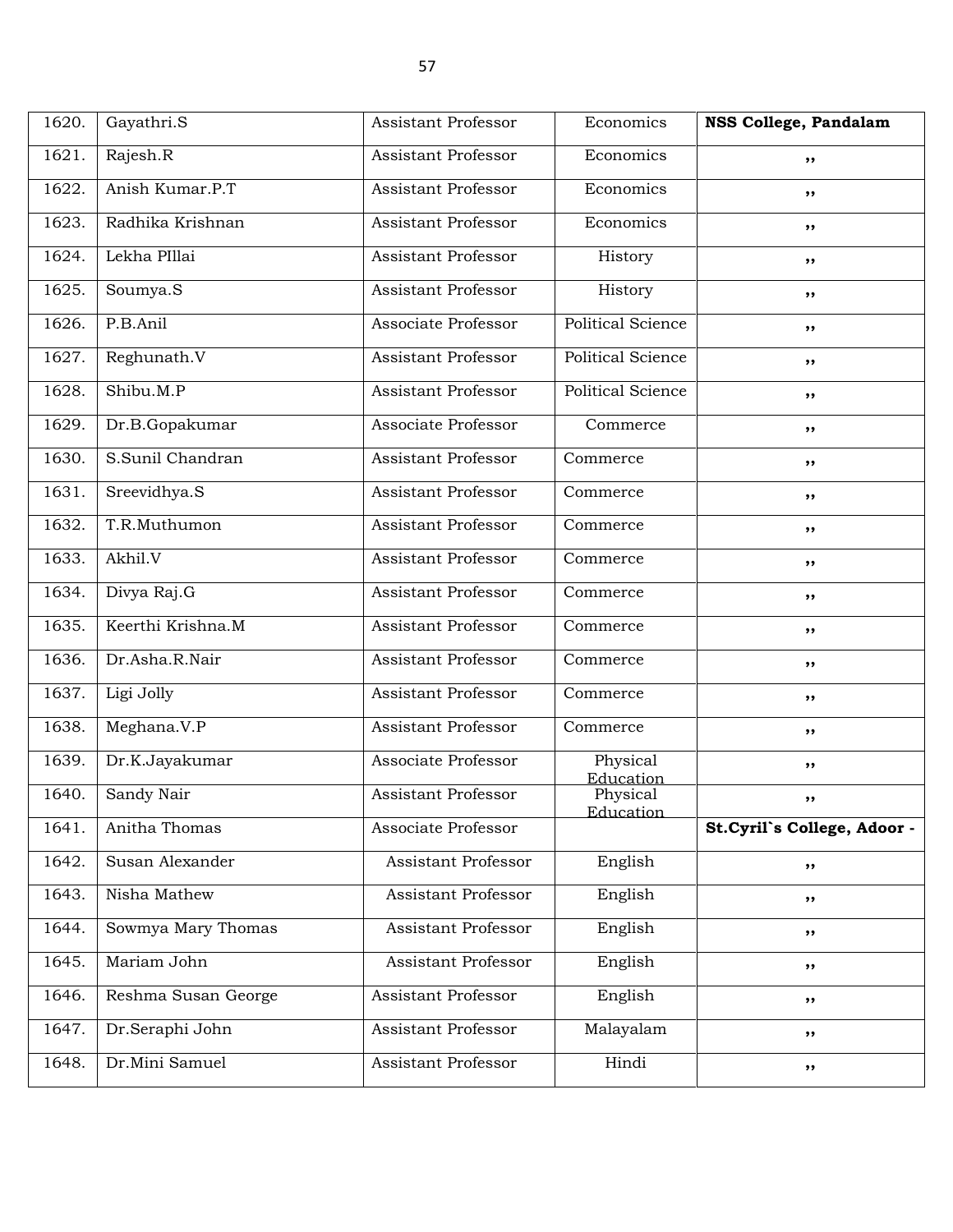| 1649. | Daisy Mathew         | Associate Professor                    | History                   | St.Cyril's College, Adoor                             |
|-------|----------------------|----------------------------------------|---------------------------|-------------------------------------------------------|
| 1650. | Mini Mathew          | Associate Professor                    | History                   | ,,                                                    |
| 1651. | Sajin Philip         | <b>Assistant Professor</b>             | Economics                 | ,,                                                    |
| 1652. | Soorya Anand         | Assistant Professor                    | Economics                 | ,,                                                    |
| 1653. | Elezabeth George     | <b>Assistant Professor</b>             | Economics                 | ,,                                                    |
| 1654. | Smita Kochummen      | <b>Assistant Professor</b>             | Commerce                  | ,,                                                    |
| 1655. | Shiny Kochummen      | <b>Assistant Professor</b>             | Commerce                  | ,,                                                    |
| 1656. | Siji Rachel George   | <b>Assistant Professor</b>             | Politics                  | ,,                                                    |
| 1657. | A.K.Thomas           | Associate Professor                    | Physics                   | ,,                                                    |
| 1658. | Rejeena.V.Rajan      | <b>Assistant Professor</b>             | Physics                   | ,,                                                    |
| 1659. | Dr.Lt.Baiju.P.Jose   | <b>Assistant Professor</b>             | Physical<br>Education     | ,,                                                    |
| 1660. | Dr.P.Lekshmi Nair    | Associate Professor                    |                           | The Kerala Law Academy<br>Law College. Peroorkada.    |
| 1661. | Dr.R.Ravikumar       | Professor                              |                           | , ,                                                   |
| 1662. | B.Thulasimony        | Professor                              |                           | ,,                                                    |
| 1663. | G.Anil Kumar         | Associate Professor                    |                           | ,,                                                    |
| 1664. | Ajitha.L.Nair        | Associate Professor                    |                           | ,,                                                    |
| 1665. | Dr.Rany.S            | Associate Professor                    | Natural Science           | <b>SN Training College,</b><br>Nedumganda, Varkala    |
| 1666. | Dr.Sheeba.P          | DO                                     | Mathematics               | ,,                                                    |
| 1667. | Praveen.R            | <b>Assistant Professor</b>             | Malayalam                 | ,,                                                    |
| 1668. | Dr.Pramod.G.Nair     | DO                                     | Social Science            | ,,                                                    |
| 1669. | Dr.Smitha.S          | $\epsilon\epsilon$                     | General<br>Education      | ,,                                                    |
| 1670. | Dr.Reetha.Ravi.H     | $\boldsymbol{\zeta}\boldsymbol{\zeta}$ | English                   | ,,                                                    |
| 1671. | Amjith.S             | $\boldsymbol{\mathcal{U}}$             | Physical<br>Education     | ,,                                                    |
| 1672. | Sangeetha.N.R        | $\boldsymbol{\mathcal{U}}$             | General<br>Education      | ,,                                                    |
| 1673. | Chithra.S            | $\pmb{\mathcal{C}}$                    | <b>DO</b>                 | $, \,$                                                |
| 1674. | Dr.K.Y Bendict       | Principal                              | Physical<br>Science       | <b>Mar Theophilus Training</b><br>College. Nalanchira |
| 1675. | Dr.Jose T.P          | Associate Professor                    | Physical<br>Education     | ,,                                                    |
| 1676. | Dr.Giby Geevarughese | Associate Professor                    | Educational<br>Psychology | ,,                                                    |
| 1677. | Dr.Joju John         | Assistant Professor                    | General                   | ,,                                                    |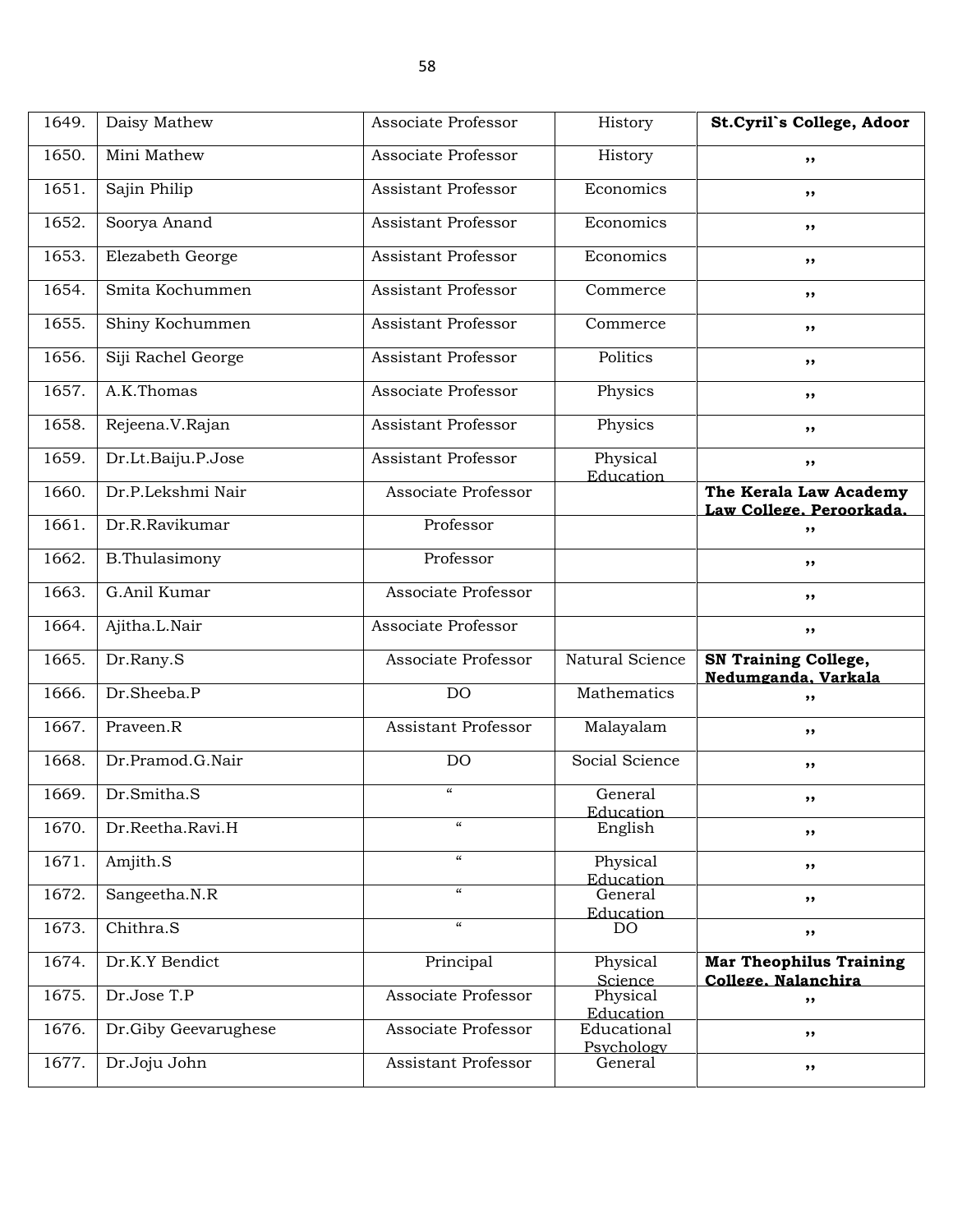| 1678. | Dr.Bindu B               | <b>Assistant Professor</b>          | Social Science           | <b>Mar Theophilus Training</b><br>College. Nalanchira |
|-------|--------------------------|-------------------------------------|--------------------------|-------------------------------------------------------|
| 1679. | Dr.Laji Varghese         | <b>Assistant Professor</b>          | English                  | ,,                                                    |
| 1680. | Dr, Maya.S               | <b>Assistant Professor</b>          | General                  | ,,                                                    |
| 1681. | Deepthi Elizabeth Mathew | <b>Assistant Professor</b>          | Mathematics              | ,,                                                    |
| 1682. | Dr.Ancy A.S              | <b>Assistant Professor</b>          | General                  | ,,                                                    |
| 1683. | Shiney Jacob             | <b>Assistant Professor</b>          | Natural Science          | ,,                                                    |
| 1684. | Fr.Joseph.J              | Lecturer Sel.Grade                  | English                  | Karmela Rani Training<br>College. Kollam              |
| 1685. | Dr.Reena George          | Associate Professor                 | General                  | ,,                                                    |
| 1686. | Dr.Sanil Sebastian       | Associate Professor                 | Physical<br>Education    | ,,                                                    |
| 1687. | Brinda Nair.S            | Assistant Professor                 | Mathematics              | ,,                                                    |
| 1688. | Nancy.J.Fernanedz        | $\boldsymbol{\mathcal{C}}$          | General                  | ,,                                                    |
| 1689. | Dr.Mary Sindhu.J         | Assistant Professor<br>Senior Scale | Natural Science          | ,,                                                    |
| 1690. | Biju.C                   | Assistant Professor                 | Physical<br>Science      | ,,                                                    |
| 1691. | Jojo Francis             | $\alpha$                            | Commerce                 | ,,                                                    |
| 1692. | Dr.Sunny Scariah         | Principal                           |                          | <b>Mount Tabor Training</b><br>College, Pathanapuram  |
| 1693. | Dr. JACOB GEORGE         | Asso. Prof                          | Subjects not<br>provided | ,,                                                    |
| 1694. | Dr. SAM DANIEL           | Asso. Prof                          | $, \,$                   | ,,                                                    |
| 1695. | Dr. ROSAMMA PHILIP       | Asso. Prof                          | ,,                       | ,,                                                    |
| 1696. | Dr. THARAMMA George T    | Asso. Prof                          | $, \,$                   | ,,                                                    |
| 1697. | George Vargheese         | Asst Prof                           | $, \,$                   | ,,                                                    |
| 1698. | <b>LISSY GEORGE</b>      | Asst Prof                           | $, \,$                   | ,,                                                    |
| 1699. | BINULAL. K.R             | Asst Prof                           | $, \,$                   | ,,                                                    |
| 1700. | <b>SMITHA EAPEN</b>      | Asst Prof                           | $, \,$                   | ,,                                                    |
| 1701. | CEENA CHACKO             | Asst Prof                           | $, \,$                   | ,,                                                    |
| 1702. | Smt. SOJIA JOHN          | Asst Prof                           | $, \,$                   | ,,                                                    |
| 1703. | REMYA Stanley            | Asst Prof                           | , ,                      | ,,                                                    |
| 1704. | <b>JIJAN E.K</b>         | Asst Prof                           | $, \,$                   | ,,                                                    |
| 1705. | Surya Chandra Mohan      | Asst Prof                           | $, \,$                   | ,,                                                    |
| 1706. | <b>ASHA K Thomas</b>     | Asst Prof                           | ,,                       | ,,                                                    |